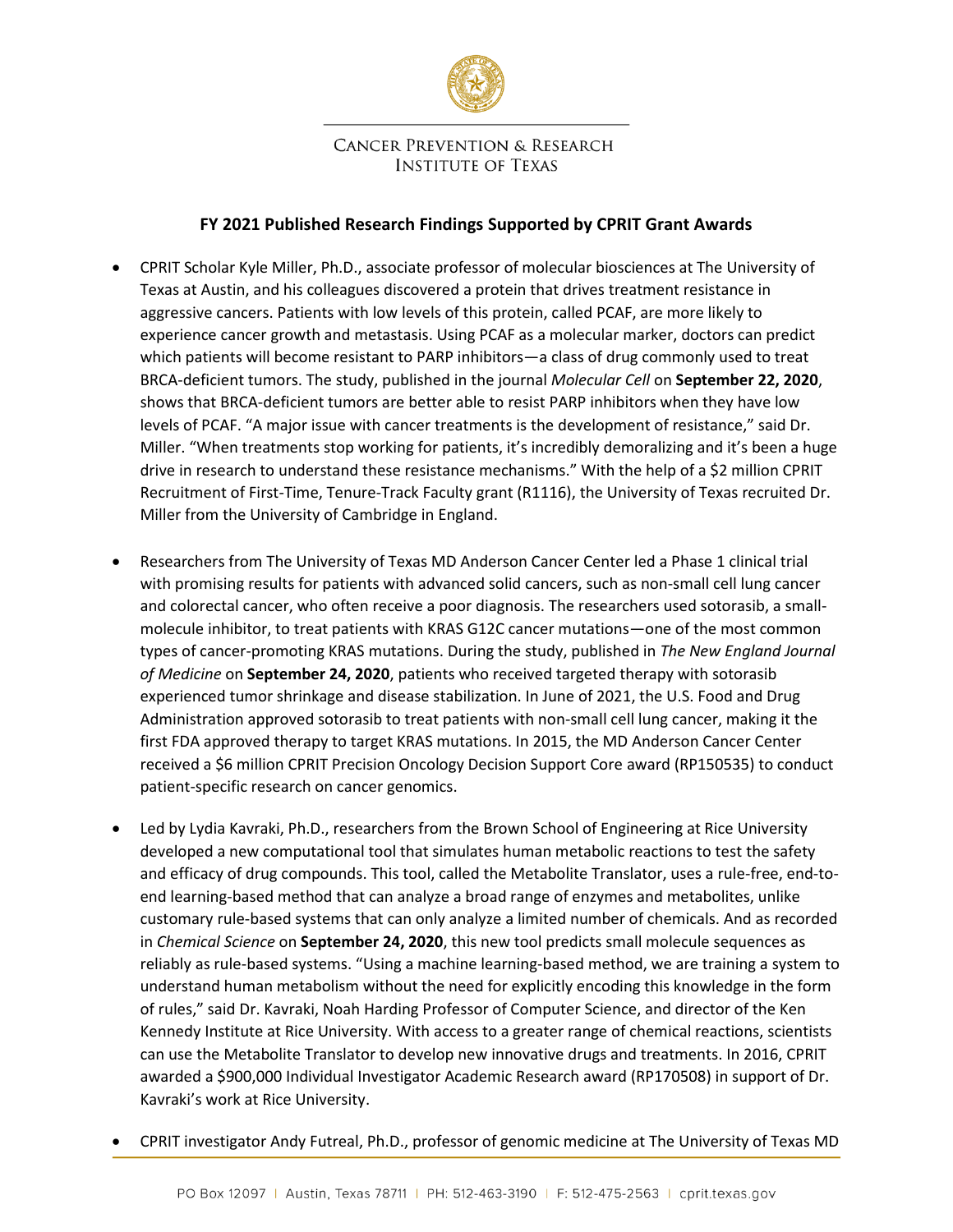Anderson Cancer Center, and his colleagues discovered that cancerous cell mutations accumulate in region-specific genome patterns. Published on **October 5, 2020**, in *Nature Genetics*, the research shows that this accumulation process depends highly on a cell's genome structure and mutational cause. Using more than 3,000 pairs of sequencing samples across 42 cancer types, the researchers examined the rate of mutation in cells that organize in active and inactive regions. (Commonly used genes organize in active regions while seldom used genes organize in inactive regions.) They discovered that mutations in inactive regions occurred more often. In further experiments, they found that external cancer-causing factors (e.g., ultraviolet light and tobacco smoke) drove mutations within inactive regions, but internal cancer-causing factors (e.g., random errors in DNA repair) drove mutations within active regions. By shedding light on this mutation-accumulation process, this study can lead to new precision targeting therapies. With the help of a \$7 million Recruitment of Established Investigators award from CPRIT (R1205), granted in 2011, the MD Anderson Cancer Center recruited Dr. Futreal from Wellcome Trust Sanger Institute in England.

- Researchers from The University of Texas MD Anderson Cancer Center Linghua Wang, M.D., Ph.D., and Sattva Neelapu, M.D., led a study on the efficacy and toxicity of chimeric antigen receptor (CAR) T cell therapy in patients with large B-cell lymphoma (LBCL). While highly effective against LBCL, CAR T cell therapy can cause serious adverse effects in some patients. The study, published in *Nature Medicine* on **October 5, 2020**, identifies DNA signatures that indicate how individuals with LBCL will respond to CAR T cell therapy. During the 24-patient study, the researchers found that individuals whose DNA expressed memory signatures within the first week of therapy responded positively, while those whose DNA expressed certain exhaustion signatures within the first week responded poorly. "This study also tells us that some rare and unexpected cells identified by single-cell analysis could be biologically important," said Dr. Linghua Wang. "Going forward, we plan to functionally characterize these monocyte-like cells to better understand their specific biological mechanisms driving these clinical results." In support of their innovative work on CAR T cell immunotherapy, CPRIT granted \$900,000 Individual Investigator Academic Research awards to Dr. Wang, assistant professor of genomic medicine, in August of 2020 (RP200385) and to Dr. Neelapu, professor of lymphoma and myeloma, in February of 2015 (RP150316).
- OncoNano Medicine Inc. announced positive results from a Phase 2a study of ONM-100, a novel imaging agent used in solid tumor surgeries. ONM-100 is one of the few imaging tools that allow doctors to identify small tumors that metastasized. The data, presented at the World Molecular Imaging Congress 2020 virtual program on **October 7–10, 2020**, show that surgeons can use ONM-100 to take feasible images of breast, prostate, ovarian, and head and neck cancers. "These data indicate that ONM-100 was well-tolerated and was able to visualize various solid tumor types," said Ravi Srinivasan, Ph.D., president of OncoNano Medicine. In August of 2020, Southlake-based OncoNano received a \$10 million CPRIT Product Development Research award (DP200081) to develop the surgical imaging tool ONM-100 for breast, head, neck, and skin cancers.
- Collaborating with scientists from the University of North Carolina at Chapel Hill, researchers from Baylor College of Medicine engineered immune cells to fight neuroblastoma—a common type of pediatric cancer. In their study, published in *Nature Medicine* on **October 12, 2020**, the researchers presented results from an ongoing clinical trial which suggest that the engineered cells are safe and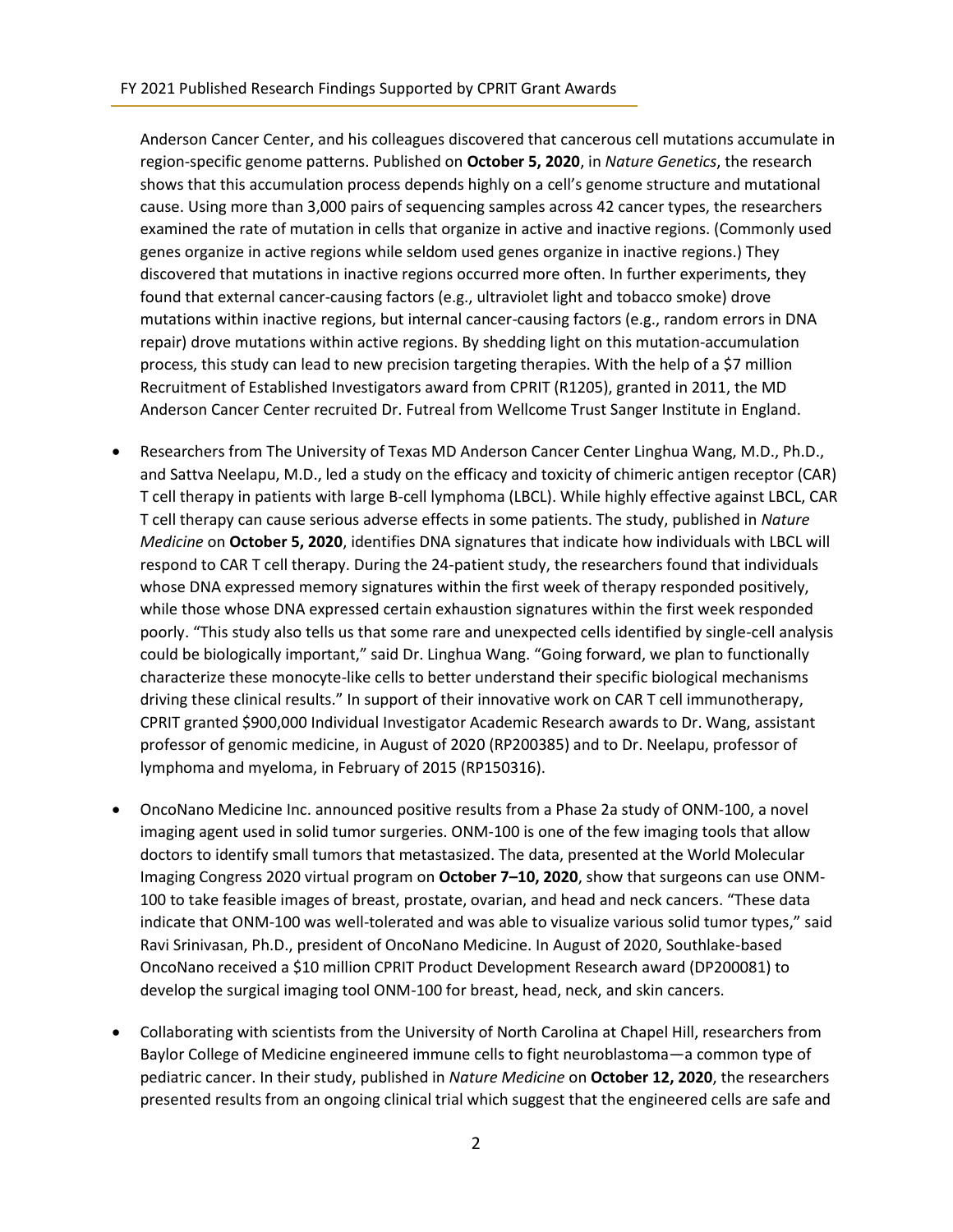effective. During the study, the researchers genetically modified natural killer T cells (NKT cells) with a chimeric antigen receptor (CAR) and an IL-15 protein to attack tumors directly and support NKT cell survival. "Our initial results show that NKT cells can be expanded to clinical scale with high purity, genetically engineered to express a CAR and IL15, and used to safely treat patients with advanced neuroblastoma," said Leonid S. Metelitsa, M.D., professor of pediatrics-oncology at Baylor College of Medicine. In 2015, Baylor College of Medicine received a \$4 million Academic Research award (RP160283) in support of its comprehensive cancer training programs. CPRIT grantee Kuur Therapeutics licensed this CAR-NKT platform.

- In an international study, researchers from The University of Texas MD Anderson Cancer Center, Baylor College of Medicine, and the University of Houston identified a protein that plays a key role in cancer progression. The study, published in *Nature Communications* on **October 14, 2020**, shows that the protein TAp63, which typically suppresses tumor growth, directly affects IncRNA, an RNA molecule that promotes cancer growth and metastasis. The less active TAp63 proteins are, the more active IncRNA molecules become; this leads to more cancer-causing genes like the TROLL-2 and TROLL-3 expressions that occur in breast cancer. Scientists can use these early results to develop better diagnostic tools and treatments against metastatic cancers. The Houston-based contributors received two CPRIT awards. Stephanie Watowich, Ph.D., professor of immunology at the UT MD Anderson Cancer Center received a \$1.7 million Research Training Award in February of 2014 (RP140106) for leading clinical cancer care and translational cancer research. In February of 2015, Chunru Lin, Ph.D., assistant professor of molecular and cellular oncology at MD Anderson, received a \$900,000 CPRIT Individual Investigator Academic Research award (RP150094) for her research on mammary tumor progression and metastasis.
- In a multi-institutional research project, scientists from Texas A&M University College of Medicine, Baylor College of Medicine, and Texas Children's Hospital developed a new method for monitoring medulloblastoma—the most common type of pediatric brain cancer. Current monitoring methods, such as MRI scans and tumor biopsies, test for biomarkers that do not consistently predict a patient's response to treatment. However, this new method detects epigenetic abnormalities that are unique to pediatric brain cancer; by screening for these biomarkers, doctors can monitor patients' progress with greater accuracy. As recorded in *Science Advances* on **October 16, 2020**, this method allows doctors to detect DNA methylation, an epigenetic marker found in cerebrospinal fluid, to monitor tumors as patients continue their treatment plans. "This is essentially a completely novel way of detecting DNA methylation in circulating DNA and using it for biomarker detection and quantitation in childhood cancer," said study co-author Peter Davies, M.D., Ph.D., director of the Center for Translational Cancer Research at the Texas A&M Institute of Biosciences and Technology. In support of this work, CPRIT has granted two Core Facility Support awards (RP150578, RP200668), a Recruitment of First-Time, Tenure-Track Faculty grant (RR140053), and an Individual Investigator Research award (RP180131), totaling approximately \$13 million.
- A team of researchers from Rice University and Baylor College of Medicine developed a new platform that isolates specific cells and their unique properties. This platform, called SPOTlight, monitors cellular expression using a method that is more reliable and more efficient than those used in comparable tools. With the SPOTlight tool, synthetic biologists can engineer new proteins, nucleic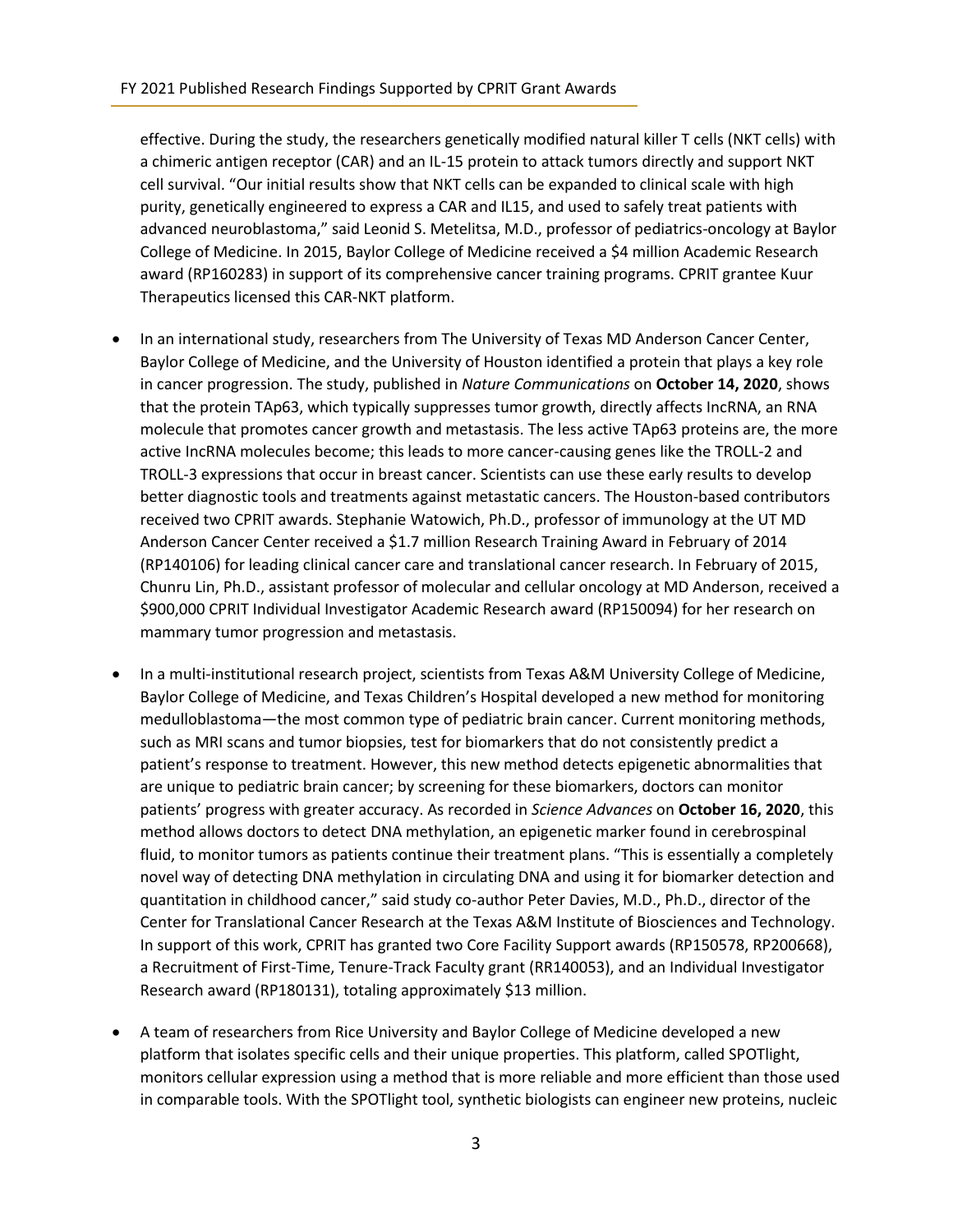acids, and cells, all of which could lead to new cancer prevention, diagnostic, and treatment methods. This study is available in the **October 23, 2020**, issue of *Science Advances*. Several CPRIT Scholars at Baylor College of Medicine (RR150005, RR150093, RR170023, RR180072, RR190043) conducted research.

- In a collaborative work, researchers from The University of Texas Southwestern Medical Center conducted a clinical trial of itraconazole—an antifungal drug with cancer-fighting qualities—in 13 patients with lung cancer. As recorded in the **November 2020** edition of *Clinical Cancer Research,* patients with the highest traces of itraconazole in their blood experienced the greatest results; remarkably, the drug's efficacy did not depend on factors known to affect drug dosing, such as body mass and kidney or liver function. Patients who received the highest doses of itraconazole (with the max dose at 7,094 ng/g) had the greatest degree of tumor shrinkage (with a max reduction of 26%). Researchers conducted the blood and tissue assays for this study at the North Texas Clinical Pharmacology Cancer Core at the Texas Tech University Health Sciences Center in Dallas. Core director William (Trey) Putnam, Ph.D., received a \$2.5 million CPRIT Core Facility Support award (RP170003) in September of 2016 to fund the lab that made this study possible.
- A team led by John Abrams, Ph.D., professor of cell biology at The University of Texas Southwestern Medical Center, discovered a mechanism in p53 gene mutations that can lead to new diagnostic and treatment methods for various cancers. The study, published in the **November 1, 2020,** issue of *Genes & Development*, reveals that the p53 gene blocks retrotransposons from triggering other cancer-causing mutations. The researchers discovered that retrotransposons, or jumping genes, were more active in cells with missing or mutated p53, a mutation that occurs in most human cancers. "There's been long-standing literature associating retrotransposons with cancer," says Dr. Abrams. "What this work does is deliver the first empirical link between p53 and retrotransposons in humans." In experiments confirming this link, the researchers used a drug to stop retrotransposons from replicating, which prevented the inflammatory response commonly seen in p53 mutant cancers. Further studies will help determine whether drugs that target retrotransposon can slow or stop growth in existing cancer cells. In August of 2017, Dr. Abrams received a \$816,000 CPRIT Individual Investigator Academic Research award (RP170086) to study the role the p53 gene plays in promoting cancer.
- Arvind Dasari, M.D., associate professor of gastrointestinal medical oncology at The University of Texas MD Anderson Cancer Center, and his colleagues design clinical trials to study minimal residual diseases in colorectal cancer. Their goal is to help specialists determine whether patients will benefit from post-surgery therapy. "The idea is that if we're able to detect any of this tumor DNA after a patient has had treatment, then we know there is residual cancer somewhere that we're just not able to pick up on scans," Dr. Dasari said during an interview on **November 2, 2020**. "We know some are cured with surgery alone and, in others, this chemotherapy doesn't prevent recurrence. So, there are patients that don't benefit from the post-surgical therapy but still experience all the side effects." CPRIT awarded a \$2.4 million Individual Investigator award (RP200356) to Dr. Dasari in February of 2020 in support of his research on minimal residual disease in colorectal cancer.
- Building on prior research, Rana Gupta, Ph.D., associate professor of internal medicine at The University of Texas Southwestern Medical Center, and his colleagues identified blood vessel cells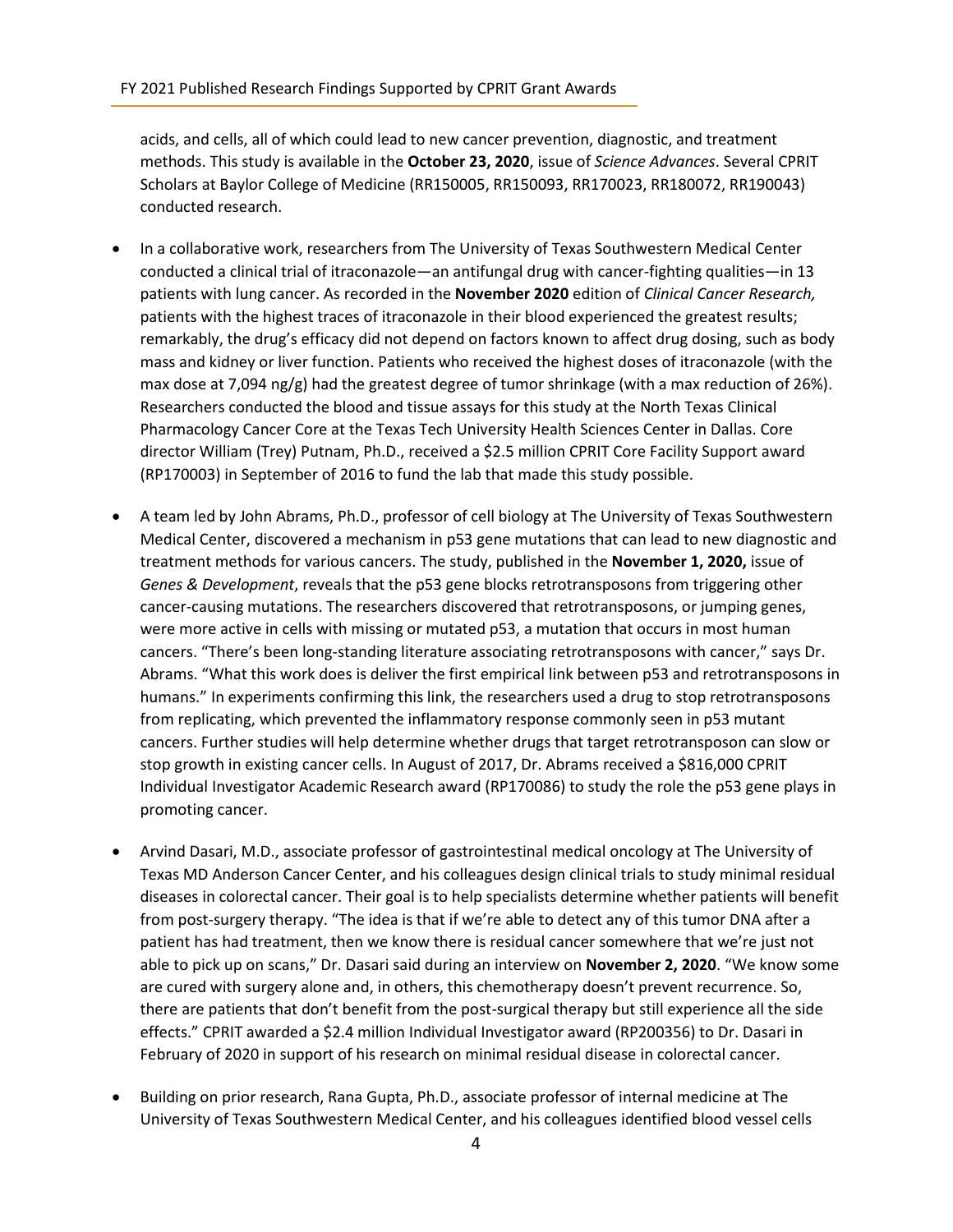that play a key role in the inflammation process that drives disease and cancer. Published in *Nature Metabolism* on **November 2, 2020**, the findings suggest that fibro-inflammatory progenitors, blood vessel precursor cells that make mature fat cells, cause fat cells to make molecules that promote inflammation. If the researchers observe similar results in late-stage clinical trials in humans, this research could lead to new avenues for disease and cancer prevention therapies. In support of this work, UT Southwestern received a \$5.6 million CPRIT Core Facility Support Award (RP150596) in May of 2015.

- A team of researchers from The University of Texas MD Anderson Cancer Center developed the largest protein drug response data model currently available to scientists. To create this one-of-akind, large-scale data model, the researchers combined 168 different compounds with more than 200 proteins across more than 300 post-treatment cell lines. Available in the **November 5, 2020**, issue of *Cancer Cell*, the data model supplies proteomic profiles (important protein statistics) for cell lines that are associated with many forms of cancer—including breast, ovarian, uterine, skin, prostate, and blood cancers. "We've seen a number of perturbation studies that look at gene expression changes following drug treatments or CRISPR-mediated changes, but there is a significant gap in terms of proteomic profiling," said lead author Han Liang, Ph.D., professor of bioinformatics and computational biology at MD Anderson. "We hoped to fill that gap by profiling changes in major therapeutic target proteins, which provides a lot of insight in terms of drug resistance and designing drug combinations." CPRIT granted \$8.4 million in Academic Research awards (RP170640, RP170593, RP160015) to the authors of this study for their collaborative work in bioinformatics.
- OncoNano Medicine Inc. reported positive results from its preclinical study of ONM-400, a novel interleukin-2 (IL-2) encapsulating pH-activated nanoparticle that targets metabolic acidosis in cancerous tumors. The data, presented on **November 9, 2020**, at the Society for Immunotherapy of Cancer's 35th Anniversary Annual Meeting, demonstrate successful tumor acidosis-driven accumulation that provides a high local concentration of IL-2 within tumors potentially resulting in an improved therapeutic index for this cancer immunotherapy. The Southlake-based company received a \$6 million CPRIT Product Development award in 2014 (DP140072) and a \$10 million award in 2020 (DP200081) to develop novel technologies that help surgeons detect and image breast, head, neck, and skin cancers.
- Immatics N.V. presented Phase 1 results from their ACTolog program IMA101 at the 35<sup>th</sup> Annual Society for Immunotherapy of Cancer Meeting, held virtually on **November 9–14, 2020**. The ACTolog program is a pilot study of a personalized multi-TCR-T approach. This approach is meant to help alleviate immunotherapy challenges, such as tumor heterogeneity and tumor immune escape. The company's data show that the multi-TCR-T approach is feasible and well tolerated in heavily pretreated patients; case studies warrant further testing of the approach with potent high-affinity TCRs. Houston-based Immatics US Inc. received a \$19.7 million CPRIT Product Development award (DP150029) in 2015 to develop personalized cellular therapies that target multiple cancer types.
- Researchers at Baylor College of Medicine led a study on iron regulation that could serve as a blueprint for precision treatments that target ferroportin—the only gene known to export iron into the bloodstream. Ferroportin mutations often result in too much or too little iron in the bloodstream, and both conditions can cause serious diseases. To learn more about ferroportin's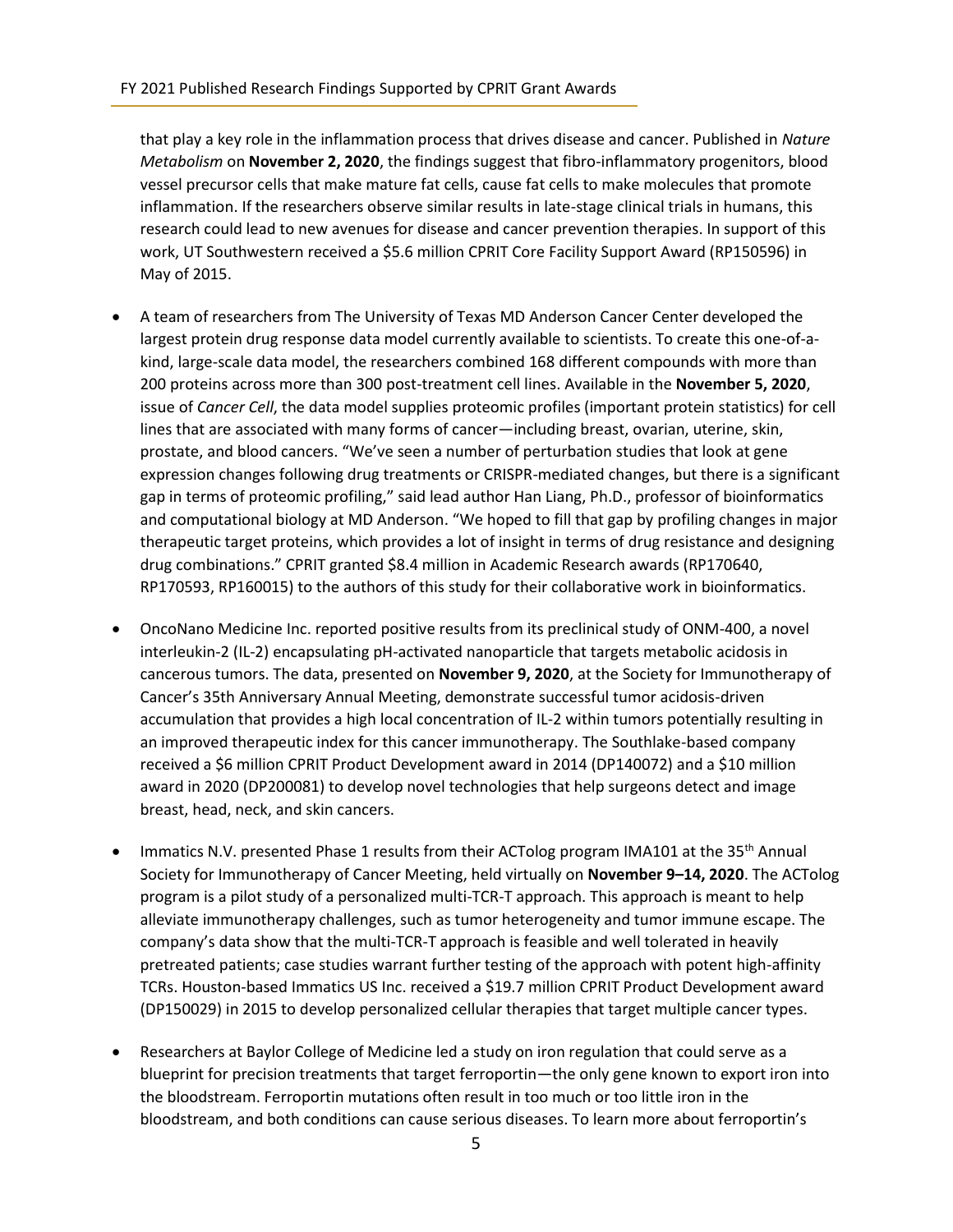regulation process, the researchers studied ferroportin in tarsiers (a Philippine primate), which are 92% identical to the ferroportin in humans. When they began the study, the researchers thought that the tarsier gene had only one iron-binding site. The results, published in *Nature Communications* on **November 10, 2020**, reveal a second iron-binding site; this finding explains why prior attempts to alter the other (and at the time, the only known) site had little effect on the gene's structure. "We are using these new structural and functional findings to identify small molecule candidates that can regulate ferroportin," said study-leader Ming Zhou, Ph.D., professor of biochemistry and molecular biology. With the help of CPRIT's \$4.5 million Recruitment of Rising Stars grant (R1223), Baylor College of Medicine recruited Dr. Ming Zhou from Columbia University Medical Center in August of 2012.

- CPRIT Scholar and chemist Julian West, Ph.D., and his colleagues at Rice University developed a new method for creating drug compounds which is less expensive and more eco-friendly than current conventional methods. This work, available in the **November 11, 2020**, issue of the *Journal of the American Chemical Society*, presents a technique called cooperative hydrogen atom transfer (cHAT) that allows scientists to reduce alkenes into drug compounds. The cHAT technique uses a dualcatalyst approach: a two-step chemical reaction that causes hydrogen atoms to interact with other molecules to form new chemical variants. "Through teamwork, we introduced a strategy to get us to new variations of our products," said Dr. Julian West. "By combining dirt-cheap iron with an organic sulfur compound, we were able to cobble together a nice win-win. The iron catalyst tees up the process by giving it one hydrogen atom and gets out of the way. Then the sulfur can come in and give it the second one." As Rice scientists continue to create new products in greater quantities, their findings could help experts produce drugs at lower costs. With support from CPRIT's \$2 million Recruitment of First-Time, Tenure-Track Faculty grant (RR190025), Rice University recruited Dr. West from the California Institute of Technology in 2019.
- Researchers from Rice University and The University of Texas MD Anderson Cancer Center identified secondary peptide interactions in the SARS-Cov virus that can help improve immunotherapy treatments and COVID-19 vaccines. Peptides must bind with certain proteins to activate the immune cells that fight cancers and viruses. This study is the first to reveal models of unbinding mechanics, which affect a key component of the immune system, and it is the first to provide atomic resolution of binding and unbinding models. The findings, published in the *Proceedings of the National Academy of Sciences* on **November 12, 2020**, reveal that binding sites once thought to be insignificant are crucial to the mechanisms that allow patients to fight cancer and viral infections and, thus, may lead to significant advances in immune targeting therapies. In support of her work on structural peptide modeling for the prevention and early detection of melanoma, study co-author Lydia Kavraki, Ph.D., received a \$900,000 CPRIT Individual Investigator Academic Research award (RP170508) in 2016.
- A team of researchers from The University of Texas Southwestern Medical Center identified a cellular mechanism that scientists can use to combat cancer and infectious diseases. Micro-RNAs (miRNAs) are molecules that breakdown complementary sequences of messenger RNA (mRNA), and, when they linger inside a cell, miRNAs can prevent mRNA sequences translating into proteins. Lingering miRNA biomarkers are indicative of certain cancers. "For over a decade, researchers have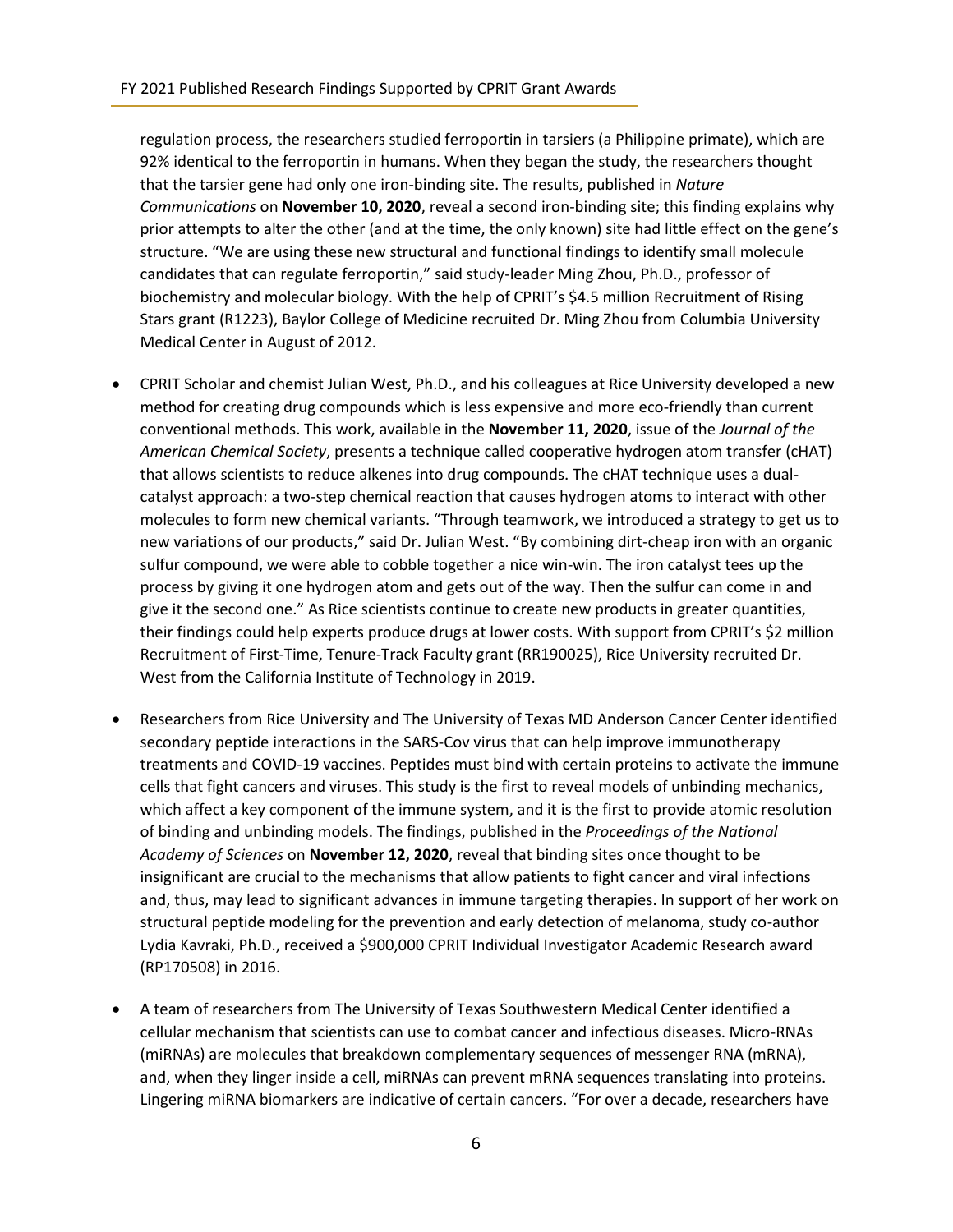been searching for mechanisms through which cells degrade miRNAs," said Jaeil Han, Ph.D., postdoctoral research fellow at UT Southwestern. To better understand miRNA degradation, using CRISPR-Cas9 gene editing technology, the researchers examined how cells get rid of unneeded miRNAs. Published in *Science Daily* on **November 12, 2020**, the study reveals that proteins encoded by miRNA-destroying genes accumulate into large masses called ubiquitin ligase that trigger the sequence of events that destroys lingering miRNAs. Understanding how to control miRNA degradation may lead to development of novel treatments for a variety of diseases and infections. In 2015, UT Southwestern received a \$5.6 million CPRIT Core Facility Support Award (RP150596) for its bioinformatic research and discoveries.

• Aravive Inc., a clinical stage oncology company based in Houston and Palo Alto, received a \$20 million CPRIT Product Development Research award in 2015 (DP150127) for the development of AVB-500, an engineered AXL decoy receptor, as a treatment for ovarian cancer. The company is also conducting clinical trials to test AVB-500 as a treatment for kidney and pancreatic cancer.

On **November 19, 2020**, Aravive reported that the U.S. Food and Drug Administration provided guidance on the design of a Phase 3 trial to test AVB-500 as a treatment for platinum resistant ovarian cancer. The global, randomized, double-blind, placebo-controlled adaptive trial will evaluate the efficacy and tolerability of AVB-500 at a dose of 15 mg/kg in combination with paclitaxel. The trial is set to begin in the first quarter of 2021 with an interim analysis expected a year later. "We look forward to advancing AVB-500 into a pivotal Phase 3 trial in platinum resistant ovarian cancer, following the promising results from our Phase 1b trial and productive conversations with the FDA," said Gail McIntyre, Ph.D., chief executive officer of Aravive. The adaptive Phase 3 trial will enroll 300 to 400 patients who received one to four prior lines of therapy to treat their advanced ovarian cancer. The company plans to conduct the clinical trial across 100 sites throughout the United States and Europe and, on **April 27, 2021**, reported dosing the first patient in the Phase 3 trial for platinum resistant ovarian cancer with AVB-500.

On **May 6, 2021**, Aravive announced recent corporate updates and first quarter financial results; the company also shared its plan to initiate a Phase 1b/2 clinical trial in first-line metastatic pancreatic cancer to test AVB-500 in combination with gemcitabine and nab-paclitaxel. Phase 1b of the clinical trial will assess the combined compounds' safety, tolerability, and clinical activity. Phase 2 of the trial will be a randomized, controlled study that tests AVB-500 in combination with gemcitabine and nab-paclitaxel against gemcitabine and nab-paclitaxel alone. The Phase 1b portion of the clinical trial will begin in the second half of 2021.

On **March 8, 2021**, Aravive Inc. announced that the first patient in the Phase 1b/2 clinical trial for clear cell renal cell carcinoma (ccRCC) received their first dose of AVB-500. And on **June 24, 2021**, the company reported that patients tolerated AVB-500 during the Phase 1b portion of the study. In hopes of initiating Phase 2 of its clinical trial, upon the Data and Safety Monitoring Board's approval, the company intends to expand dosing evaluations to additional patients. "We are pleased to announce the favorable results in the first cohort of our clear cell renal cell carcinoma Phase 1b study, as we continue to advance AVB-500 and evaluate its ability to address an urgent, high unmet medical need in patients with advanced kidney cancer who have very low survival rates," said Dr. Gail McIntyre, Aravive CEO. "We are enthusiastic about the clinical data with AVB-500 in combination with anticancer therapies that continue to show consistent PK/PD data and a favorable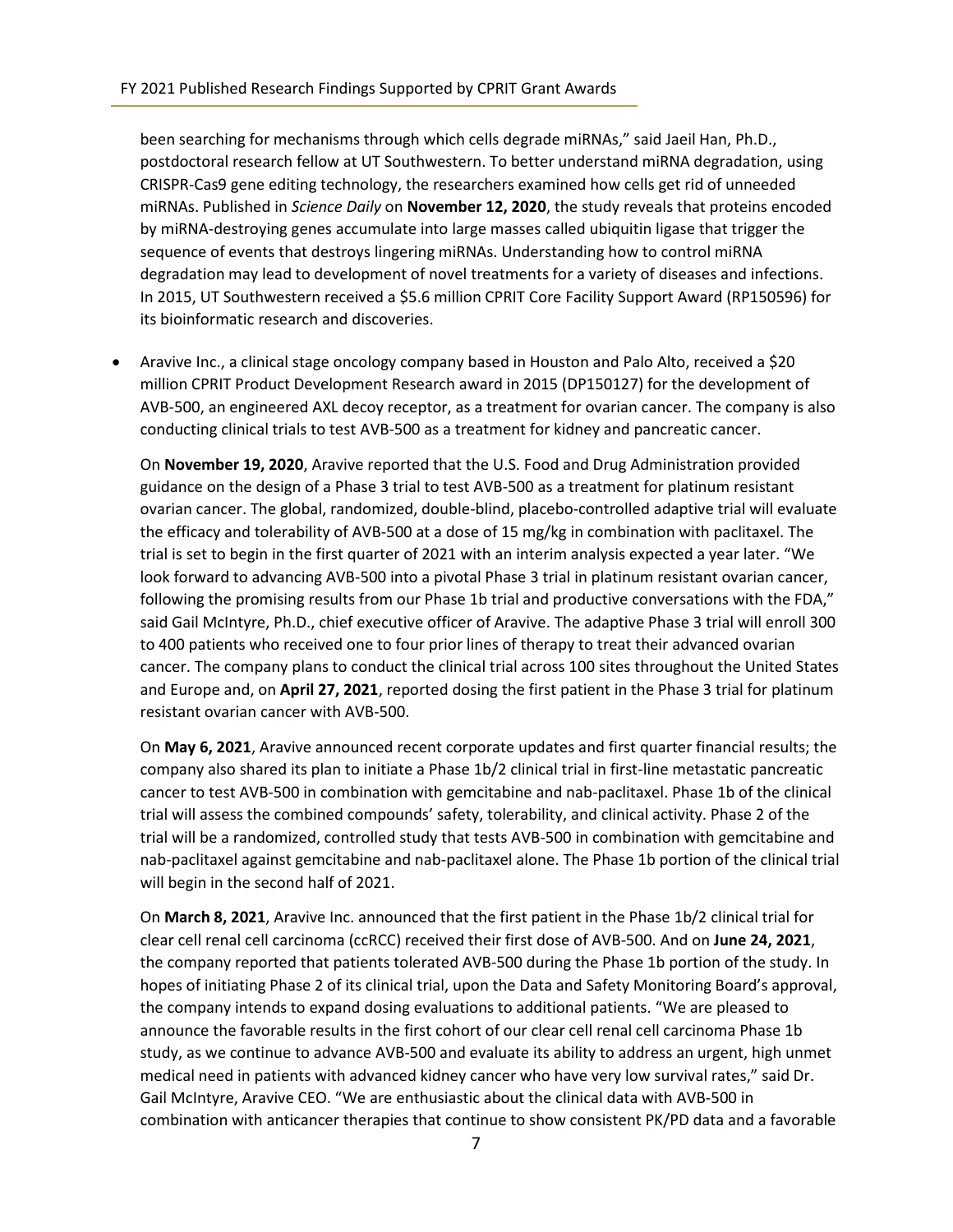safety profile. These combinations may have the potential to be used in a range of different cancers."

- Researchers from The University of Texas MD Anderson Cancer Center developed a new therapy drug called POMHEX, an enolase inhibitor combined with a prodrug, which targets genetic defects in malignant cells to stop cancer from growing. During the study, published in *Nature Metabolism* on **November 23, 2020**, the researchers tested POMHEX using a treatment strategy that exploits collateral lethality, which occurs when tumor suppressor genes are deleted, an incident observed in nearly all cancers. In this proof of principle study (an early stage of clinical development for promising drug compounds), the researchers designed POMHEX to target ENO2 in malignant brain tumors in mice. ENO2 is one of two enzymes that are essential to glycolysis, a metabolic pathway that promotes cancer growth. In several cancers, including glioblastoma, the ENO1 gene is absent from malignant cells; the researchers chose to target ENO2 over ENO1 for this reason. The POMHEX drug was well tolerated, and the researchers hope to develop a sister enolase inhibitor that targets ENO1 deletions, which commonly occur in cancers with poor prognoses, such as liver, bile duct, and large-cell neuroendocrine lung cancers. In support of this work, CPRIT awarded study co-author Ronald DePinho, Ph.D., professor of cancer biology in the Division of Basic Sciences at MD Anderson, a \$900,000 Individual Investigator Academic Research grant (RP140612) in 2014.
- Researchers at The University of Texas Southwestern Medical Center identified a metabolic vulnerability in an aggressive form of non-small cell lung cancer that could lead to new precision targeting treatments. Their findings, published in the **November 30, 2020**, issue of *Nature Metabolism*, reveal that distinct gene mutations have specific metabolic needs that only certain pathways can provide, invalidating the longstanding notion that most tumors use the same few metabolic pathways to grow. The researchers discovered that the hexosamine biosynthetic pathway produces a key ingredient that the KRAS and LKB1 genes need to mutate into therapy-resistant tumors (KL tumors). Patients with KL tumors often receive a poor diagnosis and do not respond to immunotherapy. Understanding how specific mutations occur can help doctors create better treatment plans for patients with therapy-resistant tumors. In support of this work, CPRIT granted a \$900,000 Individual Investigator Research award in 2019 (RP160089) to study leader Ralph DeBerardinis, M.D., Ph.D., holder of the Joel B. Steinberg Distinguished Chair in Pediatrics at the Children's Medical Center Research Institute at UT Southwestern.
- CPRIT award recipient Livia Eberlin, Ph.D., assistant professor of chemistry at The University of Texas at Austin, led a study on the use of desorption electrospray ionization mass spectrometry imaging (DESI-MSI) in minimally invasive fine needle aspiration (FNA) biopsies to differentiate lung cancer subtypes from one another. As reported in the **November 2020** edition of the journal *Clinical Chemistry*, DESI-MSI is a spray-based ambient imaging technique that doctors use to collect biological samples directly from a cell's surface. Clinicians used FNA biopsies to diagnose specific histologic subtypes of lung cancer. DESI-MSI can improve this diagnostic process by allowing doctors to analyze small tissue samples faster and with greater accuracy. With the DESI-MSI technology, we can find the best methods for detecting and treating distinct subtypes of cancer. In 2016 and 2018, CPRIT granted Dr. Eberlin academic research awards (RP160776, RP170427, RP180381) of approximately \$2.2 million in support of her work on molecular diagnostic techniques.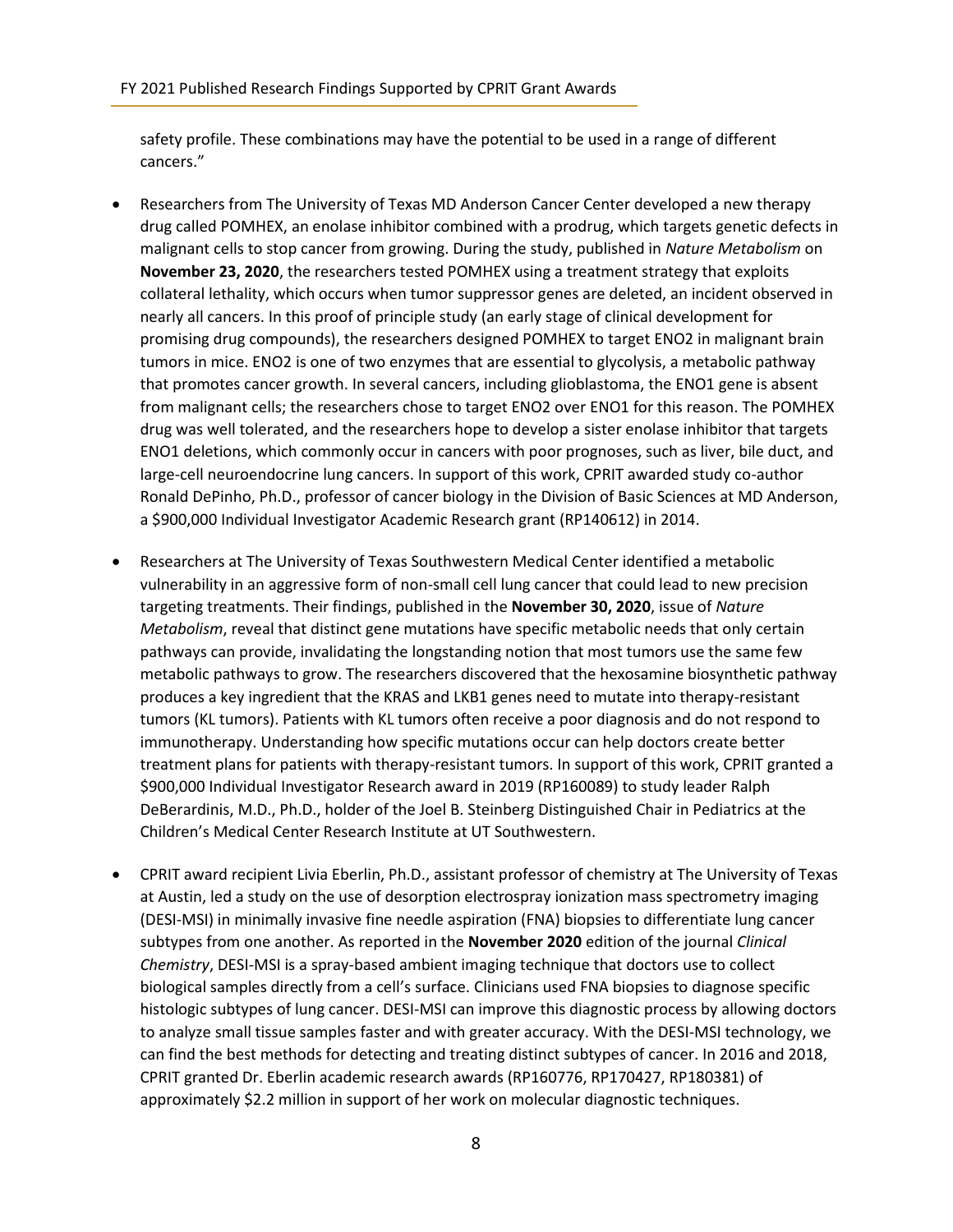#### FY 2021 Published Research Findings Supported by CPRIT Grant Awards

- With the help of a \$2 million CPRIT Recruitment of First-Time, Tenure-Track Faculty grant (RR200009), Baylor College of Medicine recruited Gloria Echeverria, Ph.D., to Houston to lead breast cancer research and development projects. Since the Gloria Echeverria Lab opened in January of 2020, her research team has focused on studying metastasis and treatment resistance in triple negative breast cancer (TNBC), building on Dr. Echeverria's life's work. In a 2019 study on chemotherapy resistance in TNBC tumors, Dr. Echeverria and her colleagues discovered that cancer masses that survived chemotherapy entered a peculiar defensive state using a metabolic pathway called oxidative phosphorylation that helps cancer cells regrow at an alarming rate. The team delayed this process using an oxidative phosphorylation inhibitor drug, a finding that could pave the way for new pharmaceutical therapies. For instance, in November of 2020, scientists from The University of Texas MD Anderson Cancer Center conducted Phase 1 trials to test the oxidative phosphorylation inhibitor, IACS-010759, as a treatment for patients with lymphoma and advanced solid cancers. On **December 1, 2020**, *The Scientist* published an article that showcases the innovative breast cancer research that Dr. Echeverria has conducted throughout her career.
- A study led by researchers from The University of Texas Southwestern Medical Center reveals that basic cell maintenance biomarkers are indicative of cell fate, a finding that can help us better predict patients' responses to pharmaceutical treatments. During the study, published in the **December 1, 2020**, edition of *Cell Reports*, the researchers intermittently deprived modified yeast cells of lifesustaining nutrients; they then analyzed protein biomarkers associated with cell maintenance, i.e., cell cycling, stress response, intracellular communication, and nutrient signaling. "Our results show that factors not traditionally associated with cell fate can, in fact, play an important role in this process, and gets us closer to answering the question of why this phenomenon takes place and how we might control it," said study co-leader N. Ezqi Wood, Ph.D., a postdoctoral fellow at UT Southwestern. A \$1.9 million Recruitment of First-Time, Tenure Track Faculty grant (RR150058). CPRIT award to help UT Southwestern Medical Center recruit the late Andreas Doncic, Ph.D., from Stanford University in 2015 helped support this study. Dr. Doncic passed away in 2018. Through this study, his colleagues at UT Southwestern continue his work.
- A team of researchers led by Jun Wu, Ph.D., assistant professor of molecular biology at The University of Texas Southwestern Medical Center, created intermediate pluripotent stem cells (PSCs), called XPSC, by isolating a new type of PSC in mice, horses, and humans. Their findings could lead to advancements in regenerative medicine, reproductive technology, and basic biology. This study, published in *Cell Stem Cell* on **December 2, 2020**, shows that XPSC can generate chimeras and germ cell precursors that allow scientists to study gene signatures preserved through the history of evolution. Offering new insight into chimera cell communication, this work can possibly lead to advancements in stem cells to accelerate the rate of development in tissues and organs, which would benefit those in need of transplants and advanced infertility treatments. In 2017, the UT Southwestern Medical Center recruited Dr. Wu to Dallas with the help of a \$2 million CPRIT First-Time, Tenure-Track Faculty grant (RR170076).
- CPRIT Scholar and chemist Julian West, Ph.D., and his colleagues at Rice University developed a new way to create valuable drug compounds using mild B12 catalysts during dehydrohalogenation. Dehydrohalogenation is a process in which hydrogen atoms become more susceptible to chemical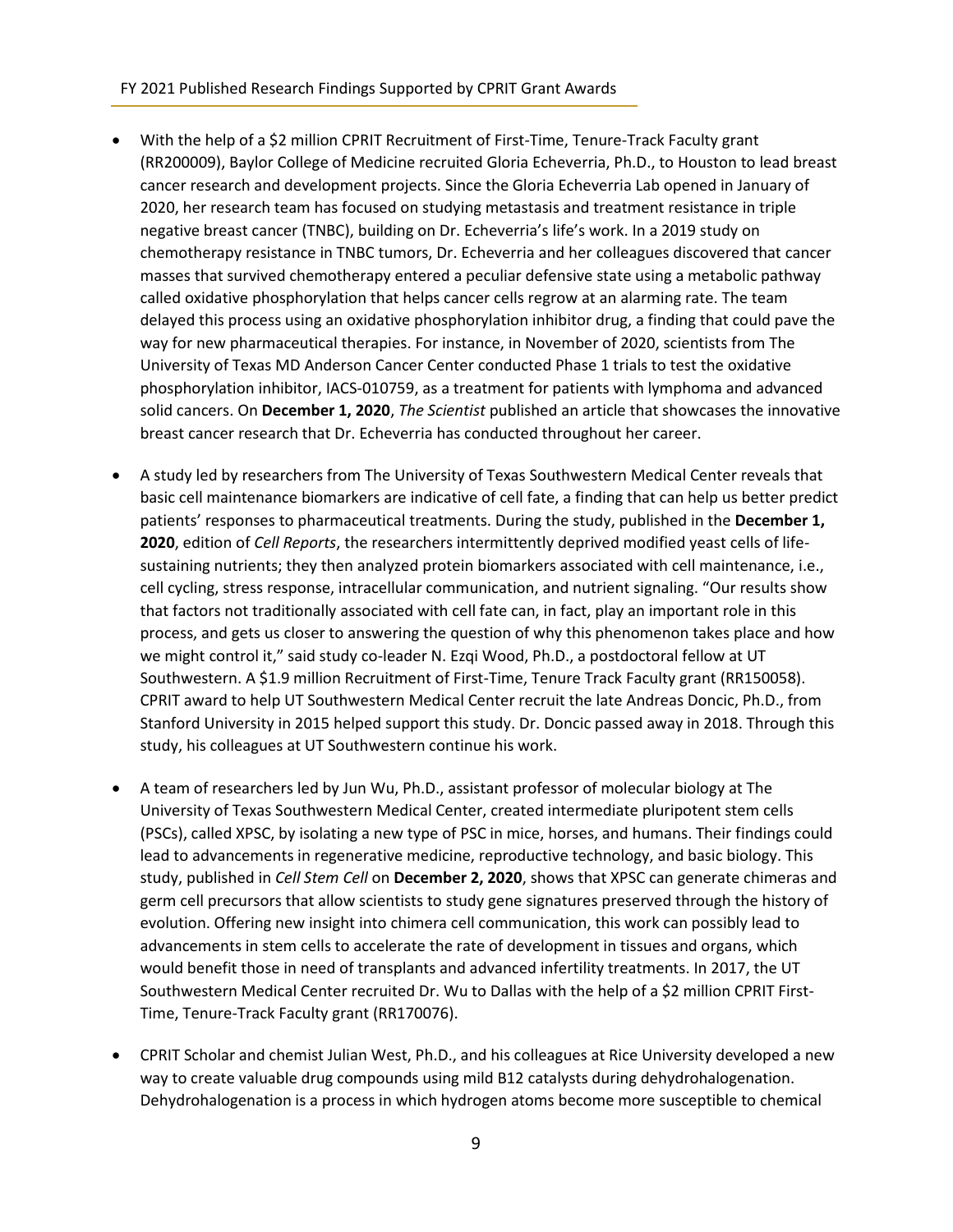reactions that create new, useful molecule compounds. This process typically requires harsh conditions or rare noble metals, which makes it less practical for synthesizing useful drugs. This new dehydrohalogenation process uses a mild B12 catalyst to make hydrocarbons, compounds existing entirely of hydrogen and carbon, that scientists use to create and study drug precursor molecules. As recorded in *Chemical Science* on **December 8, 2020**, the new method uses blue light to trigger carH, a light-sensitive bacterial enzyme, which then activates the mild cobalt and B12 catalysts that make hydrocarbons. "Instead of needing heat and strong bases, it only needs light energy," said Dr. West, assistant professor of chemistry. This new process could help scientists create and study a greater variety of drug compounds and interactions at lower costs. With support from a \$2 million CPRIT Recruitment of First-Time, Tenure-Track Faculty grant (RR190025), Rice University recruited Dr. West from the California Institute of Technology in 2019.

- Medicenna Therapeutics Corp., a clinical stage immunotherapy company based in Toronto and Houston, announced positive results from a Phase 2b trial evaluating MDNA55 (a protein synthesis inhibitor that targets interleukin-4 receptors) in patients with recurrent glioblastoma—the most common, and most lethal, form of brain cancer. The company published peer-reviewed clinical data from its Phase 2b clinical trial in the **July 2021** issue of *Clinical Cancer Research*. "This Phase 2b trial has generated compelling data, and we are very pleased to have them published in such a prestigious peer-reviewed journal," said Fahar Merchant, Ph.D., the chief executive officer of Medicenna. "[We are currently] pursuing a partnership strategy to continue the Phase 3 development."
- At the 2nd Annual Glioblastoma Drug Development Summit on **December 10, 2020**, Medicenna presented an overview of its planned Phase 3 trial registration to test MDNA55. The company will use an open-label hybrid design to implement matched external control for two-thirds of the Phase 3 trial's control group; it expects that this hybrid design will help it reach clinical goals faster and at lower costs compared to traditional randomized control trials.
- In 2015, Medicenna received a \$14.1 million CPRIT New Company Product Development award (DP150031) to develop novel immunotherapy treatments for recurrent glioblastoma and other brain cancers.
- A team led by researchers from The University of Texas Southwestern Medical Center identified a gene that plays an important role in viral autophagy, a recycling process that destroys cellular invaders (e.g., pathogens, bacteria, and cancer-causing proteins). Using bioinformatical tools, the researchers homed in on a gene called sorting nexin 5 (SNX5). While examining the function of SNX5 in several viruses, they found that removing the gene reduced the cells' viral autophagy response without changing the cells' normal autophagy response; this finding suggests that cells follow a unique pathway for viral autophagy. "By learning how cells naturally take up and degrade viruses, we could discover ways to augment this process, creating a more general strategy for developing broad-spectrum antiviral therapeutics that combat an array of different viral infections," said study co-author Xiaonan Dong, Ph.D., assistant professor of internal medicine. A \$5.4 million Core Facility Support award (RP180805) and two CPRIT Multi-Investigator Academic Research grants (RP120718- P1, RP120718-P2) supported the study, published in the journal *Nature* on **December 16, 2020**. With this research, the UT Southwestern scientists continue the work of the late Beth Levine, M.D., the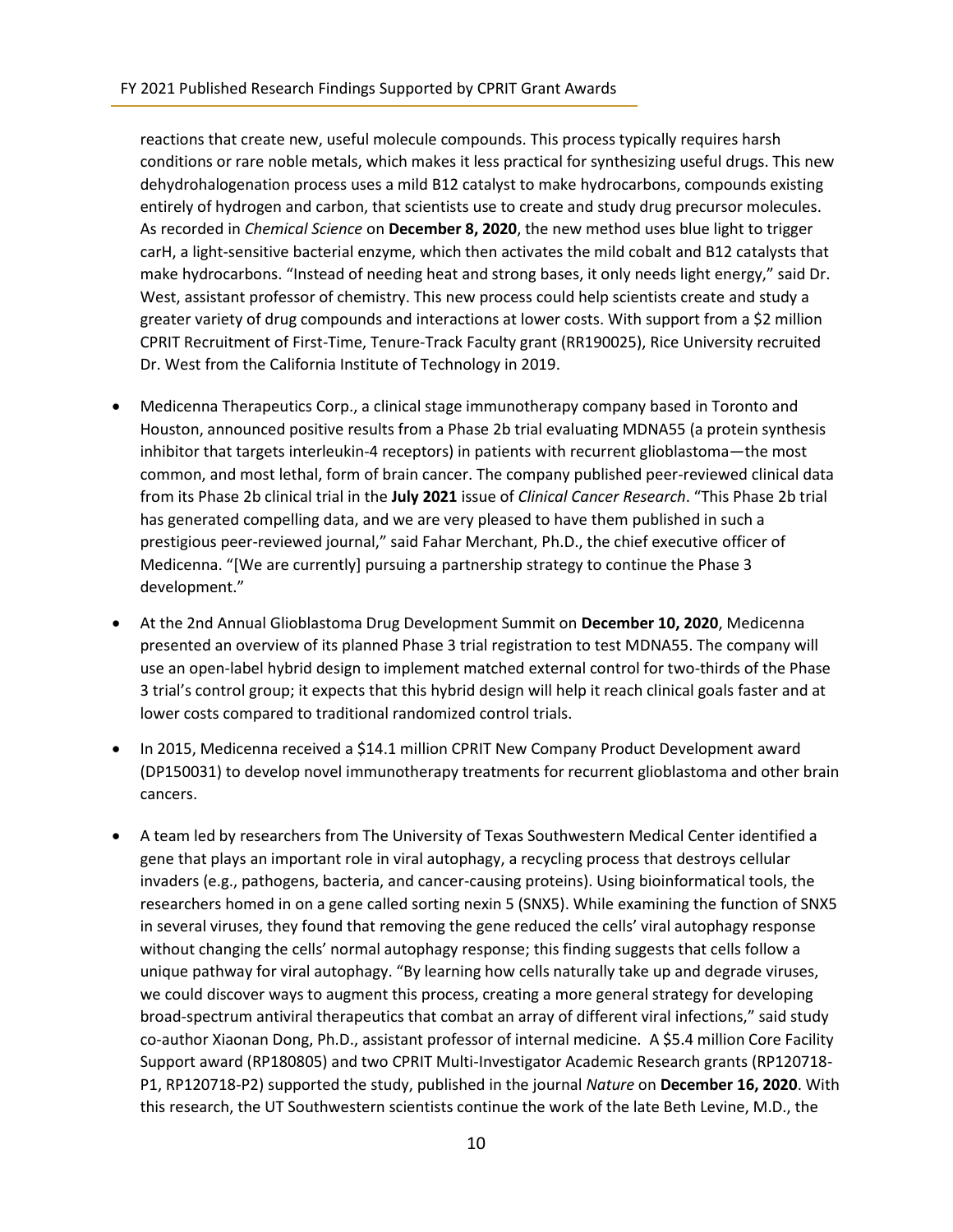former director of the Center for Autophagy Research, holder of the Charles Cameron Sprague Distinguished Chair in Biomedical Science, and a pioneer in research on autophagy and its effect on human diseases. "This is a beautiful study that further cements the legacy of Dr. Levine and work from her lab members," says Julie Pfeiffer, Ph.D., study co-author and professor of microbiology.

- On **December 21, 2020**, Molecular Templates Inc. announced safety and efficacy results for MT-5111, a next-generation of engineered toxin bodies (ETBs) that target HER2 positive tumors. The results from the Phase 1 study include dose escalation data collected from 16 study subjects across five cohorts. "We are encouraged by the safety profile of MT-5111 to date in these heavily pretreated study subjects. Based on preclinical data, we believe that the study has reached clinically active dose levels," said Eric Poma, Ph.D., the chief executive and chief scientific officer of Molecular Templates. "Given that HER2 positive breast cancer patients have generally had the highest response rates to other HER2-targeted therapies, we look forward to generating data from both the HER2-positive breast cancer cohort as well as the broader HER2-positive cohort enrolling all tumor types. We expect to provide an update on results from the subject currently on treatment as well as higher dose cohorts from the dose escalation portion of the Phase 1 study in 1H21." Molecular Templates Inc. received a \$10.6 million CPRIT Product Development Research grant (CC121020) in November of 2011 in support of this work.
- Philip Lupo, Ph.D., associate professor of pediatrics at Baylor College of Medicine, led a multicenter study to find genes that predispose children to rhabdomyosarcoma (RMS), the most common type of childhood soft tissue sarcoma. Despite RMS's high rate of malignancy, we know little about genetic susceptibility in RMS. During this study, published in the **December 29, 2020**, issue of the *Journal of the National Cancer Institute*, the researchers examined 615 patients with recent RMS diagnoses. Of the participants with RMS, 7.3% had clinically significant variant changes in cancerpredisposition genes; in the control groups (participants without a diagnosis), only 1.4% exhibited such changes. The researchers intend to study whether genetic changes impact RMS patient outcomes, including response to therapy, likelihood of relapse, and overall survival. "RMS is a tumor for which we have not seen a lot of improvement in available therapies over the last 30 years compared to other pediatric tumors," said Dr. Lupo. "We need these large-scale studies and collaborations to move the needle when it comes to improving outcomes for these children." In support of his work on pediatric rhabdomyosarcoma, Dr. Lupo received a \$1.5 million CPRIT Individual Investigator Academic Research award (RP170071) in November of 2016.
- Researchers from The University of Texas Southwestern Medical Center developed a new statistical model called Tessa that allows researchers to analyze T cell receptors (TCRs), the molecules responsible for recognizing viruses, bacteria, and cancer. Unlike the individual receptors in other immune cells which recognize many different invaders, each T cell receptor only recognizes a few disease-specific molecules. Using Tessa, scientists can pinpoint the molecular functions that make some receptors more effective than others. Tessa combines two existing technologies: TCR analysis and single-cell RNA analysis. (The former measures the diversity of a person's T cell receptors; the latter identifies the gene sequences activated in a T cell.) With this tool, scientists can observe how TCRs react to disease-specific molecules and how those reactions affect T cell function. Their findings, published in *Nature Methods* on **January 6, 2021**, can help scientists develop personalized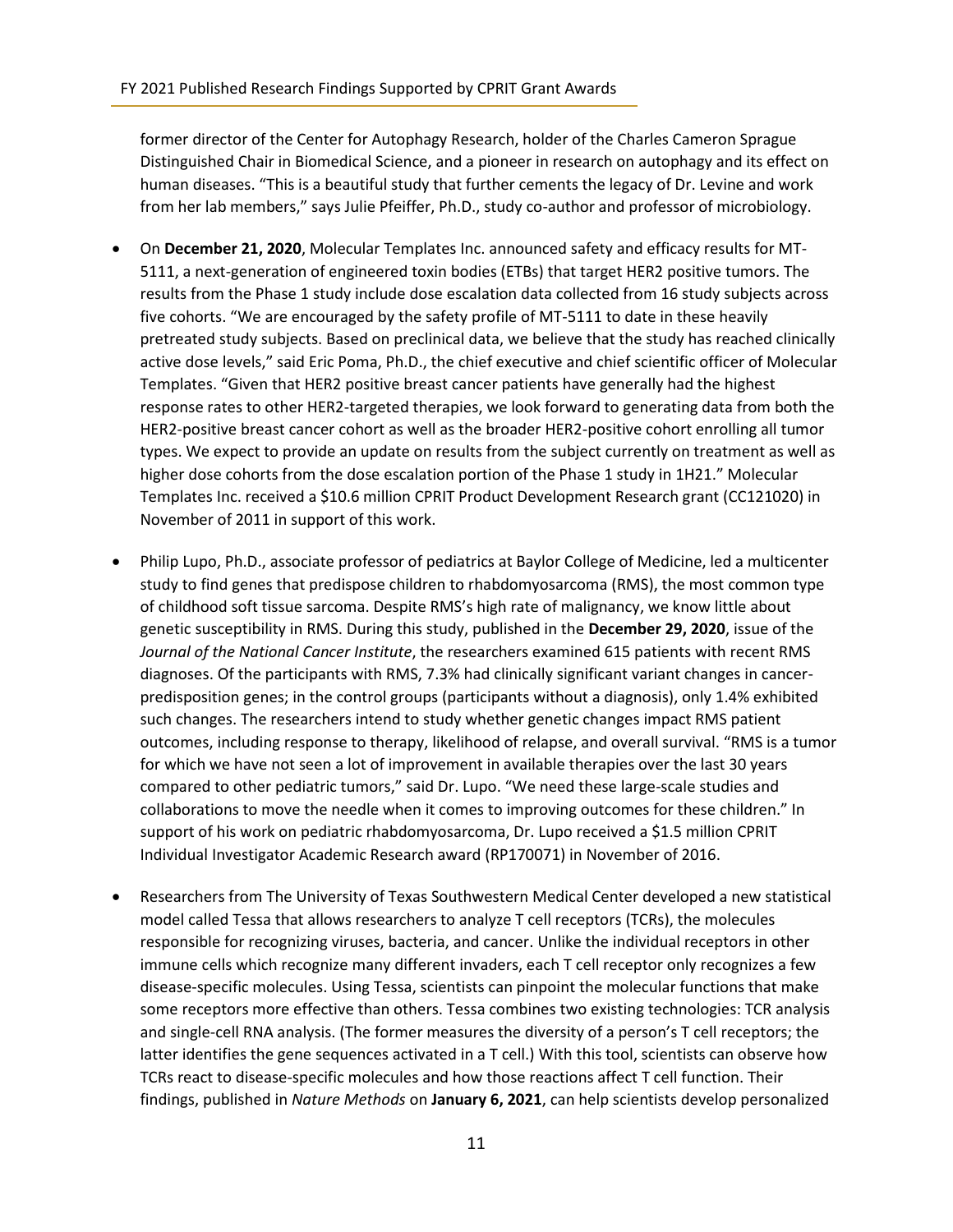TCR-based immunotherapies. In 2019, CPRIT awarded study co-author Tao Wang, Ph.D., assistant professor of population and life sciences, a \$900,000 Individual Investigator Research award (RP190208) to support his immunotherapy research. The UT Southwestern Medical Center recruited study co-collaborator Todd Aguilera, M.D., Ph.D., assistant professor of radiation oncology, from Stanford University in 2017 with the help of a \$2 million CPRIT Recruitment of First-Time, Tenure-Track Faculty grant (RR170051).

- Researchers from Rice University and Baylor College of Medicine developed a modeling method that will allow biologists without engineering expertise to study bacteria and pathogenic biochemicals in the intestinal tract—a complex system not easily replicated. Led by K. Jane Grande-Allen, Ph.D., Isabell C. Cameron Professor of Bioengineering, the researchers developed transparent millifluidic perfusion cassettes (mPCs), which allow scientists to study several conditions in gut models without disrupting the replicas' chemical environment. "Devices like these are often not user-friendly and practical for biologists," said co-author Anthony Maresso, Ph.D., an associate professor of molecular virology and microbiology at Baylor. "This one was designed to be easy to use by scientists with less engineering know-how. The hope is it will lower barriers between engineers and medical researchers." A \$1.4 million CPRIT Multi-Investigator Academic Research award (RP120713-P2) helped fund the study, published in *Annals of Biomedical Engineering* on **January 6, 2021**.
- On August 21, 2019, CPRIT awarded a \$900,000 Individual Investigator Academic Research award (RP190358) to Weibo Luo, Ph.D., assistant professor of pathology and pharmacology at The University of Texas Southwestern Medical Center. With the help of this grant, Dr. Luo and his colleagues discovered that the ZMYND8 gene in breast cancer strongly correlates with mortality: the higher levels of ZMYND8, the lower the chance of survival. "ZMYND8 can control tumor progression and spread, or metastasis. The protein is very important, at least in breast cancer, and if we can find inhibitors, we can combine them with other therapies for breast cancer treatment," said Dr. Luo. During a mice model experiment, the researchers removed the ZMYND8 gene from breast cancer cells that had been resistant to the antitumor responses of immune cells; thereafter, the immune cells attacked the cancer cells and prevented tumor growth and metastasis. This early-stage study, available in the **January 2020** issue of *Cancer Research*, suggests promising news for precision therapy treatment in breast cancer. With the help of CPRIT's \$ 2 million Recruitment of First-Time, Tenure-Track Faculty grant, awarded in 2014, the UT Southwestern Medical Center recruited Dr. Luo from Johns Hopkins University School of Medicine (RR140036). CPRIT also awarded study co-author Yingfei Wang, Ph.D., assistant professor of pathology and neurology at UT Southwestern, a \$200,000 Academic Research award (RP170671) in support of her research on triple-negative breast cancer.
- CPRIT Scholar Bing Zhang, Ph.D., professor in the Department of Molecular and Human Genetics at Baylor College of Medicine, and his colleagues identified three molecular subtypes in head and neck squamous cell carcinoma that can possibly lead to better cancer therapeutics. The Baylor team, with collaborators from Johns Hopkins University and the National Cancer Institute's Clinical Proteomic Tumor Analysis Consortium, published their findings in the **January 7, 2021**, edition of the journal *Cancer Cell*. The researchers used proteogenomic analyses (a large-scale examination of proteins, genomes, and RNA transcripts) to find biomarkers that could help scientists and doctors match patients to clinical trials and effective therapies—including EGFR inhibitors, CDK inhibitors, and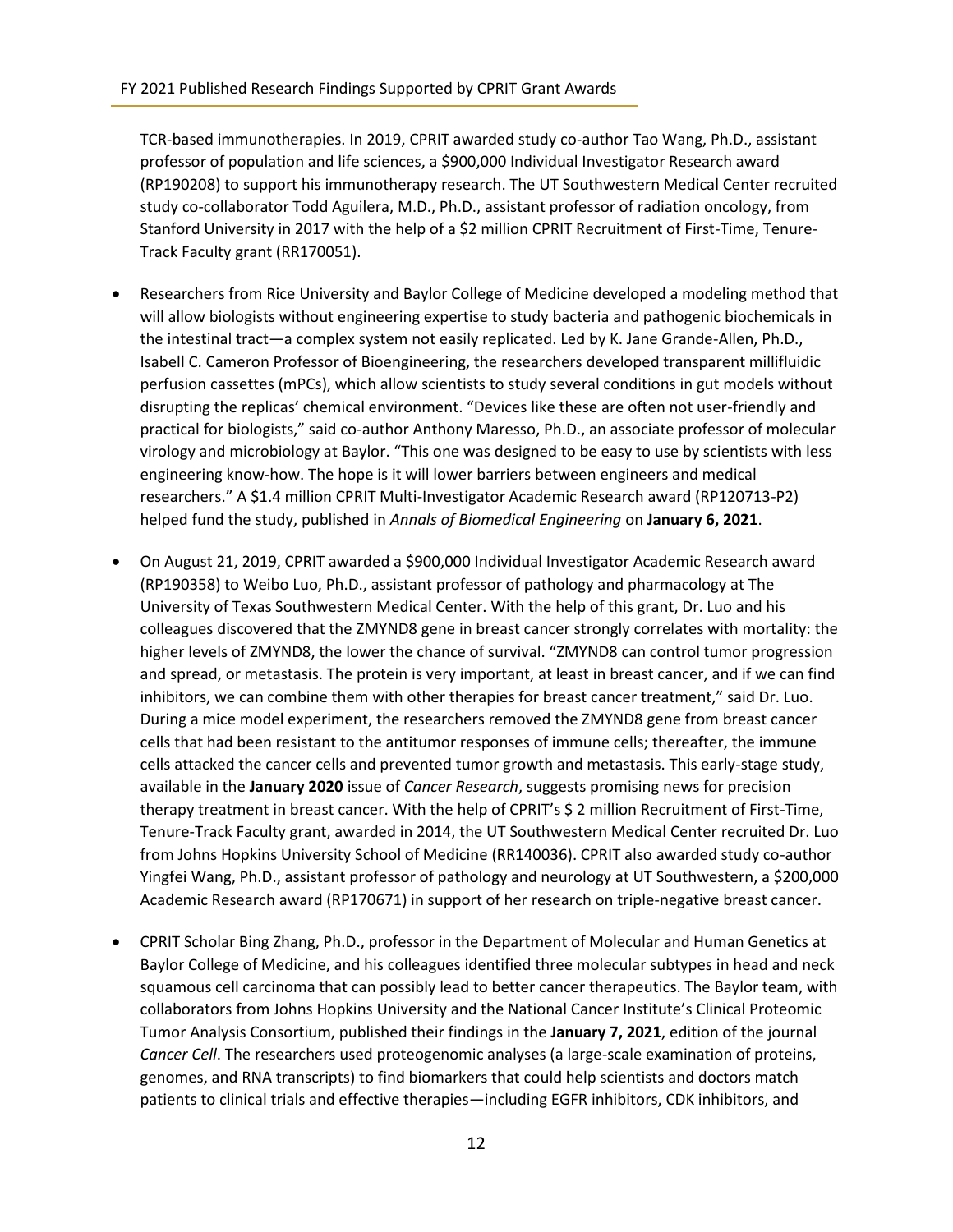immunotherapy. Baylor College of Medicine recruited Dr. Zang to Texas in 2017 from Vanderbilt University School of Medicine with the help of a \$4 million CPRIT Rising Star Award (RR160027).

- In a collaborative work led by CPRIT investigators Guo-Min Li, Ph.D., and Yang-Xin Fu, M.D., Ph.D., researchers at The University of Texas Southwestern Medical Center discovered an immune response in cGAS-STING pathways that made treatment-resistant tumors more susceptible to immunotherapies. The study, published in *Cancer Cell* on **January 11, 2021**, suggests that treatmentresistant cancer cells respond better to immunotherapies (such as immune check-point inhibitors) if with radiation, which releases DNA inside the cells, prior to the immunotherapy. This finding has the potential to help doctors determine which patients will benefit from immunotherapy. This research builds on the foundational work of Zhijian (James) Chen, Ph.D., study co-author and professor of molecular biology at UT Southwestern, who won the 2019 Breakthrough Prize in Life Sciences for his discovery of the cGAS enzyme. The UT Southwestern Medical Center recruited Dr. Li, professor of radiation therapy, and Dr. Fu, professor of pathology, to Dallas with support from two \$6 million Recruitment of Established Investigator grants (RR160101, RR150072). Dr. Chen has also received multiple CPRIT Academic Research grants (RP110430, RP120718-P3, RP120718-C2, and RP150498) in support of his research.
- Researchers at The University of Texas MD Anderson Cancer Center developed a novel computational tool called CopyKAT that allows scientists to differentiate cancerous cells from normal cells in tumors when studying large datasets of single-cell RNA sequences. Traditionally, researchers studied tumors as a conglomeration of cells, both healthy and cancerous. Now, singlecell RNA sequencing technology allows scientists to study cancerous cells with much greater specificity. Nevertheless, single-cell RNA sequencing is only effective if scientists use a reliable computational approach—a feat researchers at MD Anderson accomplished. Led by Nicholas Navin, Ph.D., associate professor of genetics and bioinformatics and computational biology, the CopyKAT creators accurately predicted copy changes and differentiated cancer cells from healthy cells in datasets from pancreatic cancer, triple-negative breast cancer, and anaplastic thyroid cancer. "We developed CopyKAT as a tool to infer genetic information from the transcriptome data. By applying this tool to several datasets, we showed that we could unambiguously identify, with about 99% accuracy, tumor cells versus the other immune or stromal cells present in a mixed tumor sample," said Dr. Navin. "We could then go one step further to discover the subclones present and understand their genetic differences." Developed with support from CPRIT's \$4.9 million Single Cell Genomics Core Facilities Grant (RP180684), CopyKAT is likely to lead to significant advancements in single-cell RNA sequencing cancer research. This work, published in *Nature Biotechnology* on **January 18, 2021**, includes the CopyKAT tool available to the public therein.
- In a study with promising results for solid cancer immunotherapies, researchers from The University of Texas Southwestern Medical Center discovered that removing a single gene from exhausted immune cells revitalized their cancer-fighting abilities. The study, published in the *Journal for Immunotherapy of Cancer* on **January 18, 2021**, examines genetically engineered cancer-fighting T cells called chimeric antigen receptor cells (CAR-T cells). Once inside a solid tumor—like those present in colon, breast, and lung cancer—some CAR-T cells lose their cancer-fighting abilities. Venuprasad Poojary, Ph.D., associate professor of internal medicine and immunology at UT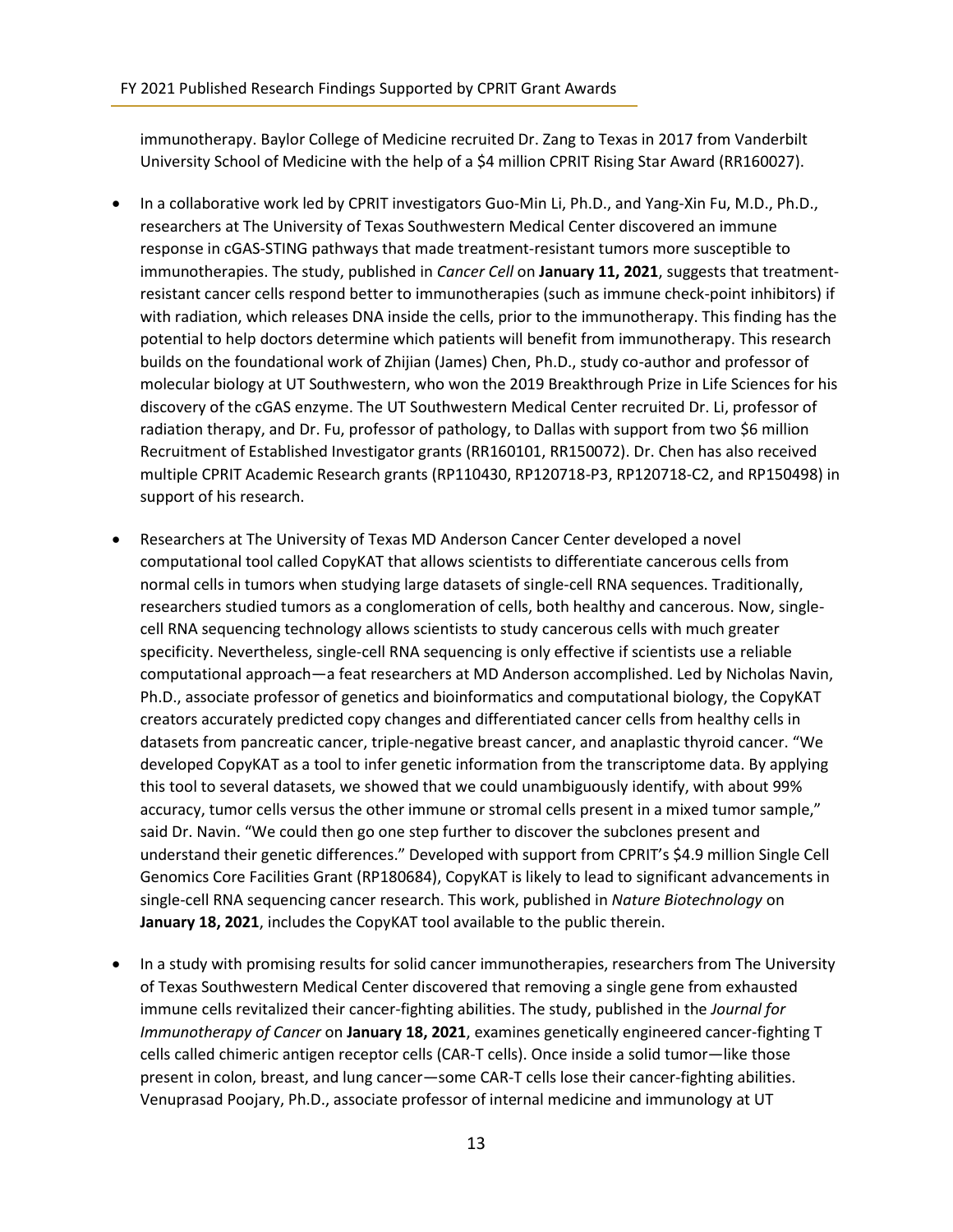Southwestern, and his colleagues found a highly active gene, called Cbl-b, in exhausted CAR-T cells. After the researchers used CRISPR gene editing technology to cut the Cbl-b gene from exhausted cells, they found that the exhausted immune cells regained their cancer-fighting abilities. "Our study is a major step forward in developing CAR-T cells to fight solid tumors," Dr. Poojary said. "This could overcome the limitations of some current immunotherapy strategies for cancer." CPRIT has granted Academic Research awards (RP160577, RP190527) of approximately \$632,000 in support of Dr. Poojary's and his colleagues' efforts to combat colorectal and other solid cancers.

- With support from a \$900,000 Individual Investigator Academic Research award (RP120298) for his research on lymphoma, Carlos Ramos, M.D., led a team of researchers at Baylor College of Medicine in a study for a new cellular therapy platform. Collaborating with Kuur Therapeutics, a clinical stage biopharmaceutical company based in Houston, the researchers conducted a Phase 1 study with promising outcomes for neuroblastoma patients. "We are encouraged by the evidence of clinical activity with an allogeneic approach, especially at such a low dose," said Dr. Carlos Ramos, principal investigator of the ANCHOR study, professor of Medicine at the Center for Cell and Gene Therapy (CAGT) at Baylor College of Medicine, and member of the Dan L. Duncan Comprehensive Cancer Center. "We look forward to advancing the program and treating additional patients." Kuur Therapeutics reported updates regarding the Phase 1 clinical trials **on January 21, 2021**.
- Researchers from The University of Texas Health Science Center at Houston and The University of Texas Medical Branch at Galveston discovered a promising new antibody therapy to treat COVID-19. The study, published in *Nature Communications* on **January 21, 2021**, reveals that combining protein antibodies CoV2-06 and CoV2-14 can possibly stop the spread of COVID-19. "By leveraging the unique antibody drug discovery capabilities at UTHealth and the strong virology expertise at UTMB, we started to generate SARS-CoV-2-neutralizing antibodies in February of last year," said Zhiqiang An, Ph.D., professor of molecular medicine and Robert A. Welch Distinguished University Chair in Chemistry at McGovern Medical School at UTHealth. "The lead antibody combination out of our research is now being developed with a biotech partner for the treatment of COVID-19." Dr. An received a \$5.9 million CPRIT Core Facility Support award in August of 2019 (RP190561) and a \$900,000 Individual Investigator Academic Research award in February of 2015 (RP150230) in support of his work on antibody therapeutic strategies.
- Led by Pushkar Lele, Ph.D., assistant professor in the Artie McFerrin Department of Chemical Engineering, scientists at Texas A&M University in College Station discovered a new technique for studying pathogenic bacteria that could lead to new therapies for gastric diseases and cancer. Gastric cancer is the second leading cause of cancer-related deaths. Helicobacter pylori (H. pylori) are pathogenic bacteria that cause inflammation in the stomach and the intestines that can result in ulcers, cancer, and other serious gastric diseases. Doctors use antibiotics to treat conditions associated with H. pylori; however, the bacteria are growing more resistant to these antibiotics. Shortcomings in current techniques used to study H. pylori limit the understanding of the bacteria's function and, therefore, limit clinicians' ability to treat diseases associated with H. pylori. The novel approach developed by Dr. Pushkar Lele and his colleagues focuses on the clockwise and counterclockwise rotation of the bacteria's flagella. The research, published in *eLife* on **January 25, 2021**, reveals new information about the functional characteristics of H. pylori and the intracellular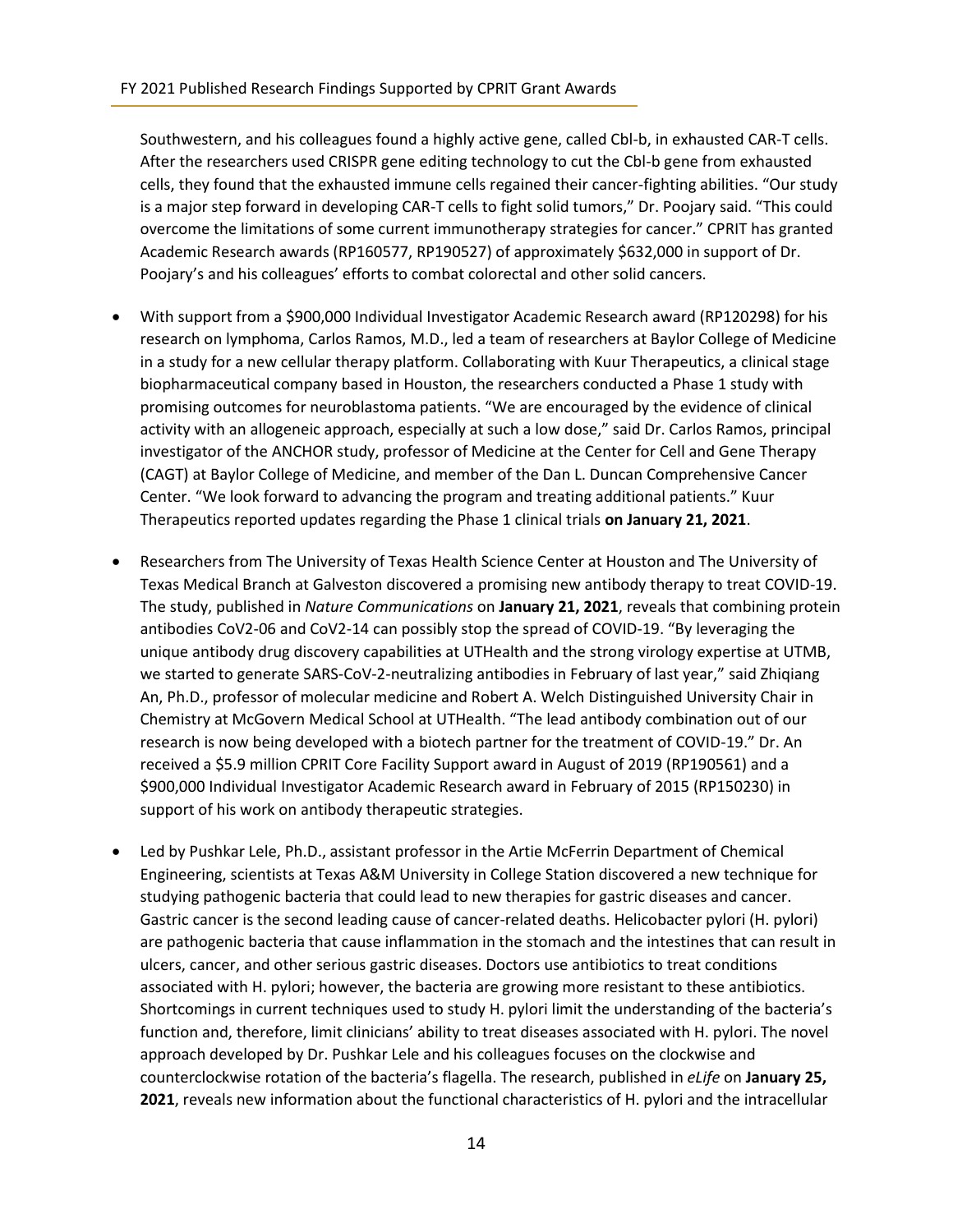chemical signaling method they use to reach their target environments. According to Dr. Lele, understanding this signaling and cultivation process can help scientists develop new treatment methods to combat gastric diseases. In August of 2017, scientists from the Texas A&M Engineering Experiment Station received a \$200,000 CPRIT Academic Research grant (RP170805) for their research on gastric diseases.

- CPRIT Scholar David Taylor, Ph.D., assistant professor of molecular biosciences at The University of Texas at Austin, co-authored a study that examines remdesivir, a nucleoside analog antiviral medication approved by the FDA to treat COVID-19. The study, published in *Molecular Cell* on **January 28, 2021**, reveals the key blocking mechanism that remdesivir uses in genes to stop COVID-19 from spreading throughout the body, a finding that could revolutionize antiviral drugs. Remdesivir targets the mechanism that allows the virus to replicate and spread, essentially stalling this process. "We were able to identify the point where that paper jam happens," said Dr. Taylor. "We know now exactly what's creating this block. So, if we want to make the blockage even worse, we could do so." This discovery can help scientists develop safe, more effective antivirals in the future. The University of Texas received a \$2 million Recruitment of First-Time, Tenure-Track Faculty award (RR160088) in 2016, which helped the university recruit Dr. Taylor from the University of California, Berkeley.
- Houston-based biotech company Pulmotect Inc. received approval from the FDA to initiate Phase 2 trials for PUL-042, an aerosol-delivery drug that activates immune cells on the surface of the lungs to fight respiratory pathogens that cause coronaviruses. As reported in **January of 2021**, the Department of Defense signed a \$6 million agreement to fund these Phase 2 trials. "We appreciate the support to evaluate PUL-042, which not only has the potential to be effective against SARS-CoV-2 but also has potential for use against other pathogens that infect the respiratory tract," said Colin Broom, M.D., chief executive officer of Pulmotect. In 2012, Pulmotect Inc. received a \$7.2 million CPRIT Product Development Research grant (CP120014) in support of its work on immunotherapy treatments.
- Researchers from The University of Texas Southwestern Medical Center discovered a coronavirus protein called Nsp1 that promotes viral replication and suppresses cells' immune response against SARS-COV-2—the coronavirus that causes COVID-19. Their findings, published in *Science Advances* on **February 5, 2021**, confirmed that the coronavirus protein Nsp1 functions like the NS1 protein present in the influenza virus. The Nsp1 coronavirus protein inhibits our cells' immune response by binding to NXF1, a messenger RNA (mRNA) export receptor, to block mRNA nuclear export—a process necessary for the immune system to attack invading viruses. "If you find a way to block the interaction between Nsp1 and NXF1 or increase the amount of NXF1 in the cell, you'll get mRNAs out of the nucleus and may get a protective effect, as suggested by our experiments," said Beatrix Fontoura, Ph.D., study co-author and professor of cellular biology at UT Southwestern. Understanding this replication and immune suppression process can help scientists develop new strategies for treating COVID-19. In support of these findings, CPRIT awarded two Multi-Investigator Academic Research grants (RP120718-P2, RP120718-AC), totaling approximately \$1.98 million, in August of 2012.
- A team led by CPRIT Scholar Bert O'Malley, M.D., professor of molecular and cellular biology at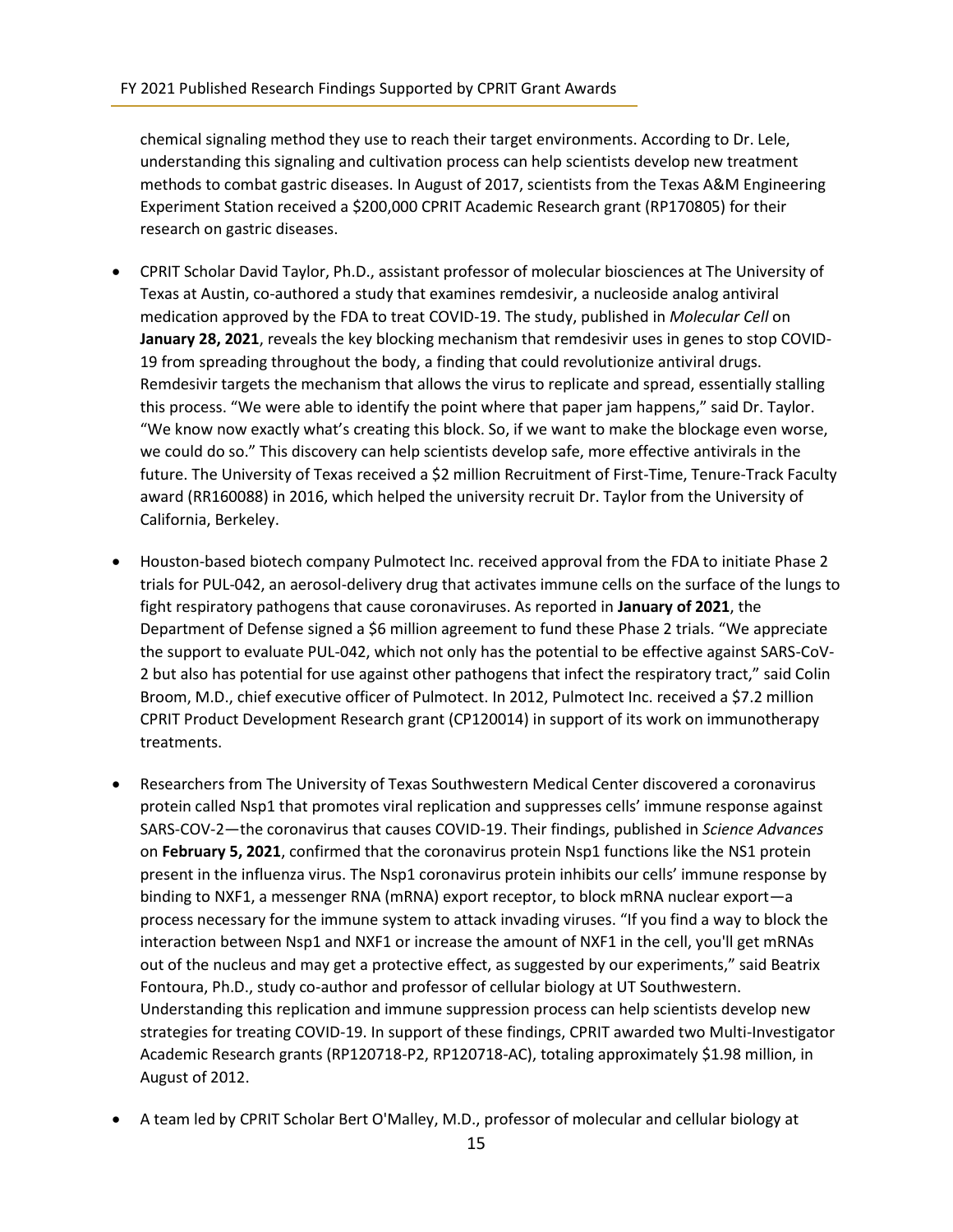Baylor College of Medicine, discovered that a protein called the steroid receptor coactivator 3 (SRC-3/NCOA3) plays an important role in regulating antitumor immunity. The SRC-3/NCOA3 protein is a prognostic marker in aggressive cancers. While studying the role SRC-3/NCOA3 plays in immune T regulatory cells (Tregs), the researchers discovered that inhibiting the protein stopped T cells from suppressing activities of other immune cells, including their ability to fight cancer. On the other hand, Tregs stop immune activity that could otherwise harm healthy cells and cause autoimmune diseases. "We experimentally show that SRC-3 is significantly enriched in both murine and human Tregs," said co-first author Prashi Jain, Ph.D., instructor of molecular and cellular biology at Baylor. "Working with human Tregs, we used our small molecule inhibitor SI-2 to effectively inhibit SRC-3 in Tregs. As a result, Tregs greatly reduced their ability to inhibit the activation of other immune cells that help in maintaining antitumor immunity." This study, published in the **February 9, 2021**, issue of the journal *Scientific Reports*, could possibly lead to new treatments that inhibit Tregs activity. Dr. O'Malley has received multiple CPRIT grants (RP100348, RP101251-P2, and RP170500) for his work on small molecule inhibitors.

- CPRIT Scholar Isaac Hilton, Ph.D., assistant professor of bioengineering and biosciences, and his colleagues at Rice University developed a new tool that identifies the exact molecule sequences that cause genetic mutations. His group created a synthetic protein to deliver chemical payloads at precise spots near human genes. The researchers then used this tool to identify genes linked to melanoma resistance. This work, reported in the **February 9, 2021**, issue of *Nature Communications*, provides insight for how normal cellular processes go awry in human diseases. In 2017, Rice recruited Dr. Hilton from Duke University with the support of a \$2 million CPRIT Recruitment of First-Time, Tenure-Track Faculty grant (RR170030).
- On **February 10, 2021**, OncoNano Medicine Inc., a Southlake-based biotech company, presented research on a nanoparticle drug designed to enhance patients' immune responses to various cancer treatments. Developed by a team of scientists from The University of Texas Southwestern Medical Center, and licensed by OncoNano, the pH-sensitive nanoparticle drug activates STING (stimulator of interferon genes). And STING enhance the body's immune pathways during treatment. "We are excited about the study published by our colleagues at UT Southwestern demonstrating that the STING activating polymeric micelle can be selectively triggered in the endosomes and enter the cytoplasm of phagocytic cells to achieve robust antitumor immunity," said Marty Driscoll, chief executive officer of OncoNano. In support of its work on tumor specific immunotherapy treatment in multiple cancers, OncoNano Medicine Inc. received a \$15.4 million CPRIT Product Development Research award (DP190066) in August of 2019.
- On **February 11, 2021**, Houston-based biotech company DNAtrix Inc. published data in the December 19, 2020, journal *Clinical Cancer Research* from a preclinical trial on DNX-2410. DNX-2410 is an oncolytic adenovirus immunotherapy specifically engineered to eliminate cancer cells, which suggest early but promising results for treating pediatric brain tumors. "These preclinical data for DNX-2401 show encouraging signals of anti-tumor activity against devastating CNS cancers that we had not previously studied," said Jeffrey Knapp, chief executive officer of DNAtrix. "We now have preclinical and clinical data of DNX-2401's efficacy across a range of difficult-to-treat adult and pediatric tumors, thus further establishing the activity of this potent immunotherapy. We look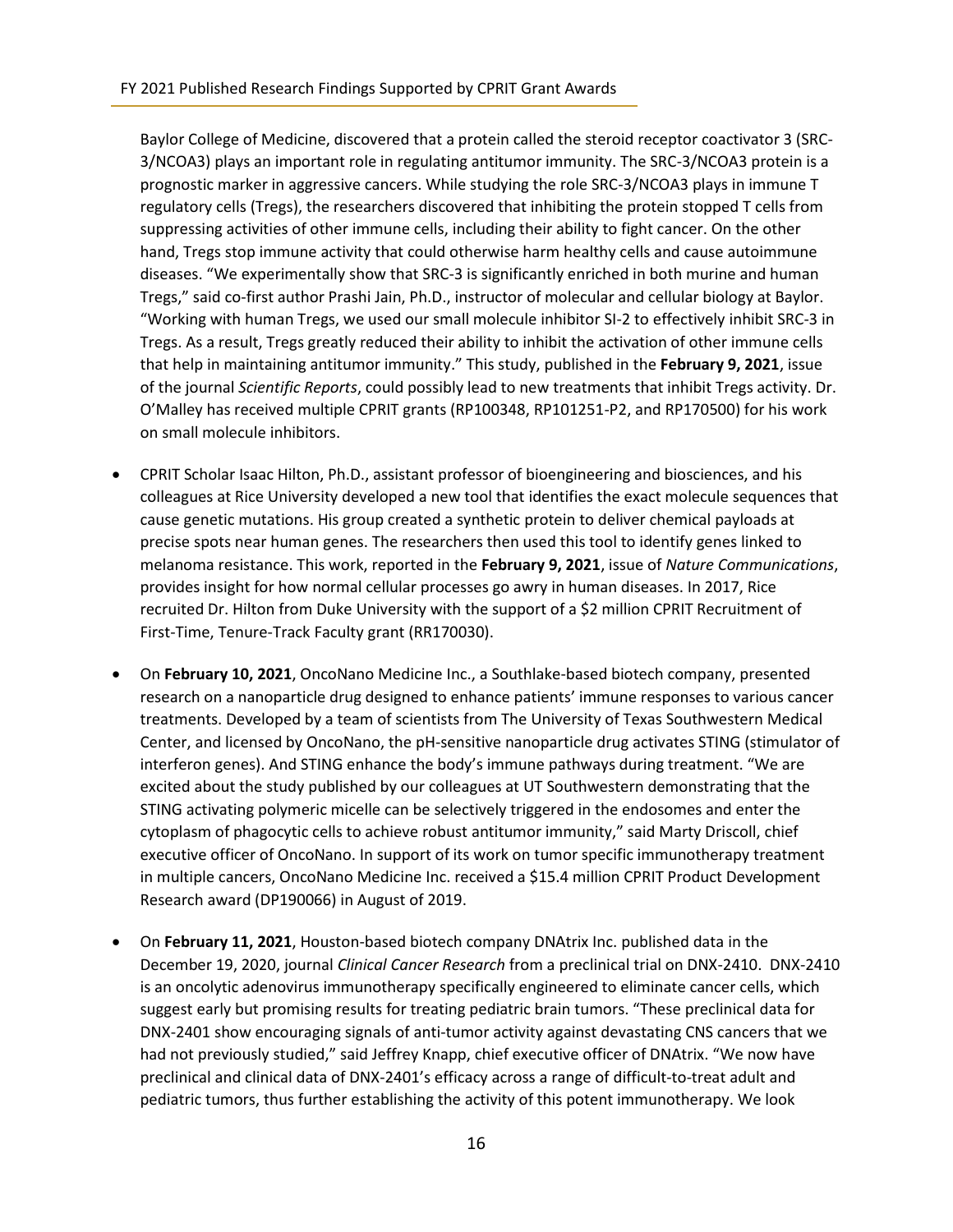forward to the continued advancement of DNX-2401, as well as our pipeline of other oncolytic immunotherapies being developed for the treatment of solid tumors." In support of the company's advancements in brain cancer treatment, CPRIT granted DNAtrix a \$10.8 million Product Development Research award (CP130013) in February of 2014.

- Researchers from Baylor College of Medicine identified rare hereditary genes that increase a carrier's risk of lung cancer. The findings, published in *Nature Precision Oncology* on **February 16, 2021**, revealed 25 rare gene variants that increase lung cancer susceptibility. "Many studies have looked at lung cancer risk genes, but the function of those genes has not been well understood," said Jun Xia, Ph.D., study co-author and postdoctoral associate of molecular and human genetics. "In our study, we found that dysregulation or mutations in these candidate genes showed increased DNA damage, suggesting that their potential cancer-causing role might be due to genome instability at the DNA level." CPRIT's \$6 million Recruitment of Established Investigators award (RR170048), awarded in 2017, helped Baylor College of Medicine recruit study co-author Christopher Amos, M.D., Ph.D., from the Dartmouth Geisel School of Medicine. In further support of this research, CPRIT awarded study co-author Susan Rosenberg, Ph.D., Ben F. Love Chair of Cancer Research at Baylor College of Medicine, a \$9000,000 Individual Investigator Academic Research grant (RP140553).
- Building on prior hypertension studies, researchers at Baylor College of Medicine discovered that fasting can help reduce blood pressure. Prior research confirmed that fasting has a direct effect on gut microbials and that microbial disruption is not just an effect but a cause of high blood pressure. In this study led by David Durgan, Ph.D., assistant professor of anesthesiology and cellular and molecular physiology, researchers found significantly lower blood pressure in hypertensive subjects that fasted intermediately. Hypertensive subjects that received microbiota transplants from subjects that fasted experienced significantly lower blood pressure, confirming the positive correlation between fasting and low blood pressure. "We applied whole genome shotgun sequence analysis of the microbiota as well as untargeted metabolomics analysis of plasma and gastrointestinal luminal content. Among the changes we observed, alterations in products of bile acid metabolism stood out as potential mediators of blood pressure regulation," said Dr. Durgan. "Fasting schedules could one day help regulate the activity of gut microbial populations to naturally provide health benefits." A \$5 million CPRIT Core Facility Support award (RP170005) supported this research, published in *Circulation Research* on **February 18, 2021**.
- Jie Zheng, Ph.D., professor of chemistry and biochemistry at The University of Texas at Dallas, and his colleagues designed gold nanoparticles that can detect early signs of liver damage, kidney disease, and cancer. As shown in the **February 19, 2021**, issue of the online journal *Science Advances*, this new detection method is less invasive than a liver biopsy, the most common method for diagnosing liver disease, and can detect damage with greater accuracy than conventional blood biomarkers. The researchers infused an organic fluorescent dye called indocyanine green (ICG) into their nanoparticles to track glutathione, a key chemical produced in the liver. With a simple blood test, doctors can determine the amount of ICG that remains on the surface of the gold particles: The more ICG that remains, the less glutathione in the liver; the less glutathione in the liver, the greater the damage. "Our goal is to make it simple for family doctors to easily catch liver injury earlier," said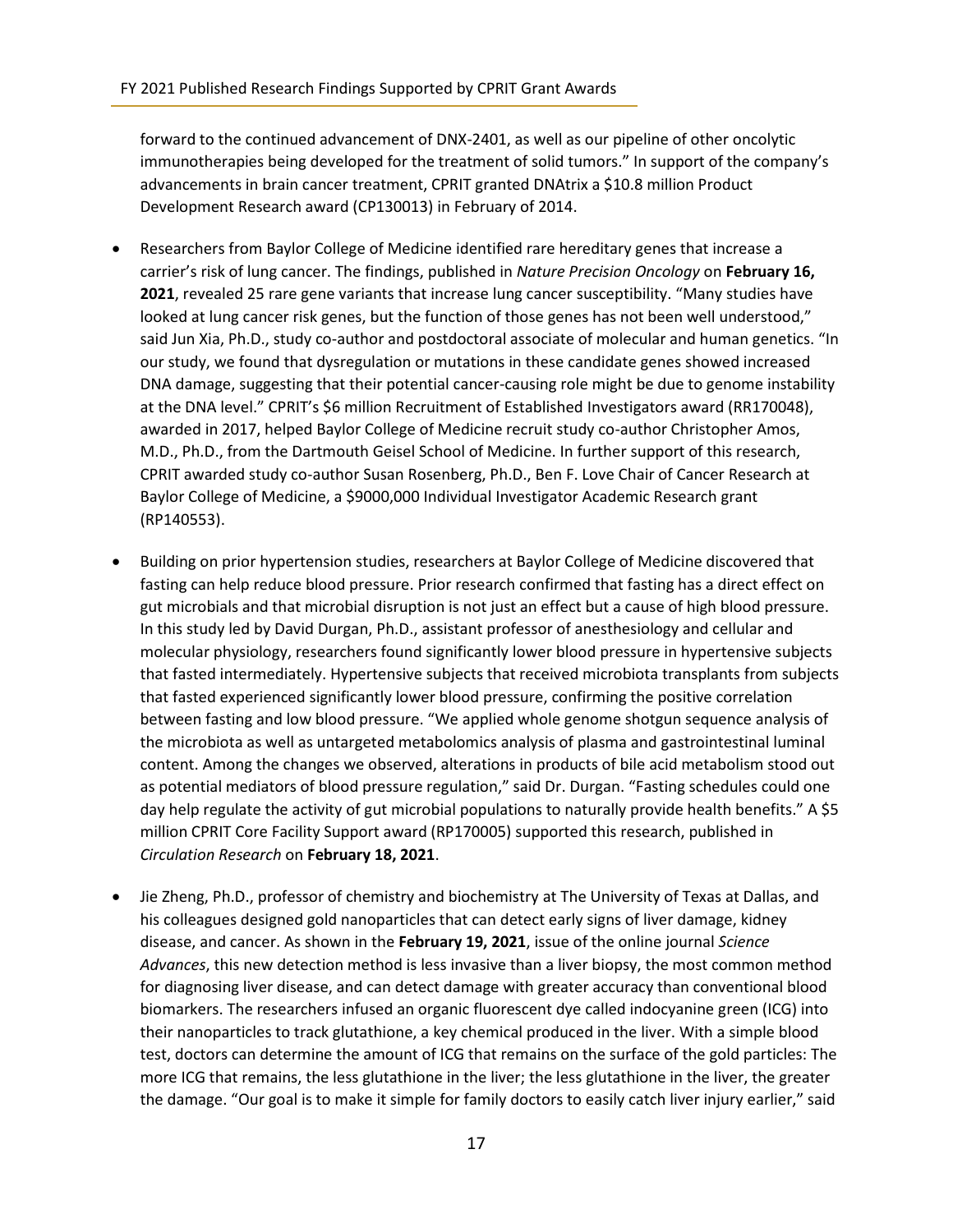Dr. Zheng. "If they can detect and treat such injury earlier, the patient has a better chance of faster recovery." In support of his work in nanomedicine, CPRIT granted Dr. Zheng a \$900,000 Individual Investigator Academic Research award (RP200233) in February of 2020 and a \$1.2 million Individual Investigator Academic Research award (RP120588) in November of 2011.

- Scientists at Rice University developed a simple, inexpensive method for creating drug precursors, which typically require precious metal catalysts. In their research, available in the **February 21, 2021,** issue of *Chemical Communications*, the scientists produced fluorine ketone, or fluoroketone, precursors using cerium-based ceric ammonium nitrate (CAN) instead of silver. Earth's crust contains approximately 800 times more cerium than it does silver, and CAN is able to produce functional precursors in 30 minutes in easily replicable environments. By eliminating the need for precious metals, this new method could lead to more sustainable synthesis processes. "Ketones are a gateway functional group in molecules that you can use to make different things, like anti-cancer compounds," said study leader Julian West, Ph.D., assistant professor of chemistry at Rice University. "We want to put fluorine in specific places in the molecule where we know it will make a difference, and this ketone functional group allows us to do it." With the help of a \$2 million CPRIT Recruitment of First-Time, Tenure-Track Faculty grant (RR190025), Rice University recruited Dr. West from the California Institute of Technology in 2019.
- CPRIT Scholar Sean Morrison, director of the Children's Medical Center Research Institute at The University of Texas Southwestern Medical Center, and his colleagues discovered a new way by which exercise strengthens bones and immune functions, a finding that could revolutionize the treatment of bone diseases. Dr. Morrison's work counters the insulation theory (the long-held belief that bones insulate the inner marrow from mechanical forces). The study, published in the journal *Nature* on **February 24, 2021**, reveals that mechanical forces, induced by running and other forms of exercise, directly affect bone marrow by stimulating growth factors, a naturally occurring substance that creates bone- and immune-cell precursors. Mechanical forces travel through arteriolar blood vessels that run from the surface of the bone to the marrow which stimulate growth factors called Osteolectin. "Therapeutic interventions that expand the number of Osteolectin-positive cells could increase bone formation and immune responses, particularly in the elderly," said Bo Shen, a postdoctoral fellow in the Morrison laboratory. In 2011, the UT Southwestern Medical Center recruited Dr. Morrison to Texas from the University of Michigan with the help of a \$10 million CPRIT Recruitment of Established Investigators award (R1109). CPRIT has also awarded Dr. Morrison three additional grants (RP170114, RP170633, and RP180778) totaling more than \$7 million for the study of melanoma.
- In a study led by CPRIT Scholar Hao Zhu, M.D., associate professor at the Children's Medical Center Research Institute, scientists from The University of Texas Southwestern Medical Center identified the cells responsible for restoring and maintaining liver tissue, solving a longstanding biological mystery. This study, published in *Science* magazine on **February 26, 2021**, compares the different cells produced in the liver (called hepatocytes). The researchers found that the cells ultimately responsible for liver restoration and maintenance originate in one region of the liver; those cells then distribute throughout the organ to restore tissue as needed. "The identification of zone 2 hepatocytes as a regenerative population answers some fundamental questions about liver biology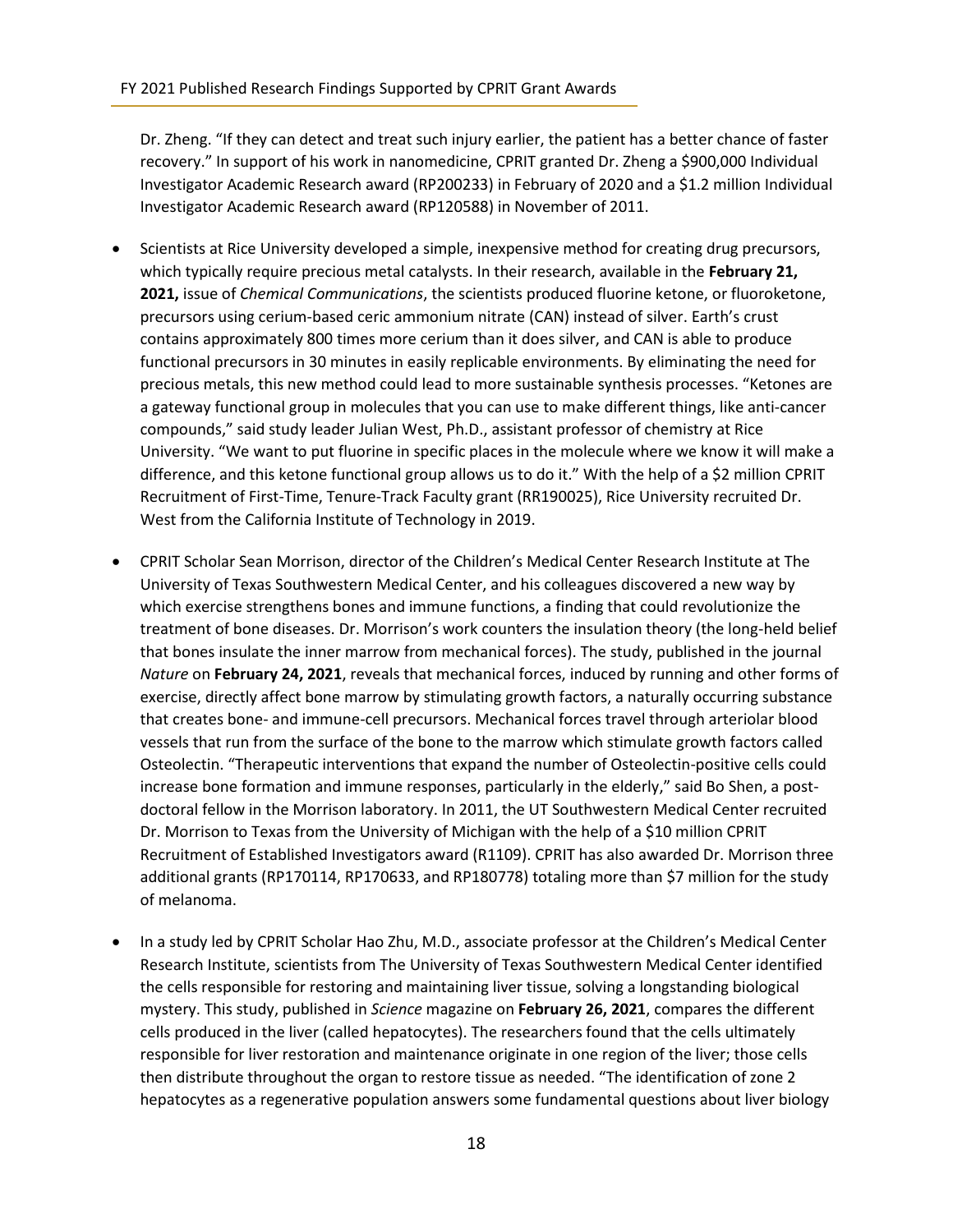and could have important implications for liver disease," Dr. Zhu said. "In addition, the tools we created to study different types of hepatocytes can be used to examine how different cells respond to liver damage or to genetic changes that cause liver cancer." The Hao Zhu laboratory at UT Southwestern received two \$900,000 Individual Investigator Academic Research awards in support of this work: one in August of 2017 (RP170267), and one in February of 2018 (RP180268).

• Salarius Pharmaceuticals Inc., a Houston-based, clinical stage biopharmaceutical company, is testing its lead drug candidate seclidemstat as a treatment for pediatric cancers, solid tumors, and hematologic cancers. Seclidemstat is a novel, oral reversible inhibitor of the lysine-specific histone demethylase 1 enzyme (LSD1), an enzyme that plays a key role in the development and progression of certain cancers.

In February of 2021, the company announced the expansion stage of a Phase 1/2 clinical trial of seclidemstat in patients with Ewing sarcoma, Ewing-related sarcomas, and relapsed and refractory Ewing sarcoma—a rare and deadly pediatric bone and soft tissue cancer. Salarius is also enrolling patients with advanced solid tumors in a Phase 1/2 trial of seclidemstat. "The completion of dose escalation in Ewing sarcoma patients and establishment of the [maximum tolerated dose] represent important milestones in our clinical development of seclidemstat," stated David Arthur, the president and chief executive officer of Salarius Pharmaceuticals. "We are encouraged by data from the dose-escalation phase and look forward to continuing development of seclidemstat for difficult to treat cancers."

In June of 2021, during the American Society of Clinical Oncology Virtual Annual Meeting, Salarius disclosed results from its ongoing clinical trials which include data on seclidemstat's safety, dosing, and early efficacy signals. The results suggest that seclidemstat has a manageable safety profile, anti-tumor effects in heavily pre-treated patients with advanced sarcomas, and no significant hematological toxicities—a common limitation of LSD1 inhibitors. Single-agent treatment with seclidemstat showed signs of drug activity in patients with Ewing sarcoma, Ewing-related sarcomas, and other solid cancers. This is significant because single-agent treatments are likely to generate less toxicity than combination treatments and are often associated with better life quality.

On June 15, 2021, Salarius announced its plan to initiate a Phase 1/2 clinical trial, led by Guillermo Montalban Bravo, M.D., assistant professor in the department of leukemia at The University of Texas MD Anderson Cancer Center, to investigate seclidemstat as a potential treatment for hematologic cancers. During the open label study, the researchers will test the safety, tolerability, and maximum tolerated dose of seclidemstat when used in combination with azacytidine as a treatment for Myelodysplastic Syndromes (MDS) and Chronic Myelomonocytic Leukemia (CMML). Salarius received an \$18.7 million CPRIT Product Development Research award (DP160014) in 2016 for its development of epigenetic drugs that treat rare pediatric cancers.

• In a preclinical study, researchers from Baylor College of Medicine examined new strategies for treating MECP2 duplication syndrome (MDS), a cognitive neurodevelopmental disorder that primarily affects adolescent boys. The chief protein implicated in this class of brain condition, MeCP2, operates sufficiently only if it is expressed in strict and stabilized quantities, which is why MDS is so difficult to treat. During the study, published in *Science Translational Medicine* on **March 3, 2021**, using humanized mice models, the researchers tested a MeCP2-targeting treatment, called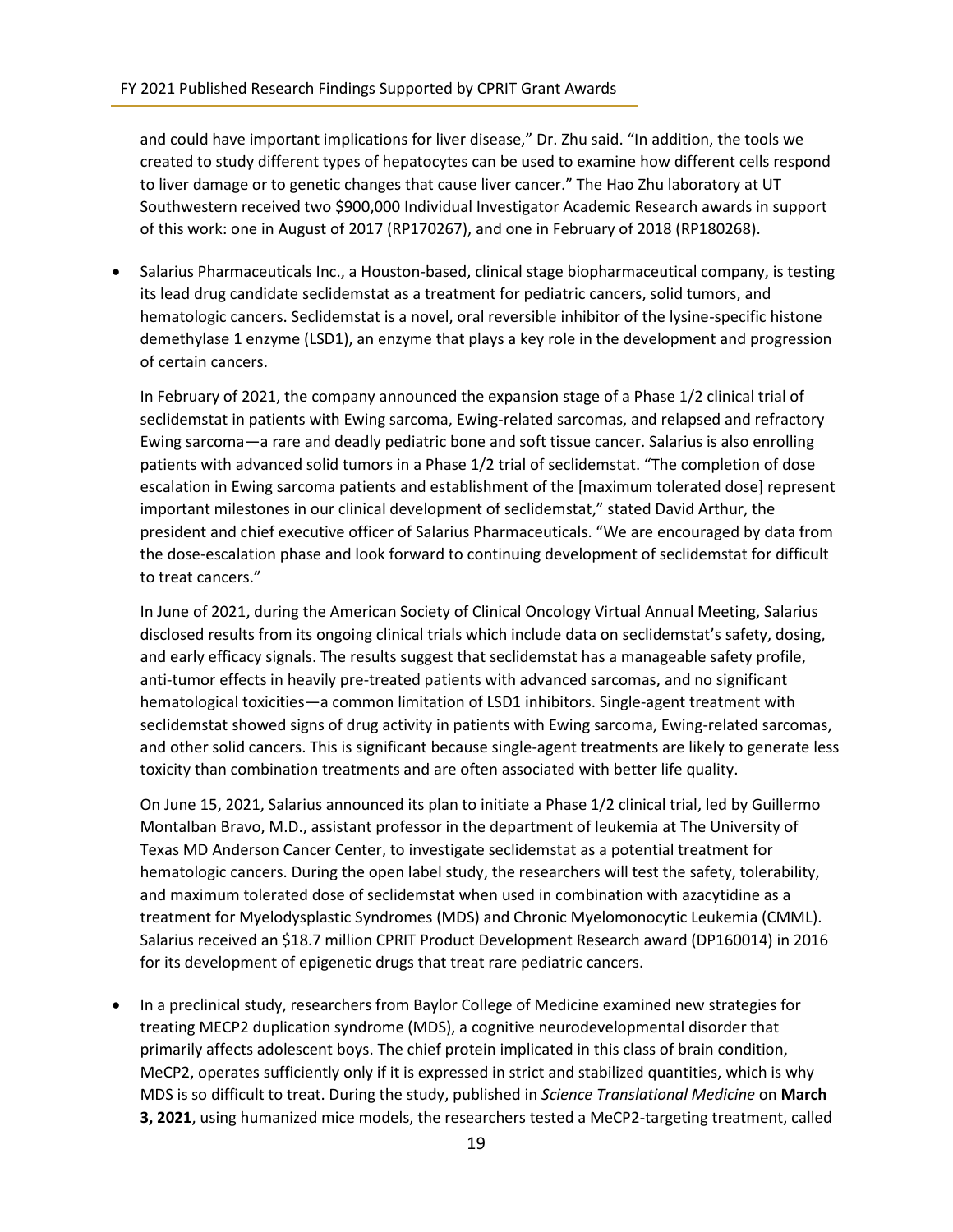MECP2-ASO, which uses antisense oligonucleotide (ASOs), a class of nucleotides that can deliver chemicals with high precision and few side effects. After one week, they observed a 50% reduction in MECP2 mRNA levels; after five weeks, they observed a reversal in the expression of several genes regulated by the MeCP2 protein; and after ten weeks, they observed significant improvements in their subjects' behavioral symptoms, such as locomotion and learning deficits, which are common in MD patients. These findings, while early, suggest that ASO strategies could help treat MDS and other childhood developmental genetic-duplication disorders. In 2016, study co-author Zhandong Liu, Ph.D., associate professor of quantitative and computational bioscience at Baylor College of Medicine, received a \$890,000 CPRIT Individual Investigator Academic Research award (RP170387) in support of his bioinformatic research efforts.

- CPRIT Scholar Daniel J. Leahy, Ph.D., Nancy Lee and Perry R. Bass Regents Chair in Molecular Biology at the College of Natural Sciences in The University of Texas at Austin, played a pivotal role in recruiting the team that developed the first COVID-19 vaccine in the United States. With the help of a \$6 million CPRIT Recruitment of Established Investigators grant (RR160023), the University of Texas recruited Dr. Leahy from John Hopkins University School of Medicine in 2016. Shortly thereafter, the other members of this all-star research team, including Jason McLellan, Ph.D., Golden Goose award recipient and associate chair for graduate education in the department of Molecular Biosciences, made their way to The University of Texas. "It was clear that to stay relevant in structural biology, you had to be able to do electron microscopy and have access to one of these state-of-the art facilities, and UT Austin had one that was brand new," said Dr. McLellan, who join the faculty at UT Austin in January of 2018.
- Researchers from the University of Houston identified a two-step process that can help explain why healthy p53 proteins, which normally suppress tumor growth, transform into mutant clusters that cause cancer and neurological disease. Breast cancer cell imaging, conducted in the lab of Navin Varadarjan, Ph.D., professor of chemical and biomolecular engineering, helped confirm this twostep process in a p53 mutant variant called R248Q. In support of this collaborative work, published in the *Proceedings of the National Academy of Sciences* on **March 9, 2021**, CPRIT has granted \$3.9 million in Individual Investigator Academic Research grants (RP130570, RP180466, RP100602) to this study's contributors, including Dr. Varadarjan.
- Leading a multi-institutional study, researchers from The University of Texas MD Anderson Cancer Center discovered that certain patients with high tumor mutation burdens (TMBs) respond poorly to immune checkpoint treatments. According to their findings, published in *Annals of Oncology* on **March 15, 2021**, patients with high TMB status do not necessarily respond better to treatment than patients with low TMB status. When observing the tumors of patients with a weak TMB to T cell infiltration ratio, the researchers found that high-TMB patients had an overall response rate of only 15.3%—a worse overall response rate than that of low-TMB patients. "While TMB status does show value in predicting response to immune checkpoint blockade in several cancer types, this was not generalizable across all cancers," said Daniel J. McGrail, Ph.D., postdoctoral fellow of systems biology. Pembrolizumab, an anti-PD-1 therapy for patients with high TMB, recently received FDA approval based on a trial that failed to include several important types of cancer, including breast, prostate, and brain cancer. "The FDA approval of pembrolizumab for patients with high TMB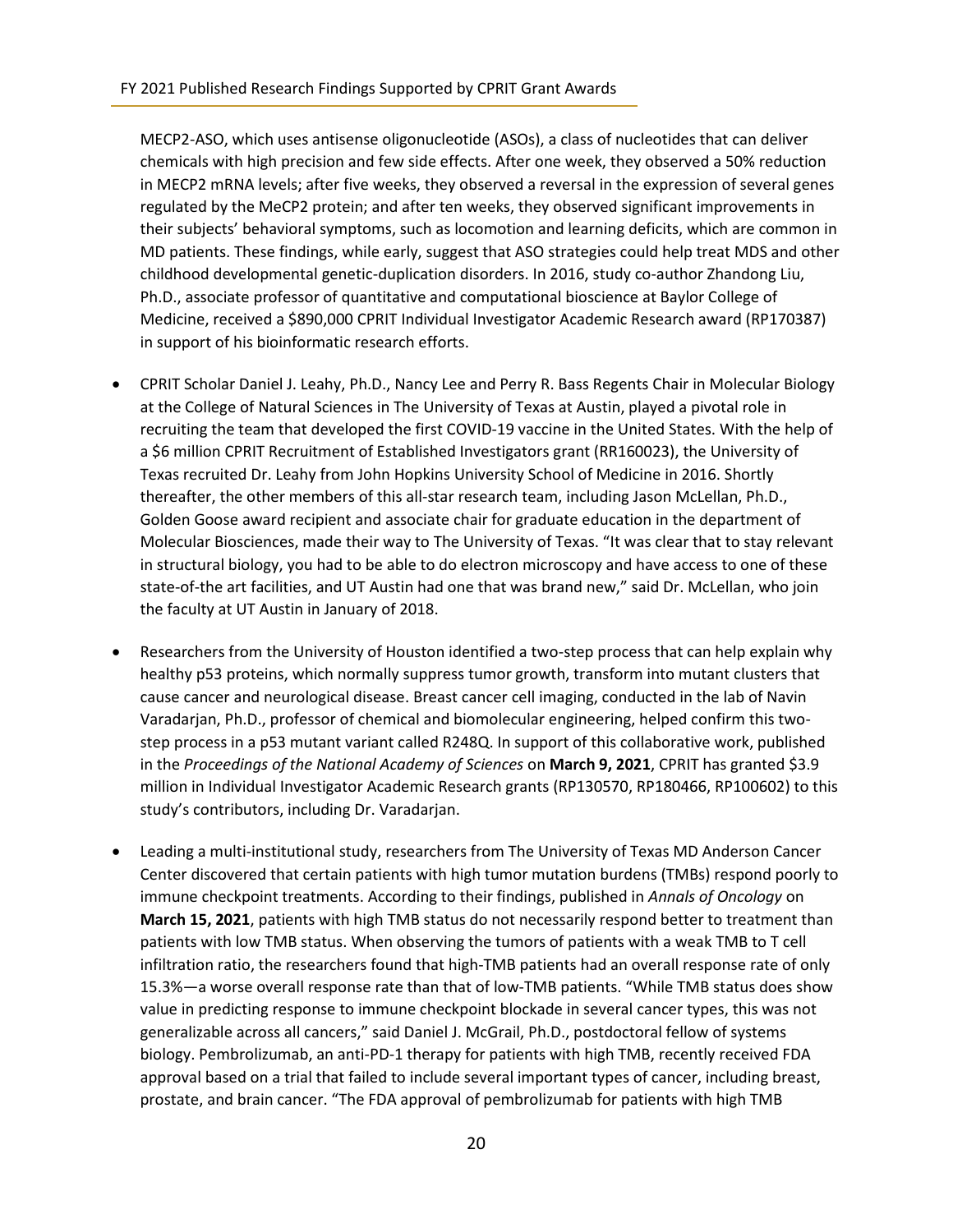certainly provides an important option for many patients," said study leader Shiaw-Yih (Phoebus) Lin, Ph.D., professor of systems biology at MD Anderson. "However, we felt that it was important to look more closely at TMB status in a broader group of cancer types and establish approaches to harmonize TMB across various assays to enable clinicians to best utilize the recent FDA approval." This research was supported in part by a \$5.9 million CPRIT Core Facility Support award (RP170668) and a \$6 million CPRIT Multi-Investigator Academic Research award (RP160710).

- On **March 17, 2021**, Immatics N.V. presented data from dose escalation cohorts in its ongoing ACTengine cell therapy programs. The ACTengine product candidates IMA201, IMA202, and IMA203 use proprietary cancer-targeting receptors inside genetically engineered T cells to detect and destroy specific cancers. Treatment with ACTengine product candidates at initial dose levels indicated early anti-tumor activity, with nine out of ten patients showing disease control and eight out of ten patients showing tumor shrinkage, including one partial response. The clinical observations were consistent with robust engraftment, persistence, and tumor infiltration of infused ACTengine T cells. "While the focus of this readout was to evaluate safety and initial biological activity, these unexpected observations on first anti-tumor activity indicate the therapeutic potential for our ACTengine platform in solid cancer patients with considerable tumor burden," said Harpreet Singh, Ph.D., chief executive officer of Immatics. "We look forward to completing dose escalation and sharing first data at target dose in the latter part of this year." Houston-based Immatics US Inc. received a \$19.7 million CPRIT Product Development Research award (DP150029) in 2015 for the development of personalized cellular therapies targeting multiple cancer types. The clinical stage biopharmaceutical company is active in the discovery and development of T cellredirecting cancer immunotherapies.
- Results from a Phase 1 clinical trial conducted by biotechnology company and CPRIT grant recipient ImmunoGenesis show that the prodrug evofosfamide is an effective alleviator of tumor hypoxia—a condition that causes treatment resistance in certain tumors. As reported in *Clinical Cancer Research*, published **March 22, 2021**, when treating tumor hypoxia in patients with advanced cancer, using evofosfamide together with ipilimumab—an immune checkpoint inhibitor—is more effective than using ipilimumab alone. Michael Curran, Ph.D., associate professor of immunology, and David S. Hong, M.D., professor of investigational cancer therapeutics at The University of Texas MD Anderson Cancer Center, led the clinical study. The results revealed a response rate of 17% and a disease control rate of 83% in patients with advanced pancreatic cancer, advance head and neck cancer, treatment resistant prostate cancer, and treatment resistant melanoma. "The efficacy of the combination in these heavily pre-treated patients appears superior to checkpoint monotherapy and provides strong rationale for the use of evofosfamide as a tumor conditioning agent," said Dr. Curran, who is also the founder of ImmunoGenesis. In August of 2020, CPRIT granted ImmunoGenesis a \$15.5 million Product Development Research award (DP200094) to support the company's development of novel immunotherapy drugs.
- A team of engineers led by B.J. Fregly, Ph.D., professor of mechanical and bioengineering at Rice University, conducted a study that will likely advance the design of prosthetic joint implants. This work, available in the **March 2021** issue of *Biotribology*, is the first to incorporate all four modes of physics—fluid dynamics, contact mechanics, wear dynamics, and particle dynamics—in a study on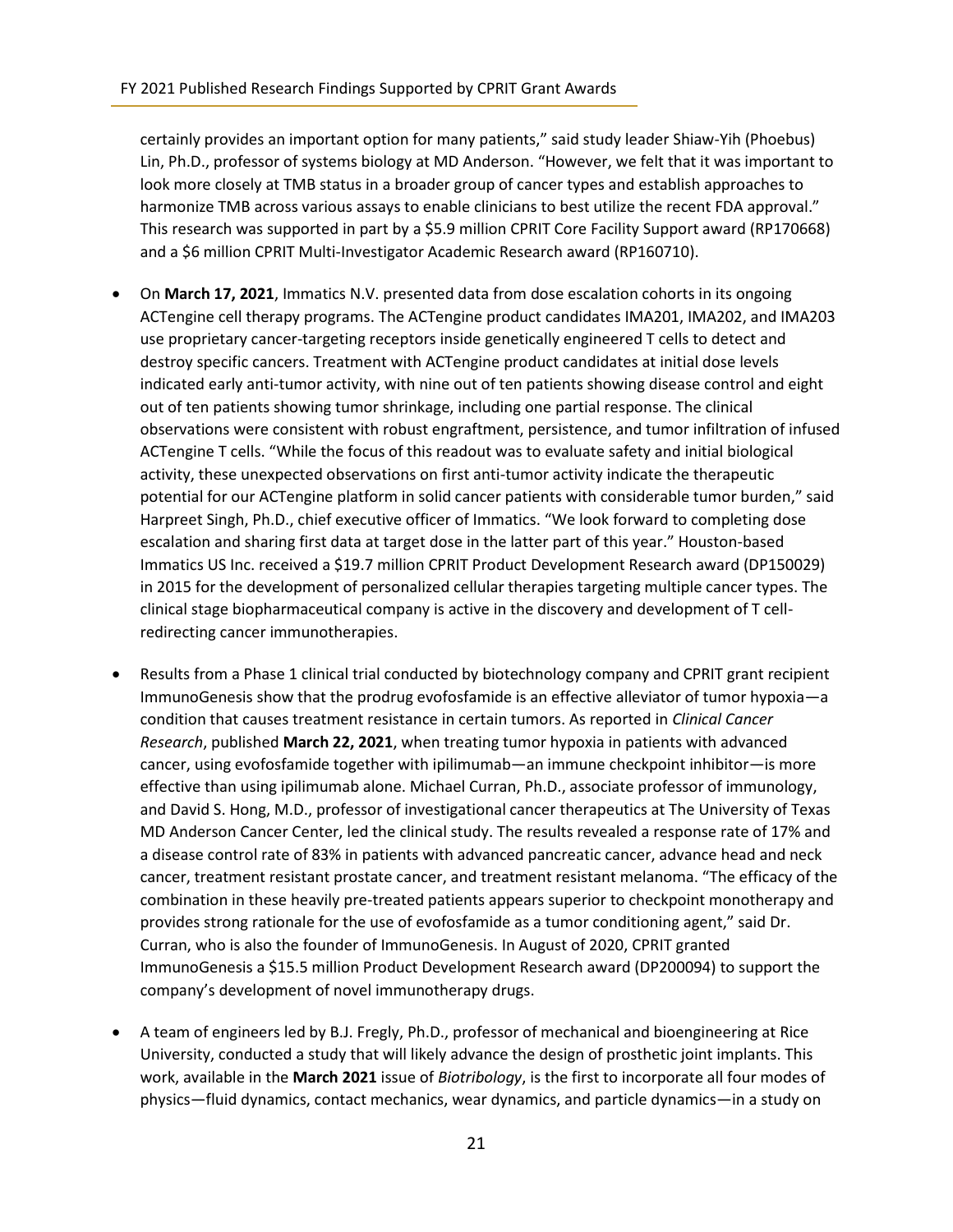joint implants. By analyzing factors that increase the rate of deterioration in implants (such as the lack of synovial fluid, the extracellular lubricant that allows natural joints to function without pain), these engineers are working to improve the lives of patients in need of joint replacements. Inspired in part by his father's knee surgery, Dr. Fregly's extensive work on human motion in post-surgery patients laid the groundwork for this research. Dr. Fregly invited co-collaborators Fred Higgs, Ph.D., and his engineering team at the Particle Flow and Tribology Lab at Rice to co-author this study. CPRIT issued a \$5.1 million Recruitment of Established Investigators grant (RR170026), which helped Rice University recruit Dr. Fregly from the University of Florida in 2017.

- Researchers from The University of Texas Health Science Center at Houston discovered a defect in mice models that test human tumors, called patient-derived xerograph (PDX) models, which could explain why certain cancer drugs are ineffective in human trials. Published in *Nature Communications* on **April 1, 2021**, the researchers examined data from 184 samples of PDX mice models and found that 170 of the 184 samples were compromised by mouse viruses. "What we found is that when you put a human tumor in a mouse, that tumor is not the same as the tumor that was in the cancer patient," said study leader W. Jim Zheng, Ph.D., associate professor of computational biomedicine at the UTHealth School of Biomedical Informatics. "We all share the common goal of hoping to find a cure for cancer. There are 210 ongoing NIH-funded projects relevant to PDX models, with a combined annual fiscal year budget of over \$116 million. We need to tighten up quality control and use models that are not compromised so that the treatments we give to future patients are effective." In support of the work conducted at the UT Health Science Center, CPRIT granted Core Facility Support awards in 2015, 2017, and 2019 (RP170668, RP150551, RP190561), totaling approximately \$16.8 million.
- Perimeter Medical Imaging AI Inc. announced on **March 30, 2021**, that Northern Arizona Healthcare Verde Valley Medical Center will conduct a study that evaluates Perimeter's Optical Coherence Tomography (OCT) Imaging System in breast conserving surgery. Perimeter created the OCT Imaging System to use as an imaging tool in the evaluation of excised human tissue microstructure by providing two-dimensional, cross-sectional, real-time depth visualization with image review manipulation software for identifying and annotating regions of interest. The company, based in Dallas and Toronto, is also making significant progress within its ATLAS AI Project, an initiative aimed at advancing Perimeter's next-gen artificial intelligence (AI) and machine learning tools through clinical development. Perimeter trained its proprietary ImgAssist AI technology with more than 400 volumes of images of excised breast tissue collected during the first stage of its ATLAS AI project. In April, the United States Food and Drug Administration granted the company a Breakthrough Device Designation for the OCT Imaging System coupled with ImgAssist AI. This designation allows for accelerated interactions with the FDA during product development and prioritized review of future regulatory submissions. Perimeter received a \$7.4 million CPRIT Product Development Research award (DP190087) in 2019 to develop an optical tissue imaging system for breast conserving surgery.
- A preclinical study led by researchers from The University of Texas MD Anderson Cancer Center shows promising results for the future of precision targeting therapy for osteosarcoma, the most common type of bone tumor in young adults and adolescents. The researchers used bicycle toxin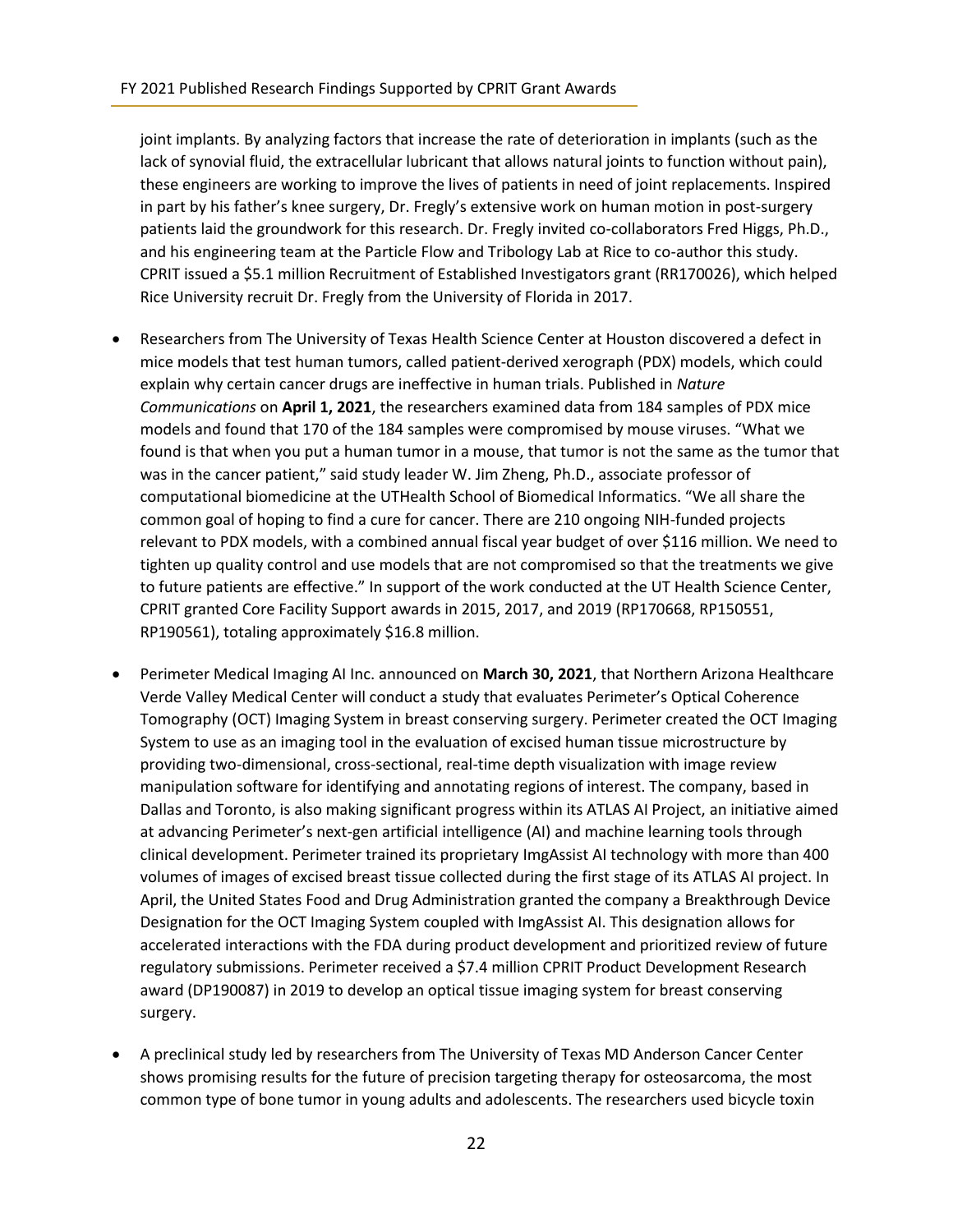conjugates (BTCs) to target highly expressed proteins on the surface of osteosarcoma cells. Using integrated bioinformatic data collected from hundreds of mice and thousands of human tumor samples, the researchers were able to destroy osteosarcoma tumors without damaging healthy cells. In mice models, 50% of the subjects treated with the BTC drug showed a 100% improved response. Richard Gorlick, M.D., head of the division of pediatrics at MD Anderson, presented the findings in **April of 2021** at the American Association for Cancer Research (AACR) Annual Meeting. "This discovery represents a paradigm shift that will help us to move forward more rapidly," said Dr. Gorlick. "I anticipate that there will be an influx of other drugs that can be tested, and because the drugs are targeted to a particular surface protein, they are potentially more effective and have fewer side effects." In support of the precision targeting therapy research conducted at the MD Anderson Cancer Center, CPRIT granted a \$4.5 million CPRIT Core Facility Support award (RP130397) in 2012.

- CPRIT Scholar Esra Akbay, Ph.D., assistant professor of pathology, and her colleagues at The University of Texas Southwestern Medical Center discovered a missing protein in immune cells of patients with small cell lung cancer (SCLC) which could help explain why some tumors are resistant to treatment. Patients with SCLC often receive a poor diagnosis, and current immunotherapy drugs typically extend survival by only a few months. While comparing the surface proteins in small cell lung cancer against surface proteins in non-small cell lung cancer (NSCLC), the researchers discovered that the protein NKG2DL was missing from SCLC cells. Using mice models to examine SCLC animal tumors with missing NKG2DL proteins, the researchers genetically altered the SCLC cells, forcing the cells to produce the NKG2DL protein on their surfaces. The experiments, available in the **April 2021** issue of *Cancer Research*, resulted in smaller tumors that were less likely to spread. "The more we know about how the immune system interacts with cancer, the more we can take advantage of the body's inherent defense system to fight this disease," said Dr. Akbay. In 2016, UT Southwestern Medical Center recruited Dr. Akbay from the Dana-Farber Cancer Institute of Harvard Medical School with the support of CPRIT's \$2 million Recruitment of First-Time, Tenure-Track award (RR160080).
- Researchers from Rice University and Baylor College of Medicine are joining a national project to improve genome-editing research and technology in disease-specific somatic cells. As described in an article published in *Nature* on **April 7, 2021**, the United States of Health (NIH) Somatic Cell Genome Editing Consortium (SCGE) wants to develop and distribute new genome editors, delivery methods and technologies, and animal models to the biomedical research community. Directing an SCGE project, CPRIT Scholar and professor of bioengineering at Rice University Gang Bao, Ph.D., is leading a team that will engineer adeno-associated viruses to deliver genome-editing enzymes to the endothelium—the tissue that makes up important vascular cells throughout the body. Researchers at Baylor, led by Mary Dickinson, Ph.D., Jason Heaney, Ph.D., and William Lagor, Ph.D., are hosting a small animal testing center where they will develop reporter mice that detect editing events in somatic genomes. With the help of CPRIT's \$6 million Recruitment of Established Investigators Grant, Rice University recruited Dr. Bao in 2014 (RR140081). In support of the Houston-based researchers' contribution to the SCGE's project, CPRIT awarded an additional \$1.06 million (RP120713-P3), \$1.4 million (RP150081), and \$900,000 (RP200402) in academic research grants from 2012 to 2020.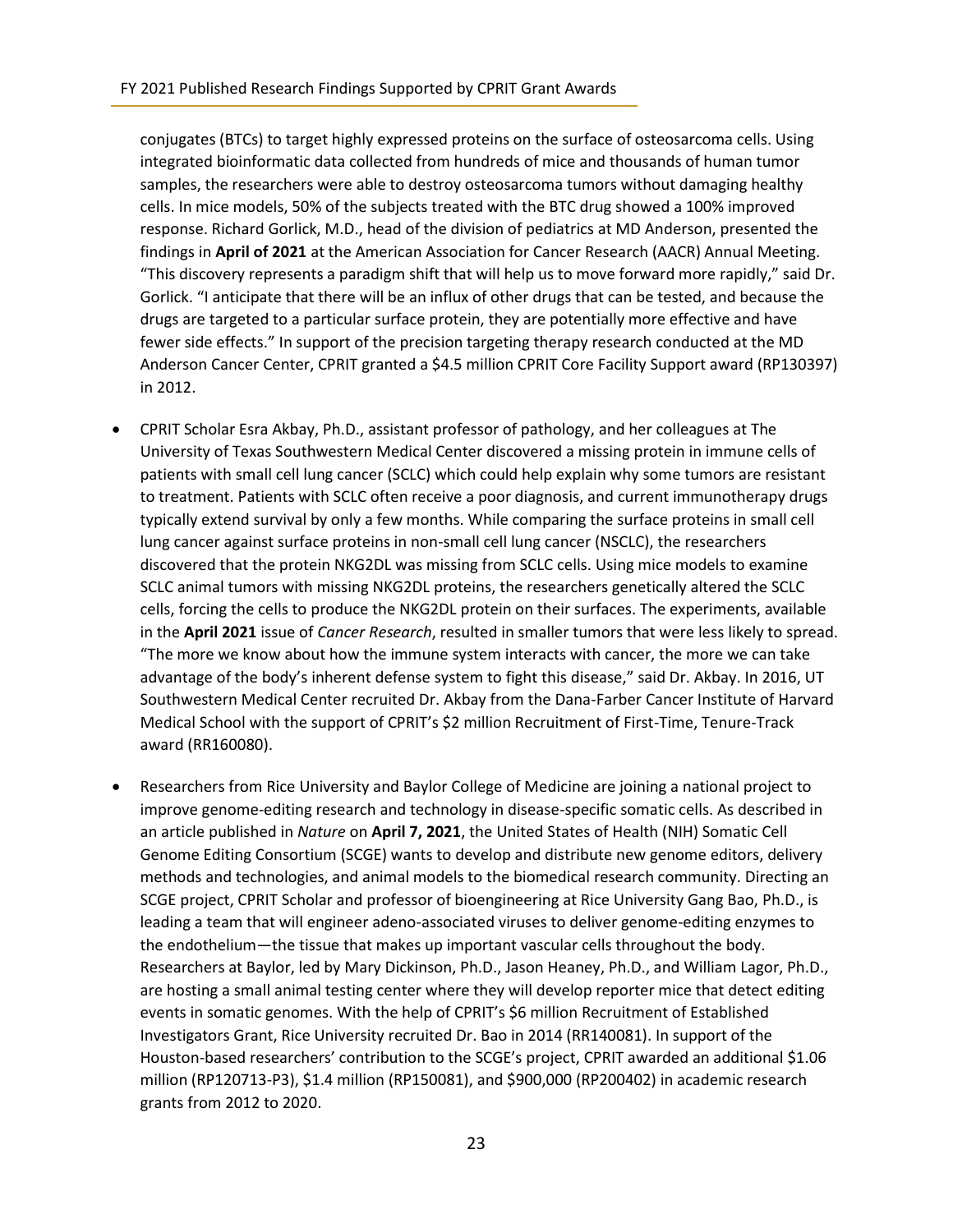- New research led by CPRIT Scholar Jian Xu, Ph.D., associate professor of pediatrics at The University of Texas Southwestern Medical Center, reveals a surprising role for jumping genes. Jumping genes, also known as transposons, are a source of genetic mutations responsible for several human diseases. Transposons are DNA sequences that can jump from one location in the genome to another when activated. Activation of transposons often leads to mutations that can cause cancer. The study, published in the journal *Nature Genetics* on **April 8, 2021**, shows that activation of a particular type of transposon can protect against certain blood cancers. "Our initial finding was a surprise because it's been long thought that activated transposons promote cancer development by generating genetic mutations. We found it was the opposite for blood cancers, and that decreased L1 activity was associated with worse clinical outcomes and therapy resistance in patients," says Jian Xu, Ph.D., associate professor in CRI and senior author of the study. "Our discovery that L1 activation can suppress the survival of certain blood cancers opens up the possibility of using it as a prognostic biomarker, and possibly leveraging its activity to target cancer cells without affecting normal cells." The discovery can possibly provide a mechanistic explanation for the unusual sensitivity of myeloid leukemia cells to DNA damage-inducing therapies that oncologists currently use to treat patients. CPRIT awarded four grants to support this work (RR140025, RP180504, RP180826 and RP190417).
- In a multi-institutional study, researchers from The University of Texas MD Anderson Cancer Center discovered a protein interaction that directly promotes metastasis and tumor growth in roughly 70% of patients with pancreatic cancer. The researchers found that mutant genes KRAS and p53, two of the most common mutations in all human cancers, directly interact through a protein called CREB1 to promote metastasis. Mutant KRAS activates CREB1, which works with mutant p53 to cause cellular abnormalities. "To our knowledge, this is the first study to show how these two major genetic drivers work together to promote tumor growth and metastasis," said Michael Kim, Ph.D., assistant professor of surgical oncology and genetics at MD Anderson. "This discovery provides not only a new therapeutic target but unveils a vast transcriptional network that is activated downstream of these mutant proteins." These findings were published in *Cancer Discovery* by the American Association for Cancer Research on **April 10, 2021**. In support of this work, CPRIT granted a \$2.1 million Individual Investigator Academic Research award (RP200173) in February of 2020. CPRIT also granted academic research awards (RP180313, RP170231) in 2018 and 2016 for the investigative work on mutant gene p53 conducted at MD Anderson.
- As part of a multi-laboratory study, researchers from the Peter O'Donnell Brain Institute at The University of Texas Southwestern Medical Center discovered a neurodegenerative protein that can improve understanding of strokes and their aftereffects. In the study, published in *Molecular Neurodegeneration* on **April 14, 2021**, the researchers identified an alternative form of the apoptosis-inducing factor (AIF) protein; they named this protein AIF3. While experimenting on mice models and human brain tissue, the UT Southwestern researchers and their co-collaborators found that, after a stroke, the brain stops producing AIF and starts producing AIF3, which ultimately leads to mitochondrial dysfunction and cell death. In their mice models, this alternative splicing effect (i.e., the reduction of AIF and production of AIF3) resulted in severe progressive neurodegeneration, an observation that could help explain the connection between strokes and dementia. "Our study provides a valuable tool to understand the role of AIF3 splicing in the brain and a potential therapeutic target to prevent or delay the progress of neurodegenerative diseases," said study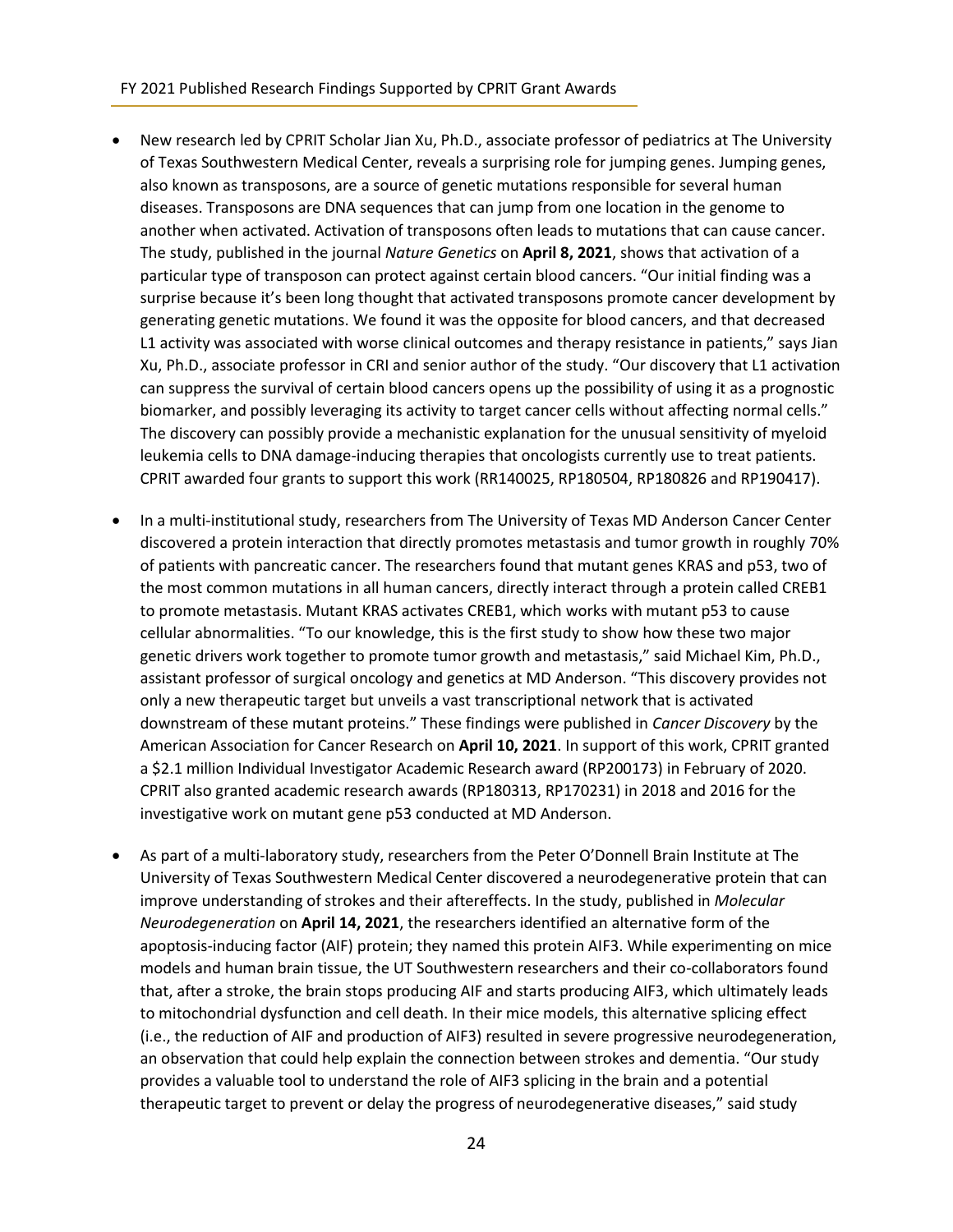leader, Yingfei Wang, Ph.D., assistant professor of pathology and neurology and a member of the O'Donnell Brain Institute at UT Southwestern. In 2017, Dr. Wang and her team at UT Southwestern received a \$200,000 Academic Research grant (RP170671), which helped fund this discovery.

- Iterion Therapeutics Inc. recently completed enrollment and dosed the final patient in its multicenter Phase 1/2a dose expansion clinical study of Tegavivint in patients with desmoid tumors. On **April 13, 2021**, the company announced that the expansion study confirmed the safety of Tegavivint, a novel, potent and selective nuclear beta-catenin inhibitor. Rahul Aras, CEO of Iterion, explained, "The completion of enrollment in the dose expansion phase of our desmoid tumor clinical trial and demonstration of safety and clinical activity at the RP2D represent important milestones in our clinical development of Tegavivint. We look forward to advancing the clinical development of Tegavivint in desmoid tumors as this disease target is greatly underserved. The results of this study also provide a green light to initiate clinical development of Tegavivint in additional, high-value cancer settings, including AML, NSCLC, and certain pediatric cancers that are characterized by nuclear beta-catenin overexpression." Houston-based Iterion received a \$15.9 million CPRIT Product Development Research award (CP130058) in 2014 to develop Tegavivint for desmoid tumors and acute myeloid leukemia.
- Hummingbird Bioscience Inc. presented pre-clinical data on its BCMA-TACI dual-specific T cell engager, HMBD-009, at the 2021 American Association for Cancer Research (AACR) Annual Meeting on **April 13, 2021**. The company also developed a new cancer therapy, HMBD-002-V4, for patients resistant to cancer immune-oncology (IO) drugs. HMBD-002-V4 is designed to treat a branch in the immune system called myeloid-derived suppressor cells (MDSCs), which is one of the most prominent causes of cancer resistance. MDSCs can deactivate cancer-killing cells that IO drugs are designed to stimulate. In some prior cases, HMBD-002-V4 completely reversed IO therapy resistance in patients. Hummingbird Bioscience, based in Houston, San Francisco, and Singapore, received a \$13.1 million CPRIT Product Development award (DP190027) in 2019 to develop a first-in-class anti-VISTA monoclonal antibody to treat MDSC-mediated suppression of anti-tumor immunity in solid tumors and lymphomas.
- Heather Y. Lin, Ph.D., and J. Jack Lee, Ph.D., professor of biostatistics at The University of Texas MD Anderson Cancer Center, co-authored a study on genetic abnormalities in head and neck cancer, reported in *Proceedings of the National Academy of Sciences* on **April 26, 2021**. Knowing which patients will respond poorly to a particular method of treatment will save patients from wasting time and money on ill-suited clinical therapy. The study, supported in part by a \$900,000 CPRIT academic research award (RP140464), identified immune cell makeup that dictates a tumor's responsiveness to immune checkpoint inhibitors.
- A recent study reveals that a CPRIT-funded, at-home colorectal cancer (CRC) screening project led by Michael Pignone, M.D., director of the cancer prevention and control program at The University of Texas at Austin Dell Medical School, is fiscally and clinically effective. The project is designed to screen for CRC in low-income and uninsured individuals in Travis County using fecal immunochemical testing (FIT) kits—which are mailed to and from a patient's home—along with inexpensive follow-up reminders (e.g., texts and postcards). Applying preventative medicine and health economics principles, a team of researchers from Dell Medical School and the LBJ School of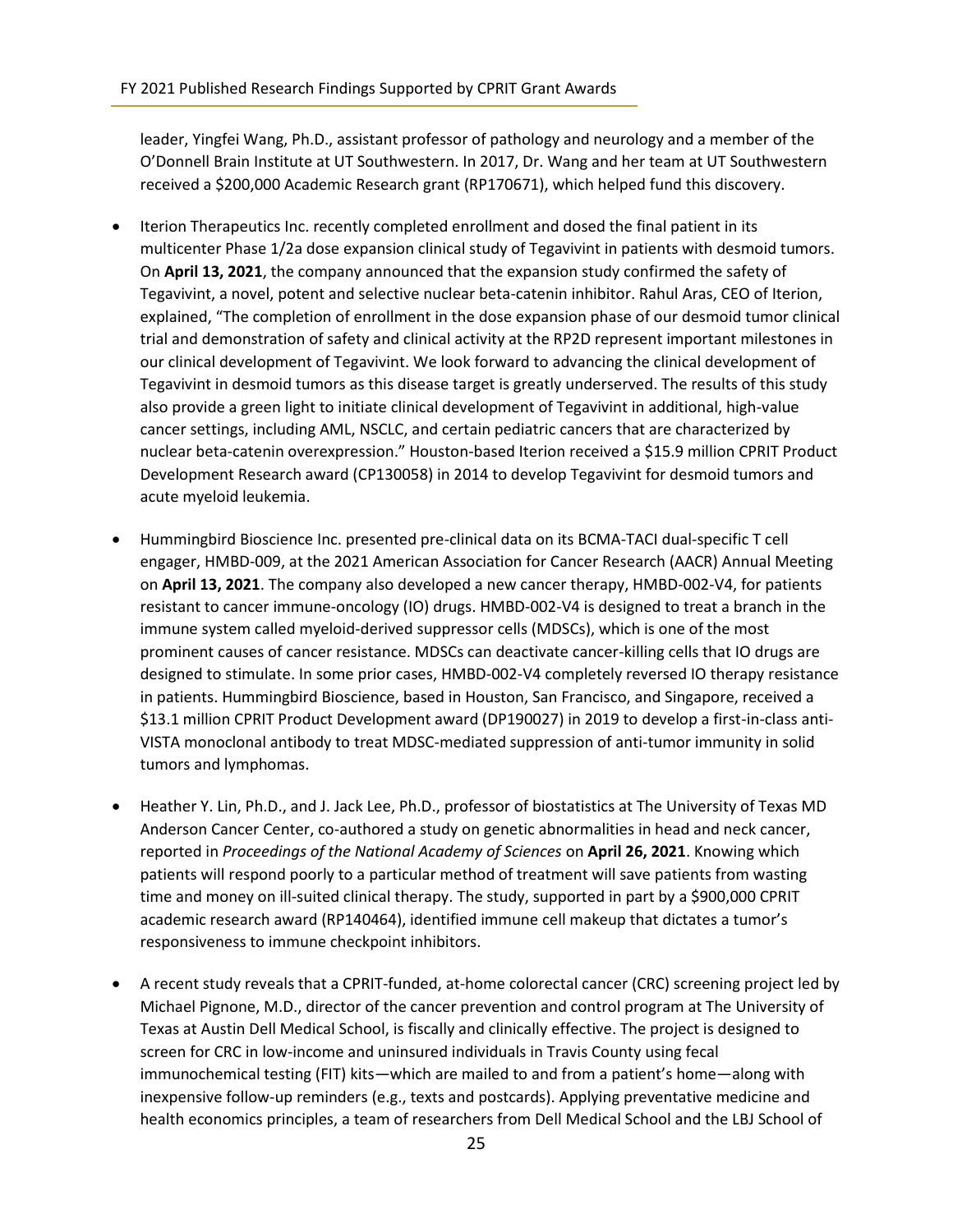Public Affairs analyzed the benefits and costs of testing more than 20,000 adult participants. The results, published in the *Journal of Internal Medicine* on **April 30, 2021**, reveal that 20% of the patients who received at-home FIT kits followed the screening process, which had an average direct cost of approximately \$55 per person screened. "There are very few interventions that are costsaving like this one is, and if adopted widely, this outreach model could be transformative for protecting a vulnerable sector of the population from colorectal cancer," said Dr. Pignone. "The idea of reaching people in their home, to complement work being done in the clinic, is very appealing for its effectiveness and its convenience." Dr. Pignone initiated the CRC screening program in 2017 with the help of a \$2.3 million CPRIT Cancer Prevention Services award (PP170082). In support of the program's expansion, The University of Texas at Austin received an additional \$2 million Cancer Prevention Services award (PP200066) in August 2020.

- In work analyzing POT1, a gene whose carriers are at high risk for glioma (the most common type of malignant brain tumor), researchers from Baylor College of Medicine found evidence suggesting that sex influences tumor characteristics, immune response, and ultimately, survival rate in glioma patients. "We observed that, in the absence of POT1, there was a sex-specific effect on expression of genes involved in the immune response, both in mice and humans," said Ali Jalali, M.D., Ph.D., assistant professor of neurosurgery at Baylor. "Some of these genes are known to contribute to the activation of immune cells, such as T cells and macrophages, which have been shown to play a role in cancer growth. We also took a closer look at the tumors and found that female mice lacking the Pot1 gene had less immune cell infiltration into the tumors compared to males. This suggested the possibility that a sex-dependent change in immune response contributed to the observed gender differences in tumor aggressiveness driven by loss of Pot1." In support of this research, available in the **May 2020** edition of *Cancer Research*, CPRIT granted approximately \$12 million through its 2015 (RP150578) and 2017 (RP170719) Core Facility Support Awards.
- On **May 3, 2021**, Aeglea Biotherapeutics Inc. announced that it completed patient randomization for PEACE (Pegzilarginase Effect on Arginase 1 Deficiency Clinical Endpoints), the pivotal Phase 3 clinical trial investigating pegzilarginase for the treatment of Arginase 1 Deficiency. The Austin-based company received a \$19.8 million CPRIT Product Development Research award (DP140031) in 2014 to develop an engineered human arginase targeting multiple cancer types.
- Researchers at The University of Texas MD Anderson Cancer Center developed a groundbreaking artificial intelligence tool that could lead to new solutions for drug-resistant cancers. This tool, called SCMER, can isolate rare groups of cells in single-cell datasets. Most modern tools can generate a great deal of data but cannot easily pinpoint the genes or proteins that play important roles in biological phenomena, such as drug resistance. Scientists can use SCMER (which stands for singlecell manifold preserving feature selection) to study minimal residual diseases, drug resistance, and distinct populations of immune cells invading a cancer, and in many other practices that advance the field of oncology. Ken Chen, Ph.D., associate professor of bioinformatics and computational biology at MD Anderson, led the group that developed SCMER. Their work is available in the **May 20, 2021**, issue of *Nature Computational Science*. In support of his work, CPRIT granted Dr. Chen a \$900,000 Individual Investigator Academic Research Award for Computational Biology (RP180248) in 2018. Study co-author Weiyi Peng, M.D., Ph.D., assistant professor of biology and biochemistry at the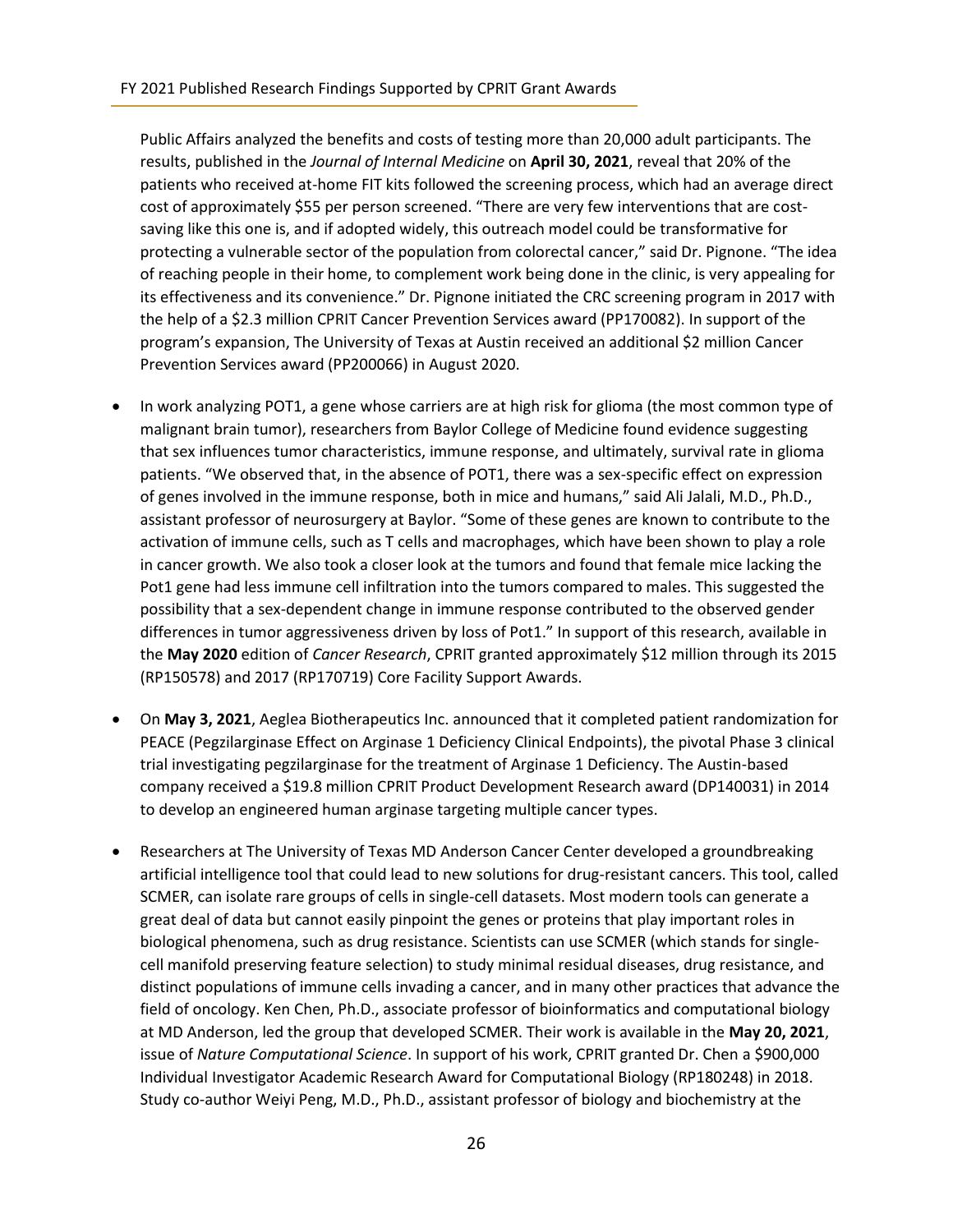University of Houston, received a \$250,000 CPRIT Academic Research award (RP200520) in 2020 for her development of genetic screens for single-cell RNA sequences.

- Researchers from The University of Texas Health Science Center at Houston and The University of Texas Medical Branch at Galveston engineered a new therapeutic antibody with high potency against the SARS-CoV-2 (COVID-19) virus and its prevalent variants. Clinicians will administer the new antibody formula by nasal spray, supplying direct access to the nasal passages and lungs—the primary sites of viral infection. The preclinical studies in mice suggest that the new antibody fight COVID-19 better than existing antibody treatments, especially against new, increasingly prevalent variants. This study, led by Zhiqiang An, Ph.D., professor at The University of Texas Health Science Center at Houston and Pei-Yong Shi, Ph.D., professor at The University of Texas Medical Branch at Galveston and available in the **June 3, 2021**, edition of the journal *Nature Communications*, received two CPRIT Core Facility Support awards (RP150551, RP190561) in 2015 and 2019, totaling approximately \$11.2 million. The researchers licensed this new antibody to IGM Biosciences for further development and clinical testing.
- Scientists know that hypoxia, or a lack of oxygen, is a characteristic of cancerous tissue. The more hypoxic a tumor, the worse it tends to respond to chemotherapy and radiation. Using magnetic resonance imaging in animal models, researchers at The University of Texas Southwestern Medical Center used oxygen levels to predict how tumors would respond to radiation therapy. The findings, published in the Interna*tional Journal of Radiation Oncology, Biology, and Physics* on **June 9, 2021**, can help improve personalized therapies for patients who receive radiation treatments. This work was supported in part by a \$900,000 CPRIT Individual Investigator Academic Research award (RP140285), granted to Dr. Ralph Mason in August of 2014.
- CPRIT Scholar K.C. Nicolaou, Ph.D., and his colleagues at Rice University published the first total synthesis of halichondrin B using a well-known process called "the Rice Lab's reverse approach." Published in the *Journal of the American Chemical Society* on **June 9, 2021**, this simplified process can be used to make chemical variants of halichondrin B like eribulin, which is used to treat breast cancer and liposarcoma. Rice University recruited Dr. Nicolaou with the help of CPRIT's \$6 million Recruitment of Established Investigators Grant (R1226), awarded on August 2, 2012.
- Working with a team of researchers from the Lineberger Comprehensive Cancer Center at the University of North Carolina, CPRIT award recipient Bellicum Pharmaceuticals Inc. developed a safety switch that can reduce severe side effects of T cell immunotherapy. Chimeric antigen receptor T cell therapy (CAR-T therapy) uses modified T cells that can cause life threatening toxicities in certain patients. The researchers engineered T cells with a safety switch called inducible caspase-9 (IC9), which can be activated in patients who develop toxic side effects by administering a drug called rimiducid. Published in the **June 10, 2021**, issue of *Blood*, the findings suggest that IC9 is safe and effective against refractory B-cell acute lymphoblastic leukemia, a difficult to treat, fastmoving cancer that often occurs in children and adolescents. In 2011, Bellicum Pharmaceuticals Inc. received a \$5.7 million CPRIT Product Development Research award (RP110508) to develop the T cell therapy safety switch CaspaCIDe. Bellicum also received a \$16.9 million CPRIT Product Development Research award (DP160057) in 2016 to develop T cell therapy for acute myeloid leukemia (AML).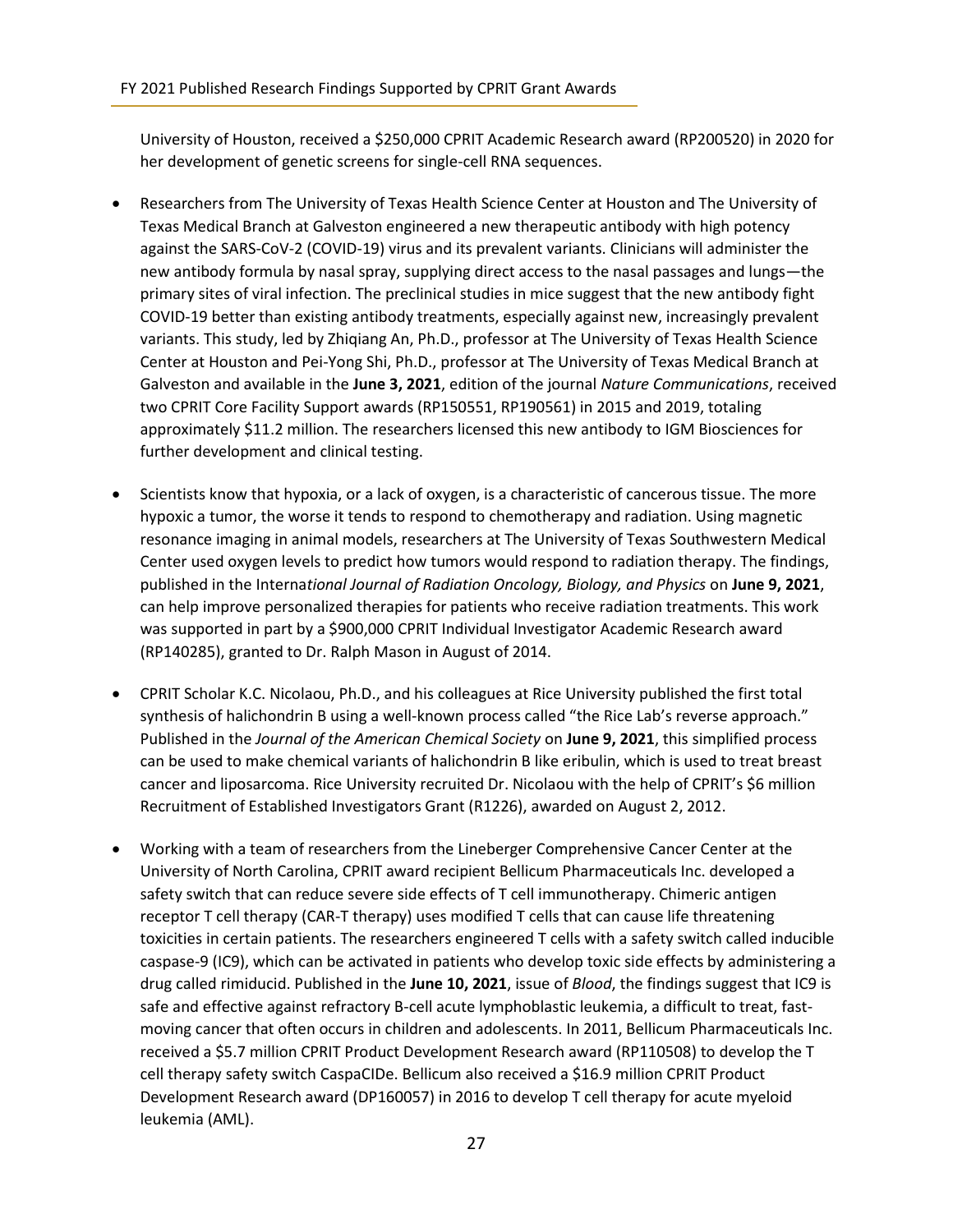### FY 2021 Published Research Findings Supported by CPRIT Grant Awards

- The journal *Neuro-Oncology* published an abstract on **June 1, 2021,** which shows positive safety and efficacy data for CT-179, a promising OLIG2 inhibitor drug developed by CPRIT award winner Curtana Pharmaceuticals Inc., an Austin-based biopharmaceutical company. CT-179 prolonged event-free survival in an animal model of medulloblastoma as a single agent and showed increased efficacy when combined with palbociclib, a CDK4/6 inhibitor marketed by Pfizer. Curtana received a \$7.5 million CPRIT Product Development Research award (DP140034) in 2014 for developing novel small molecule precision targeting treatments for brain cancers in children and adults.
- Researchers from Baylor College of Medicine and the Texas Children's Cancer Center studied molecular clock restoration as a potential method to improve treatment for neuroblastoma tumors. Their findings, published in *Nature Communications* on **June 18, 2021**, suggest that normalizing the molecular clocks in a patient's cells can suppress cancer growth and improve cancer's response to chemotherapy. The researchers reached this hypothesis by studying patients with amplified MYCN genes, which can cause neuroblastoma to spread. They discovered that BMAL1 and the receptor that activates it, RORα, were suppressed. Testing two restorative approaches—genetic overexpression and synthetic reactivation of  $ROR\alpha$ —the researchers successfully restored BMAL1, the gene that drives the molecular clock cycle. "We know metabolic processes are really important in how tumors develop resistance to chemotherapy," said Eveline Barbieri, M.D., Ph.D., assistant professor of pediatrics at Baylor College of Medicine. "In the future, if we can develop therapeutics that restore the molecular clock in a clinical setting, we may be able to use them in combination with standard chemotherapy to avoid treatment resistance." In 2016, Baylor College of Medicine received a \$5 million Core Facilities Support award from CPRIT (RP170005) for the study of gene mutations, like BMAL1, which cause cancer progression.
- CPRIT Scholar Omid Veiseh, Ph.D., assistant professor of bioengineering at Rice University, discovered adverse effects of textured breast implants. During the six-year study, published in *Nature Biomedical Engineering* on **June 21, 2021**, patients who were exposed to textured-surface implants developed large cell lymphoma (BIA-ALCL), while patients who were exposed to smoothsurface implants did not develop large cell lymphoma. The researchers conducted three individual trials—one in rabbits, one in mice, and one in humans—and, in each trial, observed the same immune responses in their patients: the rougher the implant surface, the more irritated the surrounding tissue became. Chronic inflammation can eventually lead to cancer, and this could explain why textured implants cause lymphoma. Understanding that rougher implants cause a greater inflammatory T cell response can help scientists and doctors design safer implant materials. Many Texas-based bioengineers contributed to this study, including researchers from Rice University, Baylor College of Medicine, and The University of Texas MD Anderson Cancer Center. In 2017, Rice University recruited Dr. Veiseh from the Massachusetts Institute of Technology with support from CPRIT's \$2 million Recruitment of First-Time, Tenure-Track Faculty grant (RR160047).
- CPRIT Scholar K.C. Nicolaou, Ph.D., professor of chemistry at Rice University, teamed up with AbbVie Inc. to create antibody-drug conjugates (ADCs) that target cancer cells using what Dr. Nicolaou calls the significant bystander effect. Recorded in the *Proceedings of the National Academy of Sciences* on **June 22, 2021**, this research builds on prior multidrug-resistant cancer studies. Dr. Nicolaou's unique ADC drug kills cancer cells indirectly, destroying non-targeted cancer cells that neighbor targeted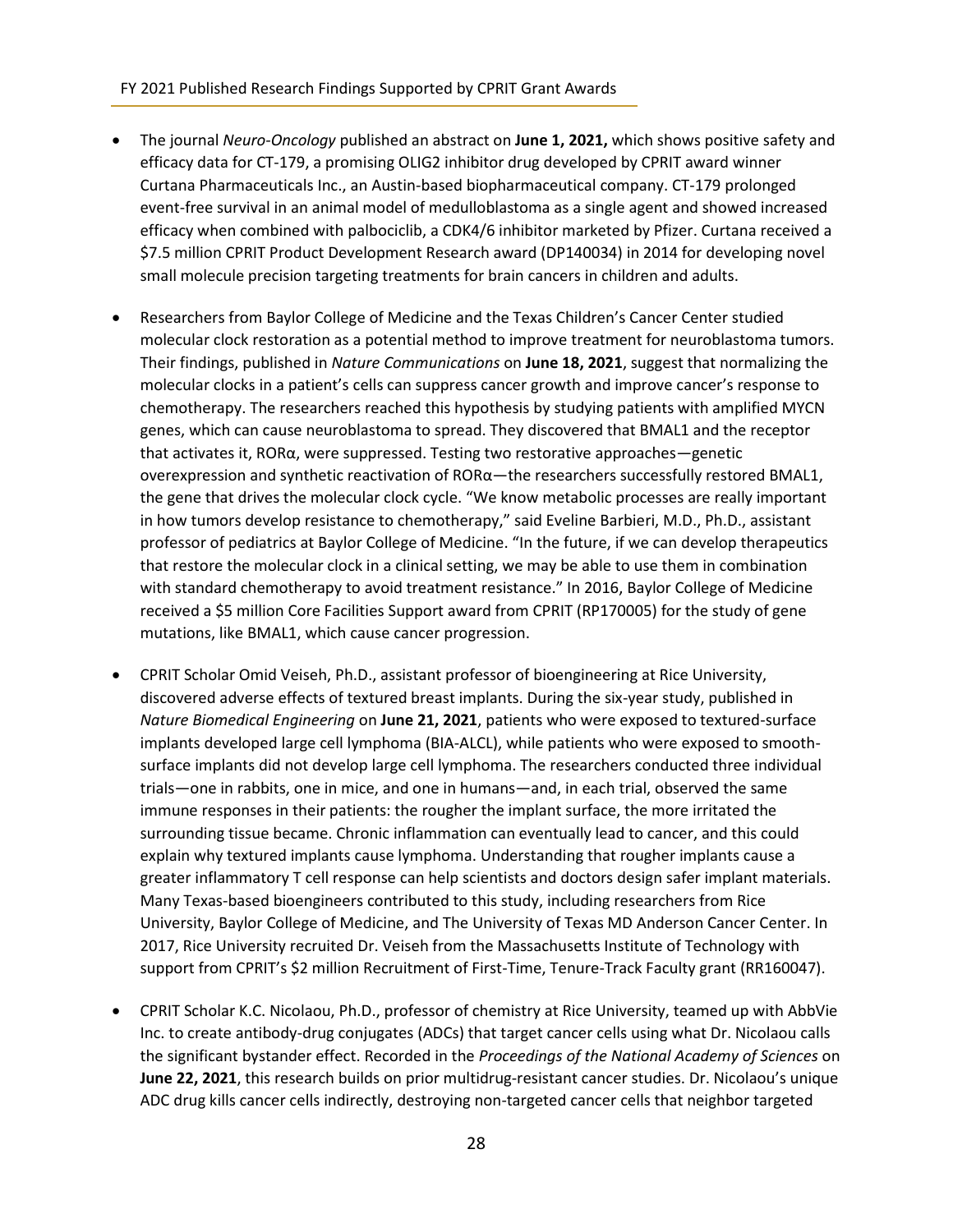cells. In this way, "[t]he bystander effect is expected to improve the efficacy of the ADC drug," said Dr. Nicolaou. In August of 2012, CPRIT awarded a \$6 million Recruitment of Established Investigators Grant (R1226), which helped Rice University recruit Dr. Nicolaou from The Scripps Research Institute.

- Han Xiao, Ph.D., a CPRIT Scholar and assistant professor of chemistry at Rice University, codeveloped an antibody conjugate called BonTarg to treat cancers that metastasize to the bone—an event that occurs in roughly 70% of breast cancer survivors who experience metastases. Dr. Xiao and his colleagues (a team of scientists from Baylor College of Medicine led by Xiang Zhang, Ph.D., and Dr. Xiao's team at Rice labs) published their findings in *Science Advances* on **June 23, 2021**. The researchers relied on pClick technology, a novel strategy developed by Dr. Xiao that uses antibodies to deliver cancer inhibitors into bone tumors without harsh chemicals, enzymes, or ultraviolet lights. Using pClick, the researchers coupled alendronate, a compound used to treat osteoporosis, with trastuzumab, an antibody that targets the HER2 gene in breast cancer. BonTarg substantially increased the concentration of the trastuzumab antibody delivered within the tumor sites, a result with promising potential for treating other metastasis-prone cancer tumors. In 2017, Rice University recruited Dr. Xiao from Stanford University with the help of CPRIT's \$2 million First-Time, Tenure-Track Faculty grant (RR170014).
- On **June 23, 2021**, Tvardi Therapeutics, a biotech startup founded by Ron DePinho, M.D., professor of cancer biology at The University of Texas MD Anderson Cancer Center, raised \$74 million in series B financing for its clinical programs, including future clinical trials on the company's oral, smallmolecule inhibitor signal transducer and activator of transcription 3 (STAT3) to treat various cancers. In support of the work of Dr. DePinho and the researchers at Tvardi, CPRIT granted a \$900,000 Individual Investigator Academic Research award (RP140612) in 2014 for targeting collateral genomic deletions in various cancer types.
- A team of researchers led by Carlos Arteaga, M.D., professor of internal medicine at The University of Texas Southwestern Medical Center, discovered an important relationship between two genes common in breast cancer patients—human epidermal growth factor receptors, HER2 and HER3. Using computer modeling to study this relationship, the UT Southwestern researchers discovered that HER2 and HER3 share a tight protein bond which reduces the effectiveness of HER2 inhibiting drugs in patients with both HER2 and HER3 gene mutations. This research, published in *Cancer Cell* on **June 24, 2021**, is significant for carriers of both genes. "Patients that carry both HER2 and HER3 mutations are likely not going to be good candidates for treatments by HER2 inhibitors themselves," said Ariella B. Hanker, Ph.D., assistant professor of internal medicine at UT Southwestern. "By also inhibiting the action of HER3, we can make some headway against these tumors." In awarding a \$6 million Recruitment of Established Investigators Grant (RR170061), CPRIT helped UT Southwestern recruit Dr. Arteaga from Vanderbilt University School of Medicine in 2017.
- Announced on **June 29, 2021**, engineers from Rice University are joining a nation-wide effort to develop implantable devices that regulate sleep. The Defense Advanced Research Projects Agency (DARPA) is funding this \$33 million project, which could help military personnel, first responders, and international travelers who must constantly adjust their sleep cycles. Designed to function as a molecular pharmacy, these grain-sized devices will use the same peptide molecules that control the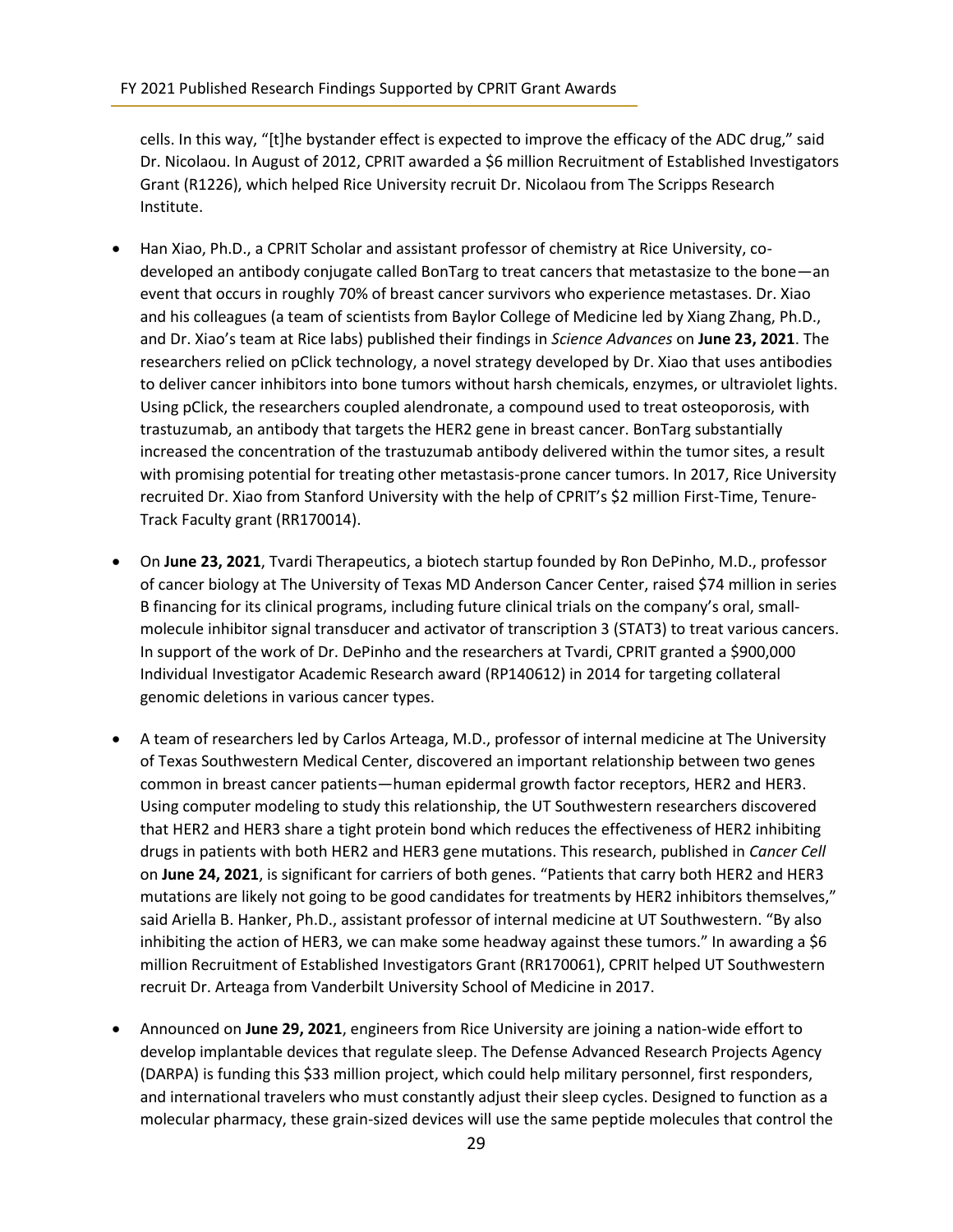body's circadian rhythm to relieve adverse effects of traveling including jetlag, fatigue, and gastrointestinal problems. CPRIT Scholars Omid Veiseh, Ph.D., assistant professor of bioengineering, and Jacob Robinson, Ph.D., associate professor of electrical and computer engineering at Rice University are directing two key components of the DARPA project: creating engineered cells that produce therapeutic biomolecules and creating wireless bioelectronic implants that store engineered cells and regulate drug production. Their efforts will allow scientists to deliver peptides into the bloodstream with ultra-accurate precision, a capability with endless possibilities, said Dr. Veiseh, including chronic disease management. Each device will be powered by a low-grade magnetic field that is generated by the device itself. The magnetic field will also control how a device communicates. This magnetoelectric technology will include advanced device security. For instance, as a safety feature, communication with the devices will require close contact, and each device will include a built-in deactivation protocol, allowing users to permanently destroy the engineered cells. In 2017, with support from CPRIT's \$2 million Recruitment of First-Time, Tenure-Track Faculty grant (RR160047), awarded on May 18, 2016, Rice University recruited Dr. Veiseh from the Massachusetts Institute of Technology.

- Announced on **July 9, 2021**, in a Phase 1 clinical study, Molecular Templates Inc., an Austin-based biopharmaceutical company, dosed its first subject with MT-6402, a third generation of engineered toxin bodies (ETBs) designed to treat patients with PD-L1 positive solid tumors. Patients who are confirmed carriers of PD-L1 expressing tumors or who have confirmed PD-L1 expression in the tumor microenvironment will be eligible to screen for enrollment in the Phase 1 Study. "The PD-1/PD-L1 axis is central to many tumors and targeting that axis with a new mechanism of action has an opportunity to provide meaningful benefit to patients," said Eric Poma, Ph.D., CEO and CSO of Molecular Templates. In 2011, CPRIT awarded Molecular Templates a \$10.6 million Product Development Research grant (CC121020) to develop its proprietary targeting biologics, ETBs, to treat lymphoma.
- Announced on **July 12, 2021**, the Houston-based biotech company Hummingbird Biosciences entered into a multi-year strategic research agreement with The University of Texas MD Anderson Cancer Center to study and test HMBD-002, Hummingbird's VISTA antagonist antibody. Hummingbird received a \$13.1 million CPRIT Product Development Research award (DP190027) in February of 2019 to develop HMBD-002-V4 to treat patients who are resistant to cancer immunooncology drugs.
- A recent study marks the first use of the MassSpec Pen in pancreatic cancer surgery on human patients. Researchers from the University of Texas at Austin and Baylor College of Medicine recorded their findings from the 18 pancreatic surgeries in the **July 13, 2021**, issue of the *Proceedings of the National Academy of Sciences*. Study co-author Livia Eberlin, Ph.D., a CPRIT investigator and an assistant professor of chemistry at UT Austin, led the team who developed the MassSpec Pen technology. This state-of-the-art diagnostic tool detects cancerous tissue at a much faster rate than frozen section analysis, the current gold standard method for finding and removing cancerous tissue. Since 2016, Dr. Eberlin has received three academic research awards (RP160776, RP170427, RP180381) to advance the MassSpec Pen's diagnostic capabilities. To date, the pen has been tested in more than 150 human surgeries.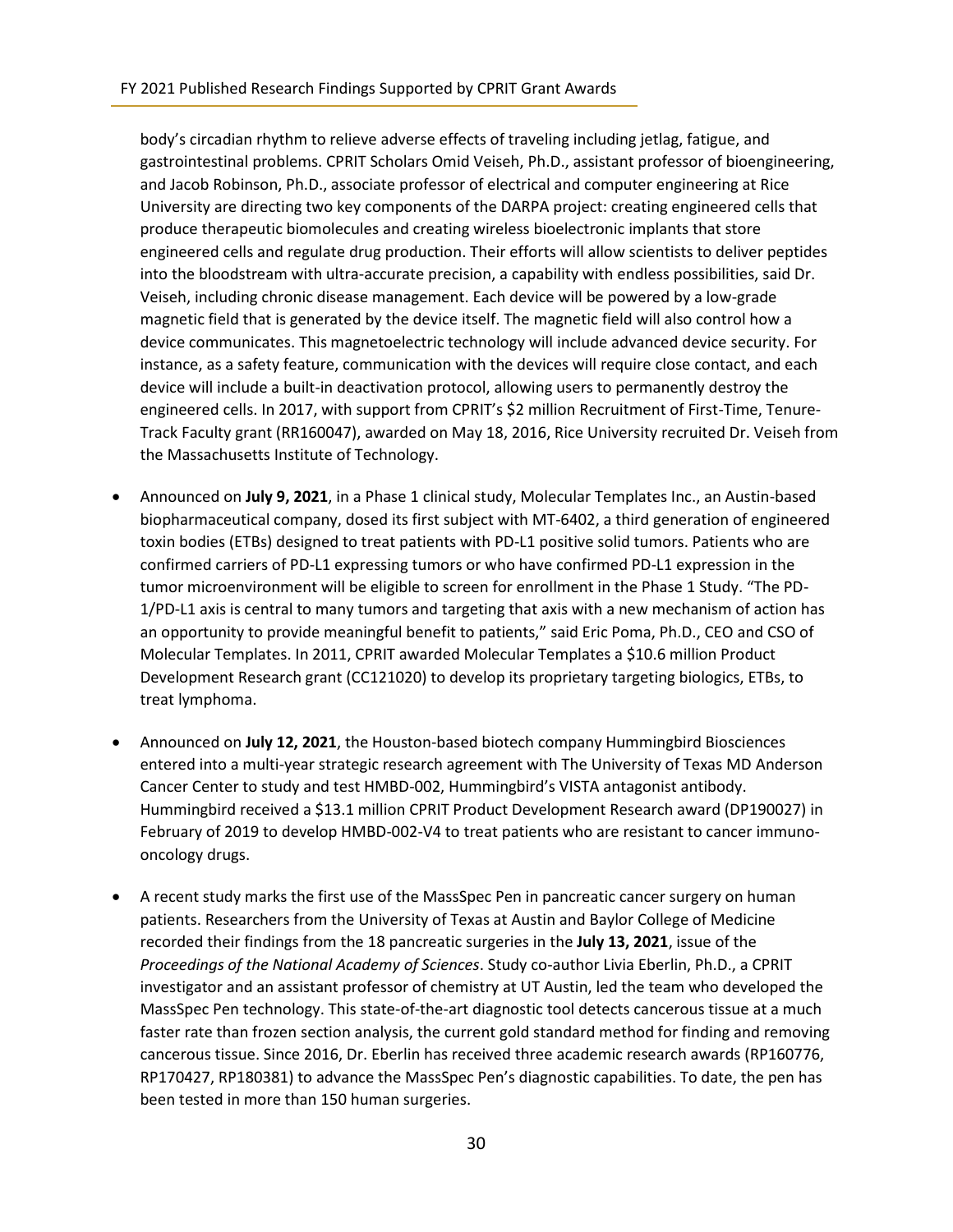## FY 2021 Published Research Findings Supported by CPRIT Grant Awards

- Researchers from The University of Texas Southwestern Medical Center investigated the safety profiles of stereotactic ablative radiation (SABR), an ultra-precise high-dose radiation treatment for kidney cancer. SABR delivers high radiation to tumor vein extensions to stop renal cell carcinoma from traveling through the bloodstream to other vital organs. During clinical trials, the UT Southwestern scientists administered five doses of SABR to six patients, then they conducted a follow up on each patient two years later. As recorded in the **July 15, 2021,** issue of the *International Journal of Radiation Oncology, Biology, and Physics*, no patient treated with SABR experienced serious complications. In 2018, CPRIT awarded a \$6 million Multi-Investigator Academic Research award (RP180725) in support of the UT Southwestern Medical Center's work on SABR.
- While studying STING immune proteins, researchers from The University of Texas Southwestern Medical Center discovered that a protein called cGAS is linked to a rare neurodegenerative condition called Neimann-Pick disease type C. Their findings, published in the online journal *Nature* on **July 21, 2021**, could lead to new precision targeting therapies for the disease, which currently has no effective treatments. In February of 2018, study co-author Nan Yan, Ph.D., professor of immunology and microbiology at UT Southwestern, received a \$900,000 Individual Academic Research award (RP180288) to design immunotherapy drugs that restore immune response inside of cancer cells.
- The Houston-based biotech company Hummingbird Biosciences Inc. announced **August 2, 2021**, that the United Kingdom Medicines and Healthcare Products Regulatory Agency approved its application to start clinical trials to test HMBD-001, a novel antibody that inhibits HER3-mutated tumors, in human patients with advanced solid cancers. Hummingbird received a \$13 million CPRIT Product Development Research award (DP190027) in February of 2019 to develop an antibody therapy for treatment resistant cancers.
- In a collaborative study on stem cells in mammals, researchers from Baylor College of Medicine discovered a possible link between ageing and cryptic transcription—a genomic phenomenon that disrupts normal cell function. The study, published in *Nature Aging* on **August 2, 2021**, suggests that if we knew how to control cryptic transcription, we could slow down the cellular aging process. "In previous work, we showed that cryptic transcription in yeasts and worms is not only a marker of aging but also a cause," said study corresponding author Weiwei Dang, Ph.D., assistant professor of molecular and human genetics at Baylor College of Medicine. "Reducing the amount of this aberrant transcription in these organisms prolonged their lifespan." Baylor College of Medicine recruited Dr. Weiwei Dang to Houston from the University of Pennsylvania in 2012 with the help of a \$2 million CPRIT Recruitment of First-Time, Tenure-Track Faculty grant (R1306).
- Researchers at Baylor College of Medicine developed algorithms to detect early-stage schizophrenia. During the study, available in the **August 3, 2021**, issue of *Translational Psychiatry*, the team used bioinformatics to analyze epigenetic markers, which turn genes on and off, in patients diagnosed with schizophrenia. Study co-author and CPRIT investigator Robert Waterland, Ph.D., professor of pediatrics-nutrition, and his colleagues built an algorithmic model that correctly identified 85% of patients with schizophrenia (using a control group of patients without a history of schizophrenia). To build this highly accurate model, Dr. Waterland's team used a set of specific genomic regions that consistently appear within different types of tissue inside a given person; the team discovered this set of genomes in a prior study. Dr. Waterland received a \$1 million Individual Investigator Academic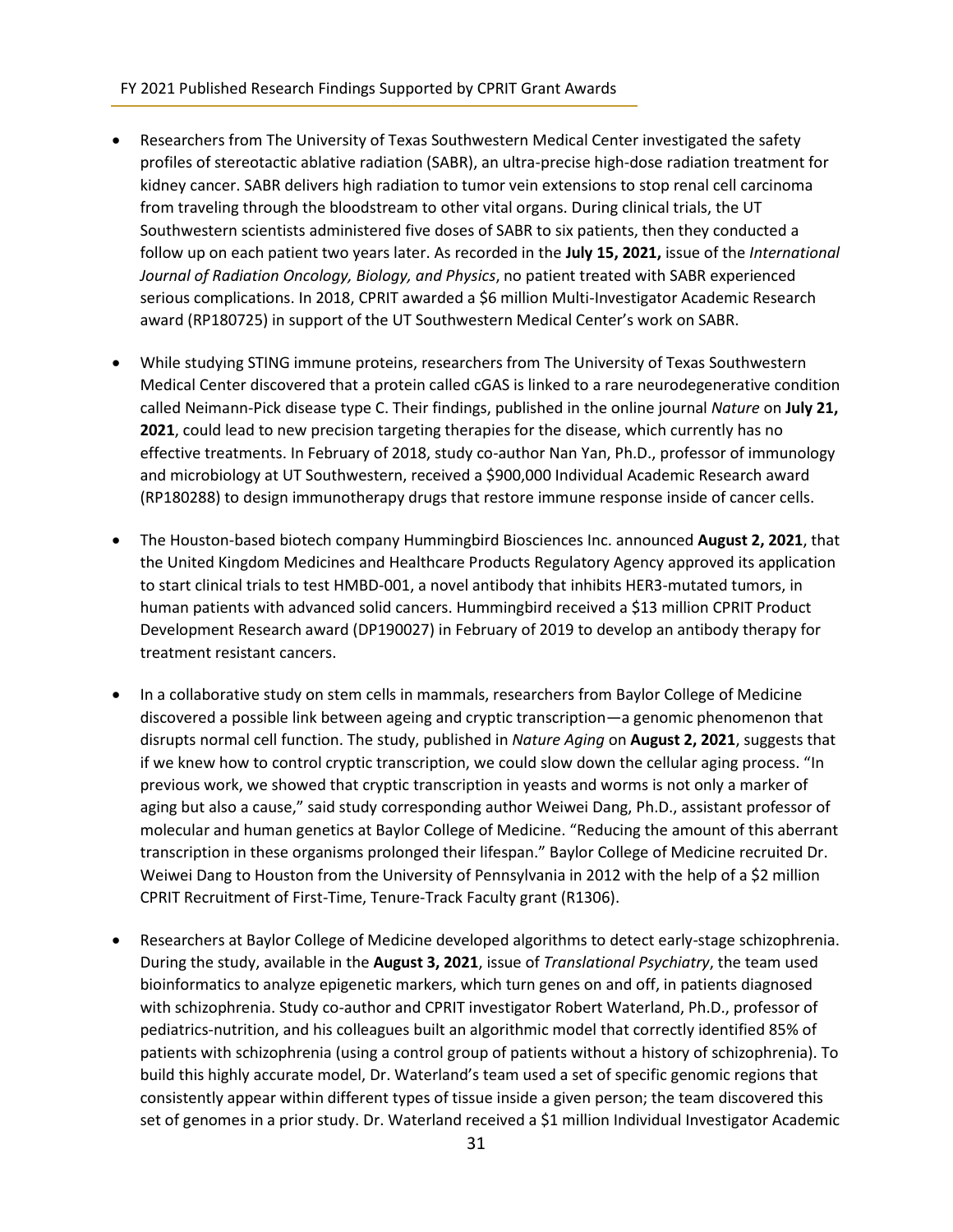Research award (RP170295) in November of 2016 to develop effective epigenetic biomarkers to identify individuals at high risk for cancer.

- Researchers from The University of Texas MD Anderson Cancer Center discovered that the long noncoding RNA *HULC* directly regulates phenylalanine metabolism. Published in *Science* on **August 6, 2021**, this finding can possibly lead to new treatments for phenylketonuria—a rare, hereditary metabolic disorder. With the help of a \$2 million CPRIT Recruitment of First-Time, Tenure-Track Faculty grant (R1218) the MD Anderson Cancer Center recruited study author Liuqing Yang, Ph.D., assistant professor of molecular and cellular oncology, from the University of California in San Diego in August of 2012. Dr. Yang also received a \$900,000 CPRIT Individual Investigator Academic Research award (RP200423) in February of 2020 to research mechanisms responsible for immuneresistant liver cancers.
- A team of investigators led by C. Patrick Reynolds, M.D., Ph.D., director of the Texas Tech University Health Sciences Center School of Medicine Cancer Center, published findings in the August 18 edition of *Science Translational Medicine* showing that neuroblastoma develops resistance to chemotherapy by adopting an alternative lengthening of telomeres (ALT) mechanism to continue replicating. Telomeres are repetitive sequences of non-coding DNA at the end of a chromosome that protect the chromosome from damage.

Using patient-derived cell lines, Dr. Reynolds' team determined that this telomere dysfunction promotes organic activation of an enzyme, ATM kinase, which, in turn, promotes resistance to chemotherapy. They found that a clinical-stage small-molecule inhibitor of the ATM kinase, under development by AstraZeneca, reversed chemotherapy resistance in patient-derived xenografts, suggesting a potential strategy to target ALT neuroblastoma chemoresistance. The findings are important because neuroblastoma patients with this phenotype do not respond well to treatment. Scientists also report the ALT mechanism in many other types of cancers; it is likely what makes those cancers resistant to chemotherapy.

Dr. Reynolds explains that understanding how ALT works and how to target it will shape future clinical trials that may benefit patients with tumors that depend on the ALT mechanism. An individual investigator research award in childhood cancers (RP170510) supported Dr. Reynolds' research.

The U.S. Food and Drug Administratio[n approved](https://www.utsouthwestern.edu/newsroom/articles/year-2021/fda-approval-belzutifan.html) belzutifan, a leading-edge pharmaceutical, as a treatment for cancer associated with von Hippel-Lindau disease (such cancers include renal cell carcinoma, central nervous system hemangioblastomas, and pancreatic neuroendocrine tumors). Researchers from The University of Texas Southwestern Medical Center, including several CPRIT grantees, are responsible for the developmental breakthroughs that led to the FDA's **August 13** [approval](https://www.fda.gov/drugs/resources-information-approved-drugs/fda-approves-belzutifan-cancers-associated-von-hippel-lindau-disease) of belzutifan. Steven McKnight, Ph.D., professor of biochemistry, discovered the key protein (HIF-2α) that led to belzutifan's creation with support from a \$650,000 CPRIT Multi-Investigator Academic Research award granted in 2011 (RP110708-AC). Fellow CPRIT investigators Richard Bruick, Ph.D., and Kevin Gardner, Ph.D., identified multiple molecules that inhibit HIF-2α's activity with the help of two CPRIT academic research awards, granted in 2010 (RP100846) and in 2012 (RP130513). Many of these molecules were tested in clinical trials by the biopharmaceutical